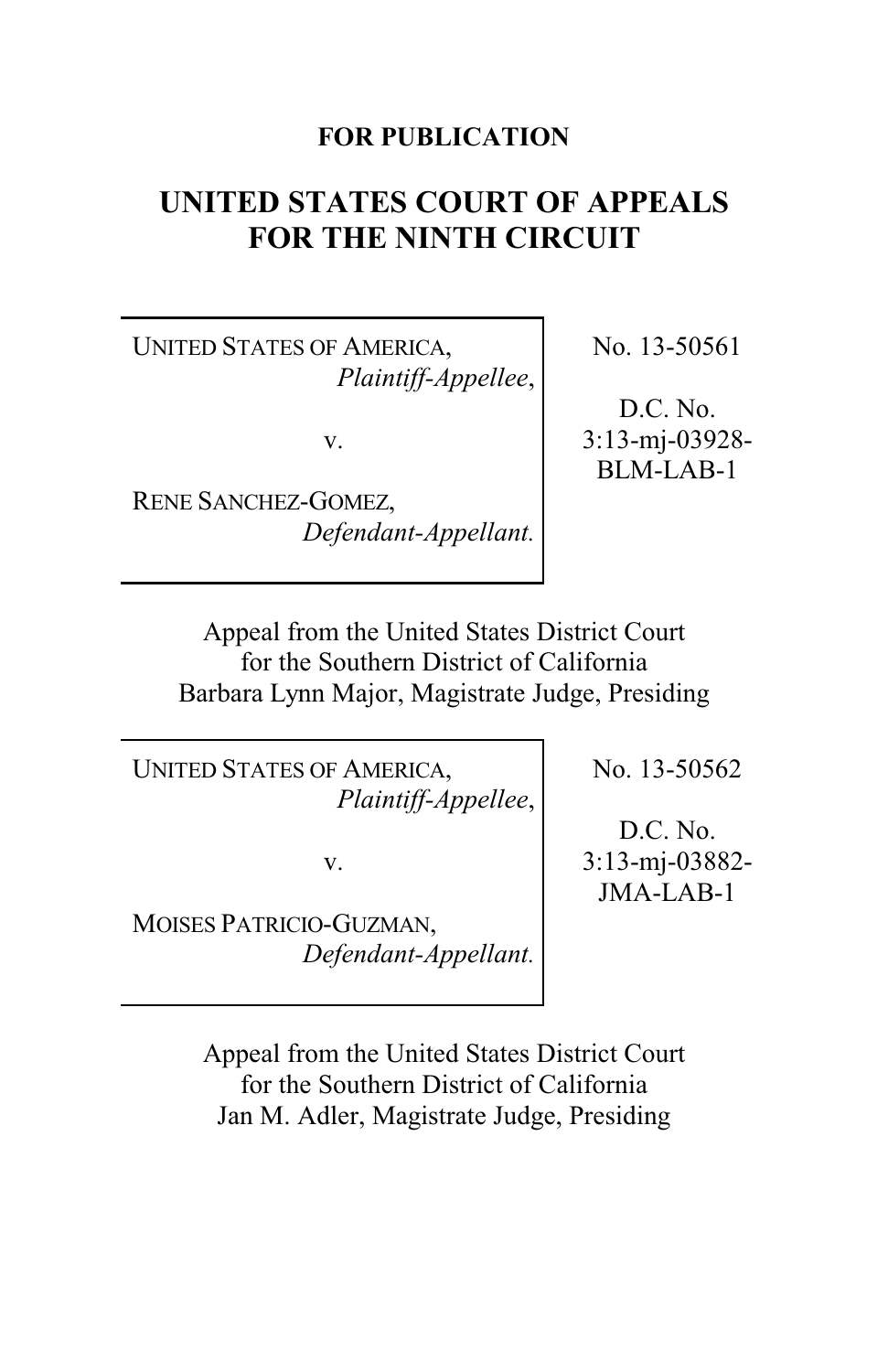UNITED STATES OF AMERICA, *Plaintiff-Appellee*,

v.

JASMIN ISABEL MORALES, AKA Jasmin Morales,

*Defendant-Appellant.*

No. 13-50566

D.C. No. 3:13-cr-04126-  $JLS-1$ 

Appeal from the United States District Court for the Southern District of California Janis L. Sammartino, District Judge, Presiding

UNITED STATES OF AMERICA, *Plaintiff-Appellee*,

v.

MARK WILLIAM RING, *Defendant-Appellant.* No. 13-50571

D.C. No. 3:13-cr-03876- MMA-1

OPINION

Appeal from the United States District Court for the Southern District of California Michael M. Anello, District Judge, Presiding

Argued and Submitted En Banc September 7, 2016 San Francisco, California

Filed May 31, 2017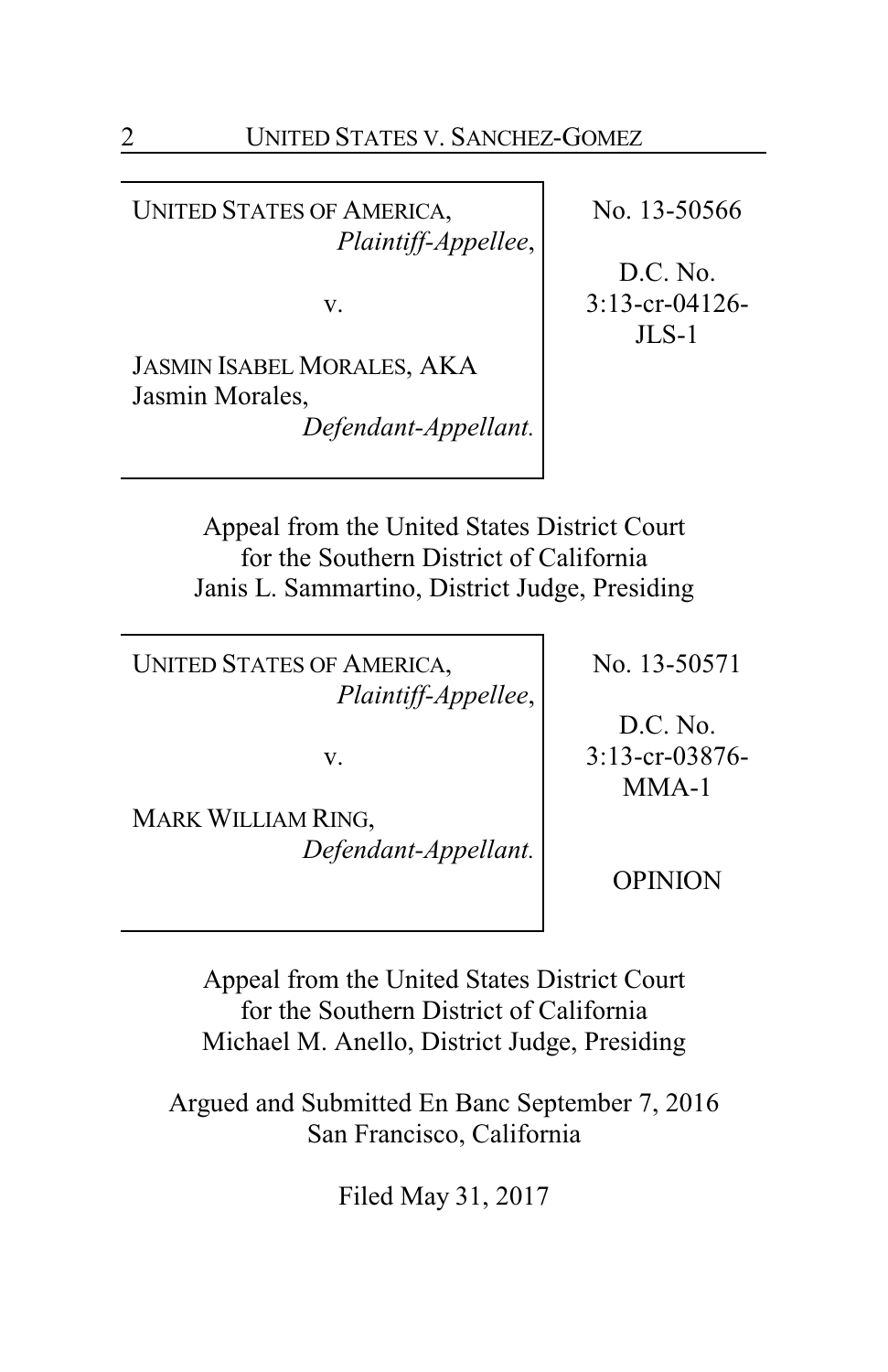Before: Sidney R. Thomas, Chief Judge, and Mary M. Schroeder, Stephen Reinhardt, Alex Kozinski, Diarmuid F. O'Scannlain, Barry G. Silverman, Susan P. Graber, Richard A. Paez, Marsha S. Berzon, Consuelo M. Callahan and Sandra S. Ikuta, Circuit Judges.

> Opinion by Judge Kozinski; Concurrence by Judge Schroeder; Dissent by Judge Ikuta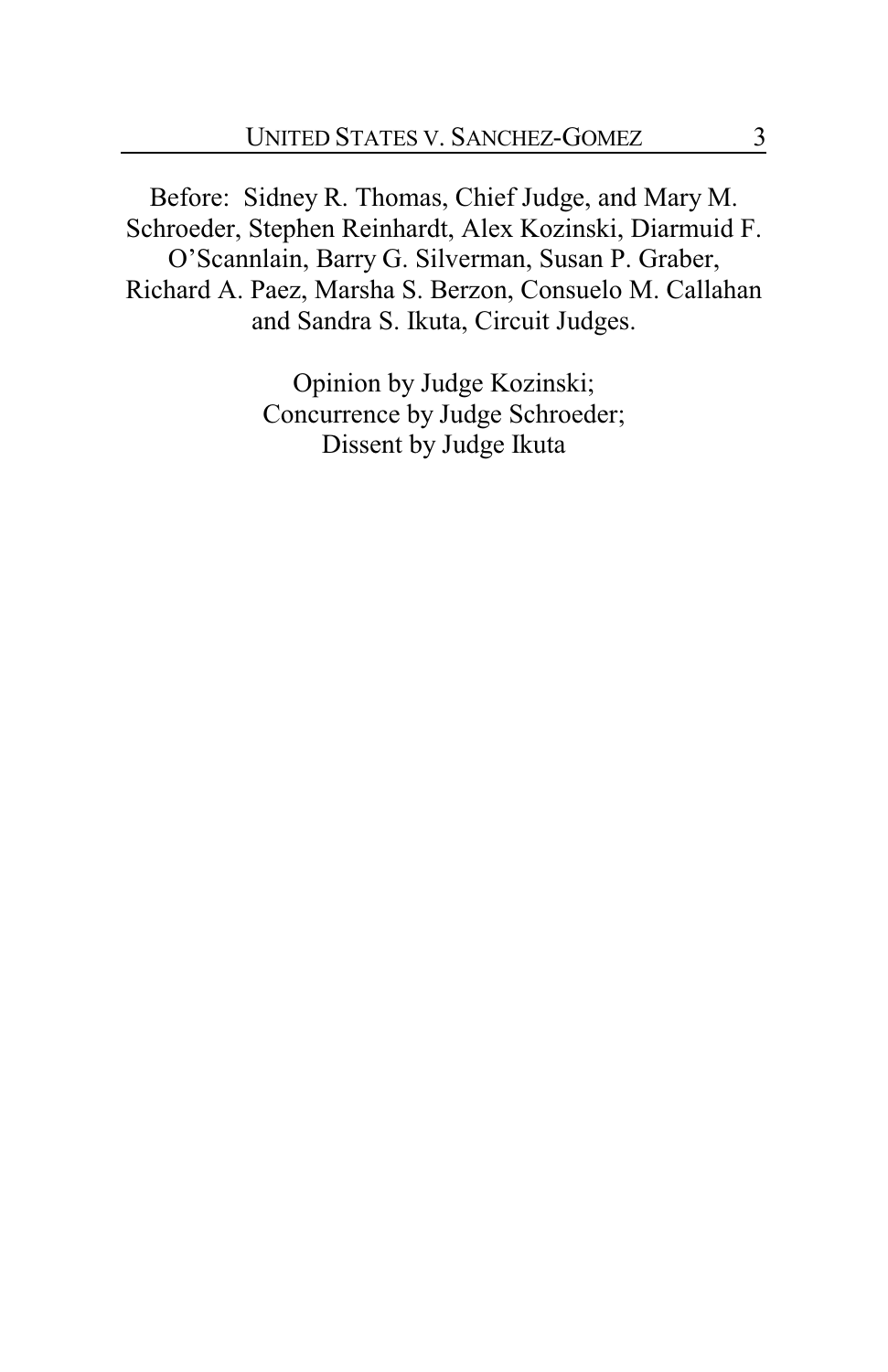# **SUMMARY\***

### **Criminal Law**

The en banc court denied mandamus relief regarding the United States District Court for the Southern District of California's policy of routinely shackling all pretrial detainees in the courtroom.

The en banc court construed four defendants' appeals challenging the district-wide policy as petitions for writs of mandamus and found that it had jurisdiction to consider them under the court's supervisory authority.

Applying the analysis of *Gerstein v. Pugh*, 420 U.S. 103 (1975), a class action, the en banc court held that even though the named defendants' cases had ended and the challenged policy was no longer in effect, the supervisory mandamus case was not moot because the capable-of-repetition-yetevading-review mootness exception applied.

The en banc court clarified that the Fifth Amendment right to be free of unwarranted restraints applies whether the proceeding is pretrial, trial, or sentencing, with a jury or without. Before a presumptively innocent defendant may be shackled, the court must make an individualized decision that a compelling government purpose would be served and that shackles are the least restrictive means for maintaining security and order in the courtroom. Courts cannot delegate this constitutional question to those who provide security,

**<sup>\*</sup>** This summary constitutes no part of the opinion of the court. It has been prepared by court staff for the convenience of the reader.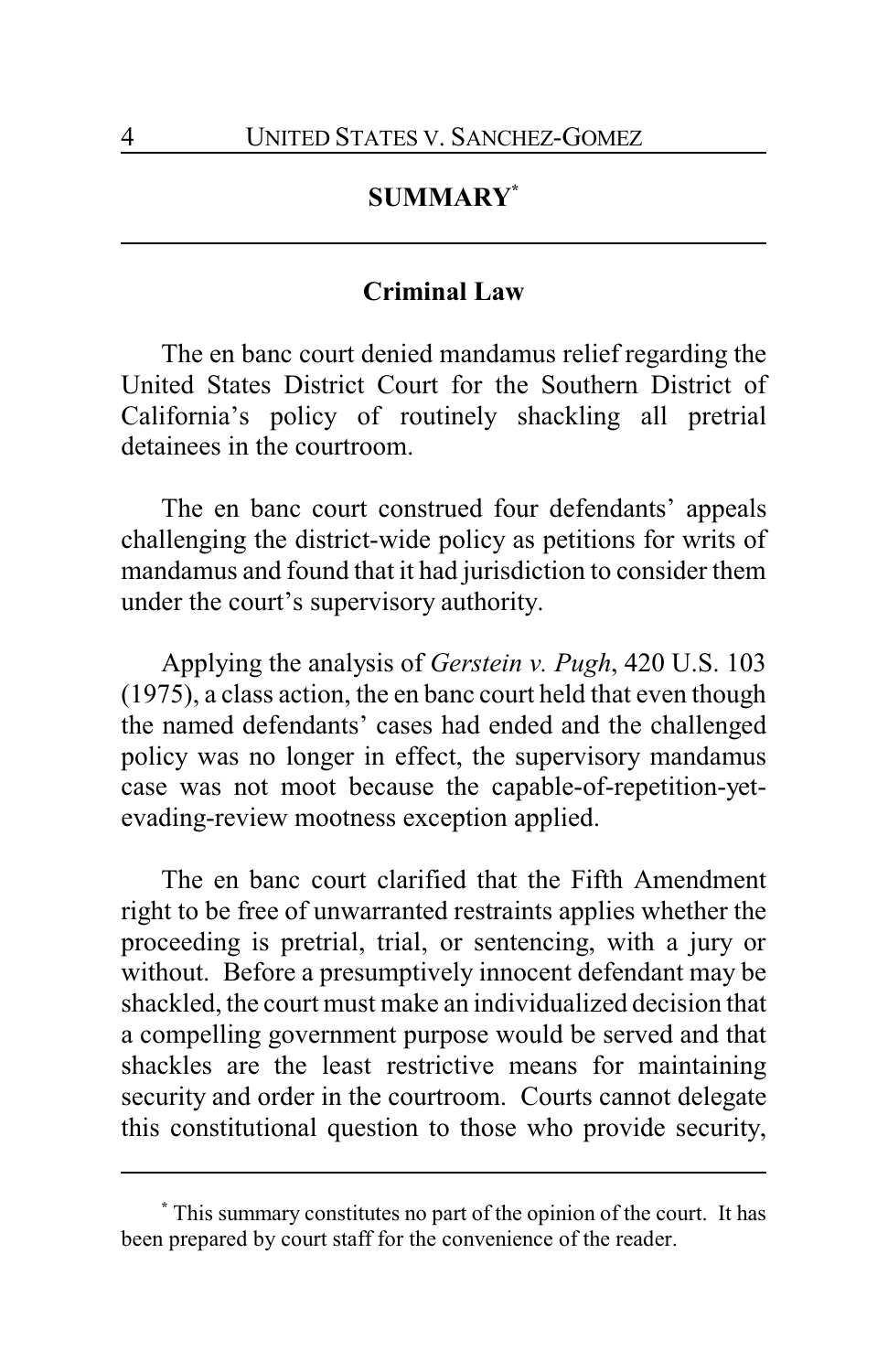such as the U.S. Marshals Service. Nor can courts institute routine shackling policies reflecting a presumption that shackles are necessary in every case. The en banc court wrote that the right to be free of unwarranted restraints has deep roots in the common law, which did not draw a bright line between trial and arraignment. The en banc court rejected the government's contention that individualized determinations are required only before shackles are used in the jury's presence, and that otherwise the right is sufficiently protected by considering generally applicable security concerns, deferring to the Marshals Service and leaving the rest to individual judges' discretion.

Even though the en banc court held the district court's shackling policy to be unconstitutional, it withheld the issuance of a formal writ of mandamus because the shackling policy was not then in effect.

Concurring, Judge Schroeder wrote that she fully concurred in the majority's opinion. In addition to her disagreement with the dissent's interpretation of common law and Supreme Court authority, Judge Schroeder observed that the dissent lacked sensitivity to the dignity with which court proceedings should be conducted and to the proper role of the judges as opposed to the Marshals Service in determining how a courtroom should be run.

Dissenting, Judge Ikuta, joined by Judges O'Scannlain, Silverman, Graber, and Callahan, wrote that the case was moot and no exception to mootness applied. Judge Ikuta wrote that the majority's theory of a "functional class action" exception was inconsistent with Supreme Court precedent and incompatible with Article III's case-or-controversy requirement. She wrote that the defendants' appeals also did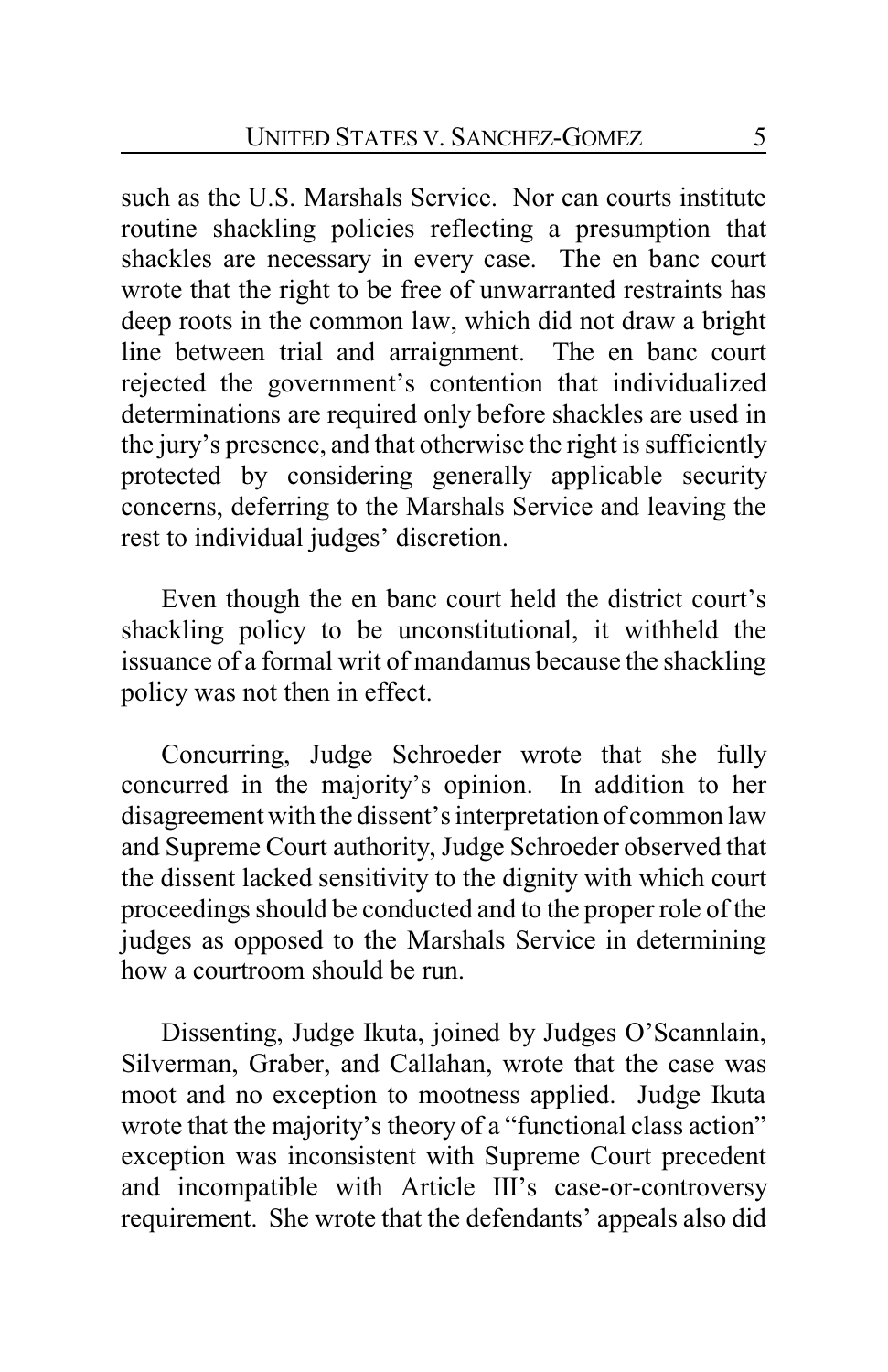not meet the requirements for granting a writ of supervisory mandamus, an extraordinary remedy justified only by exceptional circumstances amounting to a judicial usurpation of power. On the merits, Judge Ikuta wrote that the majority announced a new rule of constitutional criminal procedure that was contrary to Supreme Court precedent, created a split with the Second and Eleventh Circuits, and put trial courts throughout the Ninth Circuit at risk.

# **COUNSEL**

Reuben Camper Cahn (argued), Shereen J. Charlick, and Ellis M. Johnston III, Federal Defenders of San Diego, Inc., San Diego, California, for Defendants-Appellants.

Daniel E. Zipp (argued) and Kyle Hoffman, Assistant United States Attorneys; Bruce R. Castetter, Chief, Appellate Section, Criminal Division; United States Attorney's Office, San Diego, California; for Plaintiff-Appellee.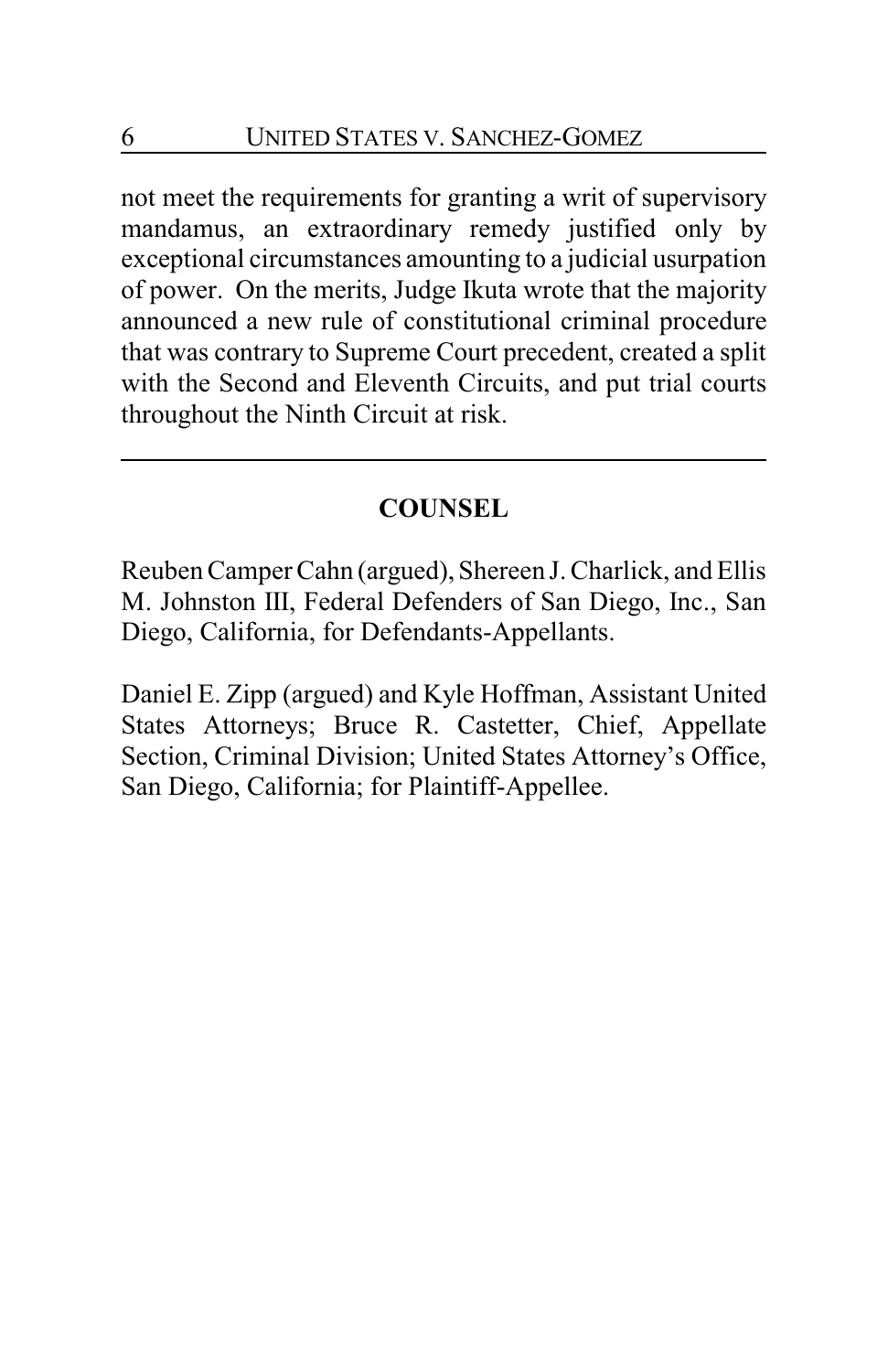### **OPINION**

### KOZINSKI, Circuit Judge:

We consider whether a district court's policy of routinely shackling all pretrial detainees in the courtroom is constitutional.

#### **BACKGROUND**

In 2013, the judges of the Southern District of California acceded to the U.S. Marshals Service's request for "a districtwide policy of allowing the Marshals Service to produce all in-custody defendants in full restraints for most non-jury proceedings." "Full restraints" means that a defendant's hands are closely handcuffed together, these handcuffs are connected by chain to another chain running around the defendant's waist, and the defendant's feet are shackled and chained together.

After seeking input from the U.S. Attorney's Office, the Federal Defenders of San Diego and a Criminal Justice Act panel representative, the judges adopted the policy<sup>1</sup> of deferring to the Marshals' shackling decisions, with a few minor exceptions. The judges retained discretion to "direct the Marshals to produce an in-custody defendant without restraints." And the district judges, but not the magistrates, directed the Marshals to "remove arm and hand restraints during guilty pleas and sentencing hearings before them unless the Marshals [were] aware of information that the particular defendant need[ed] to be fully restrained."

**<sup>1</sup>** Several district judges avoid the term "policy" and instead claim it's just a *practice*. We don't see the difference.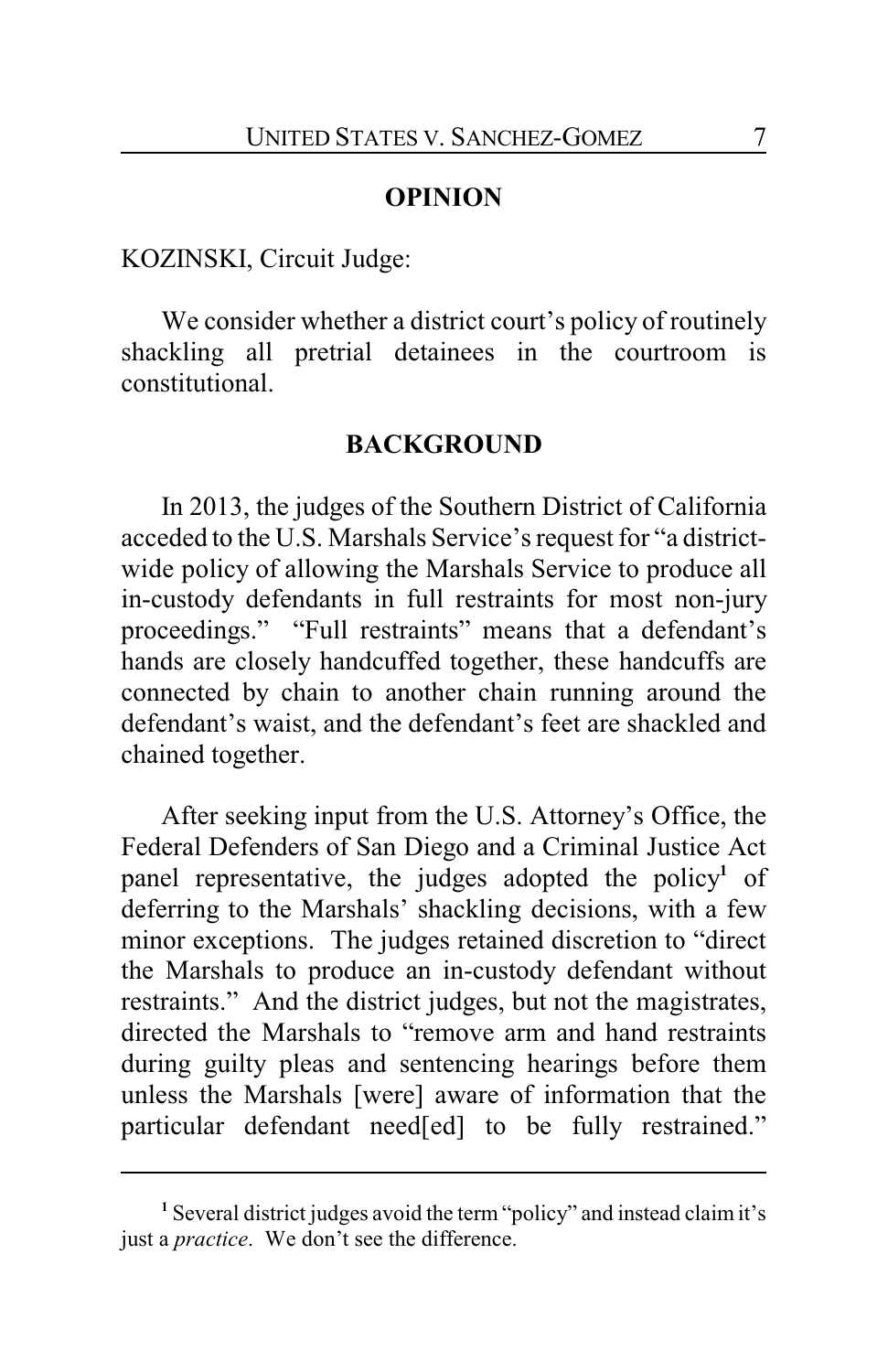Additionally, "defendants in individual cases may ask the judge to direct that the restraints be removed in whole or in part," at which point the judge would "weigh all appropriate factors, including all of the concerns" expressed by the Marshals in justifying the routine use of full restraints. Only one district judge, Judge Marilyn Huff, opted out of the policy altogether. For the rest of the Southern District's judges, the Marshals shackled all in-custody defendants at pretrial proceedings.

Starting on the first day of the policy's implementation, the Federal Defenders of San Diego objected to the routine use of shackles and requested that each defendant's shackles be removed. The judges routinely denied the requests, relying on the Marshals Service's general security concerns as well as concerns particular to the Southern District. They pointed to increasing security threats from what they viewed as changing demographics and increasing case loads in their district.<sup>2</sup> After ruling on a few individual objections, the judges indicated that they didn't "want to go through it a bunch of times." "For the record," one judge helpfully noted, "every defendant that has come out is in th[e] exact same shackling; so [counsel doesn't] have to repeat that every time"

The shackling was the same regardless of a defendant's individual characteristics. One defendant had a fractured wrist but appeared in court wearing full restraints. The judge

**<sup>2</sup>** Evidence presented in a mandamus proceeding that transpired during the course of this appeal indicates that the Southern District's case load was increasing up to the year preceding the adoption of the routine shackling policy. But after 2012, case loads decreased and, as of 2015, had reached their lowest level in years.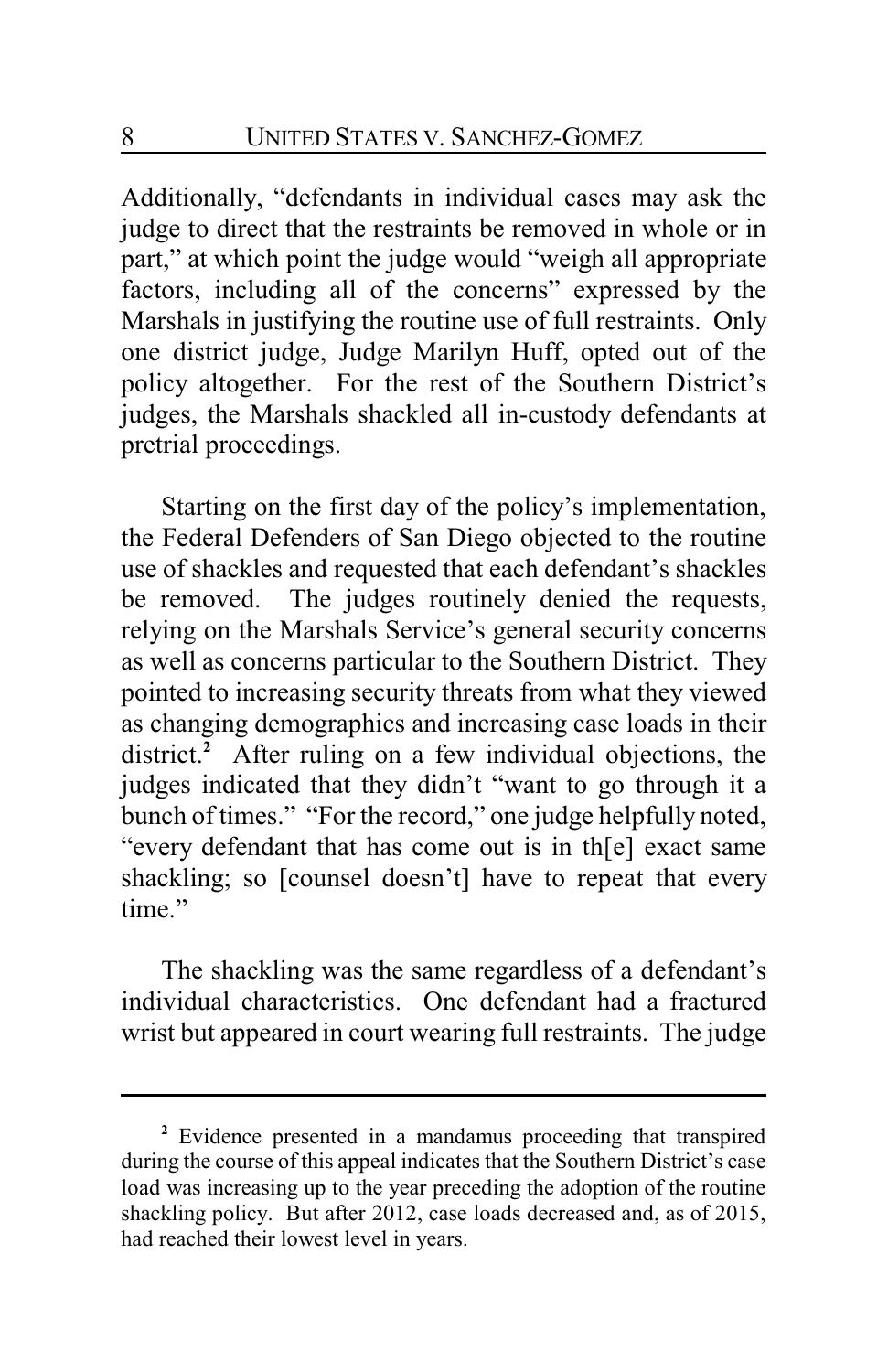denied her motion "for all of the reasons previously stated." Another defendant was vision-impaired. One of his hands was free of restraint so he could use his cane, but his other hand was shackled and secured to a chain around his waist and his legs were shackled together. His objection was "denied for all the reasons previously stated." And another defendant was shackled despite being brought into court in a wheelchair due to her "dire and deteriorating" health. The court "noted" her objection to the shackles and "appreciate[d] [counsel] not taking anymore time" with it.

The four defendants here, Rene Sanchez-Gomez, Moises Patricio-Guzman, Jasmin Isabel Morales and Mark Ring, all appeared in shackles and objected to their use. The magistrate judges overruled the objections in each instance. Defendants appealed these denials to the district court and also filed "emergency motions" challenging the constitutionality of the district-wide policy. The district courts denied all relief. All four cases are now consolidated before us.**<sup>3</sup>**

### **ANALYSIS**

## **A. Appellate Jurisdiction**

**1.** In *United States* v. *Howard*, we considered shackling claims similar to the ones raised here. 480 F.3d 1005, 1008 (9th Cir. 2007). The Central District of California had adopted a routine shackling policy in consultation with the U.S. Marshals Service. *Id.* The policy required defendants to be shackled in leg restraints at their initial appearances. *Id.*

**<sup>3</sup>** Defendants also appealed discovery and recusal decisions. We don't reach these issues.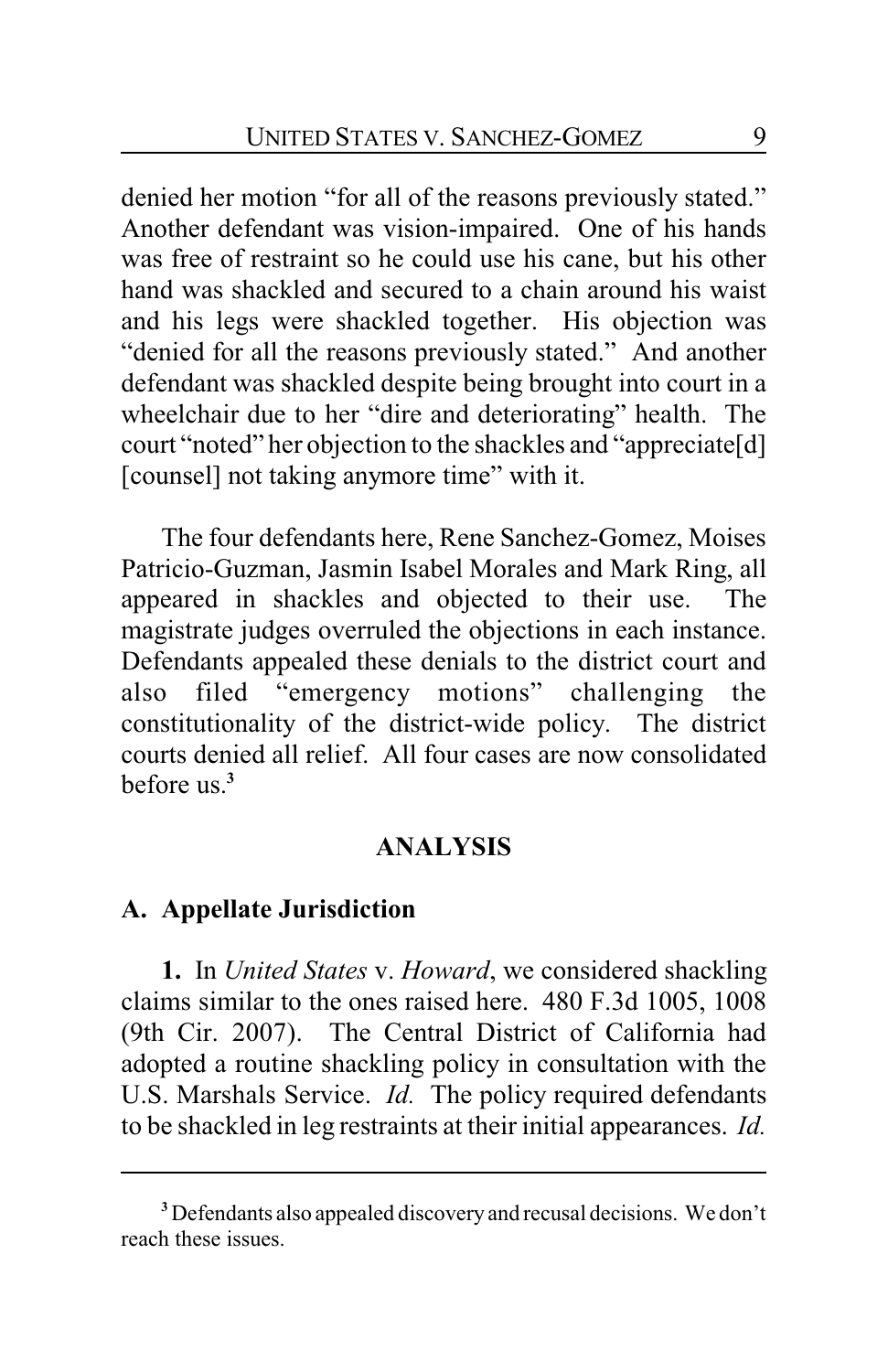The public defenders objected, claiming that the use of leg restraints on individual defendants violated the defendants' liberty interests under the Fifth Amendment. *Id.* at 1009, 1013. They appealed the district court's denial of the unshackling motions without waiting for the defendants' criminal cases to conclude. *Id.*

We held that we had jurisdiction to review the district's shackling decisions as immediately appealable collateral orders. *Id.* at 1011. Such orders "(1) conclusively determine[] the disputed question, (2) resolve[] an important issue completely separate from the merits of the action, and (3) [are] effectively unreviewable on appeal from a final judgment." *Sell* v. *United States*, 539 U.S. 166, 176 (2003) (internal quotation marks, brackets and citation omitted). The government urges us to reconsider *Howard*, arguing that shackling decisions don't satisfy the requirements for immediately appealable collateral orders.

Presented for our review in this appeal are individual shackling decisions as well as district-wide challenges to the shackling policy. The main dispute in this case, however, is the district-wide shackling policy. Because we do not review the individual defendants' shackling decisions, we see no reason to revisit *Howard*'s appellate jurisdiction analysis as it applies to those appeals.

The district-wide challenges introduce a wrinkle in this case that *Howard* didn't address. Defendants challenge the Southern District's policy of routinely shackling in-custody defendants without an individualized determination that they pose a material risk of flight or violence. Defendants seek relief not merely for themselves, but for all in-custody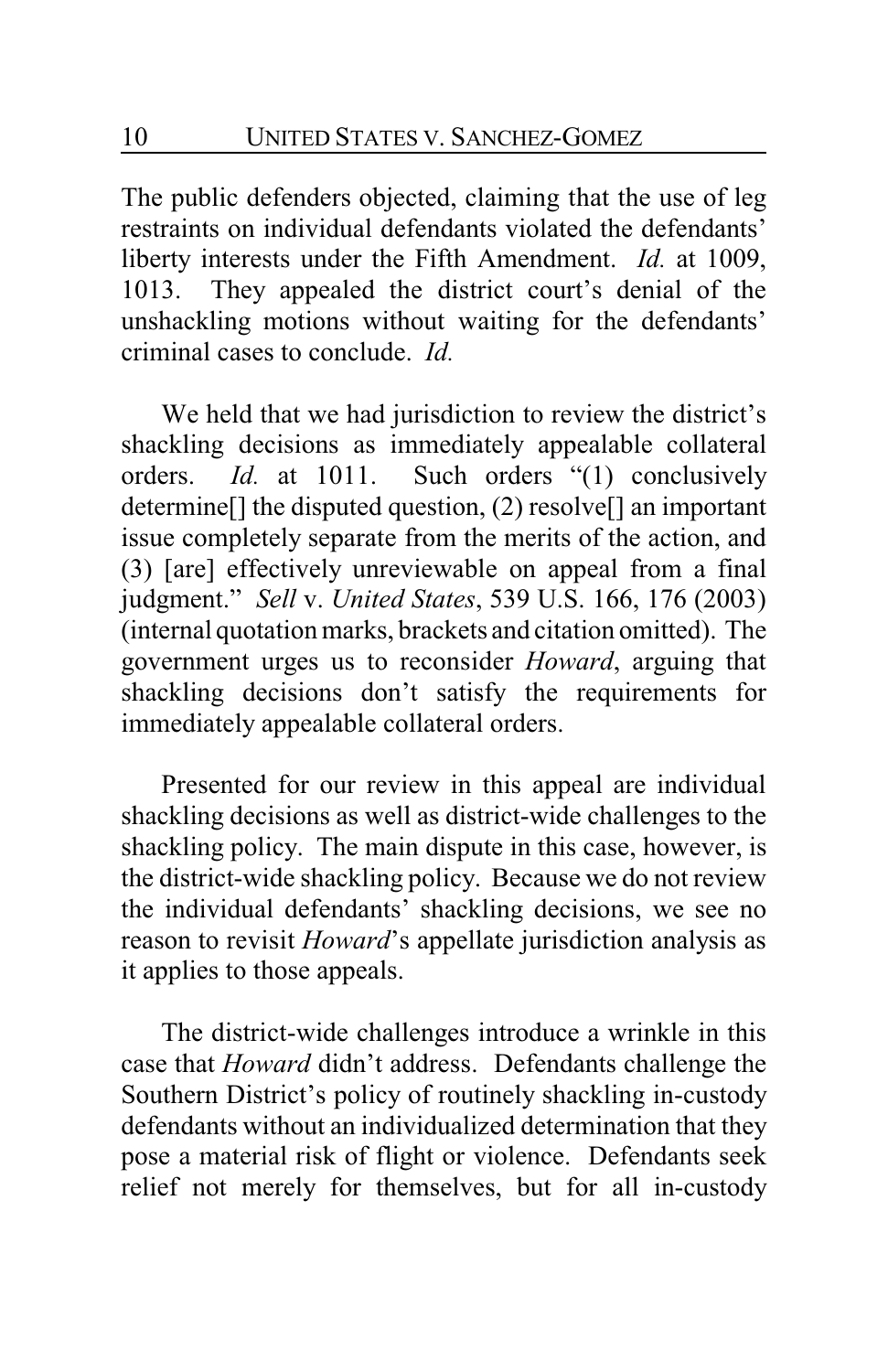defendants in the district. Thus, defendants are making classlike claims and asking for class-like relief.

Such claims are sometimes brought as civil class actions.**<sup>4</sup>** *See, e.g.*, *De Abadia-Peixoto* v. *U.S. Dep't of Homeland Sec.*, 277 F.R.D. 572, 574 (N.D. Cal. 2011) (using a civil class action to challenge an Immigration and Customs Enforcement policy of shackling all detainees in San Francisco's immigration court). But we can also construe such claims as petitions for writs of mandamus when we lack appellate jurisdiction and mandamus relief is otherwise appropriate. *See Miller* v. *Gammie*, 335 F.3d 889, 895 (9th Cir. 2003) (en banc). We "treat the notice of appeal as a petition for a writ of mandamus and consider the issues under the factors set forth in *Bauman*." *Id.* (citation omitted).

**2.** "The common-law writ of mandamus against a lower court is codified at 28 U.S.C. § 1651(a): 'The Supreme Court and all courts established by Act of Congress may issue all writs necessary or appropriate in aid of their respective jurisdictions and agreeable to the usages and principles of law.'" *Cheney* v. *U.S. Dist. Court for the Dist. of Columbia*, 542 U.S. 367, 380 (2004). "Historically, a writ of mandamus was an order compelling a court or officer to act." *In re United States*, 791 F.3d 945, 953 (9th Cir. 2015).

**<sup>4</sup>** We noted in *Howard* that indigent defendants have little ability to bring civil class actions as a practical matter. 480 F.3d at 1010. They aren't guaranteed counsel to pursue civil rights claims, *cf.* Fed. R. Crim. P. 44, and defender organizations—like the Federal Defenders of San Diego—ordinarily have limited mandates that do not include filing class actions on behalf of their clients. *See* 18 U.S.C. § 3006A(g)(2).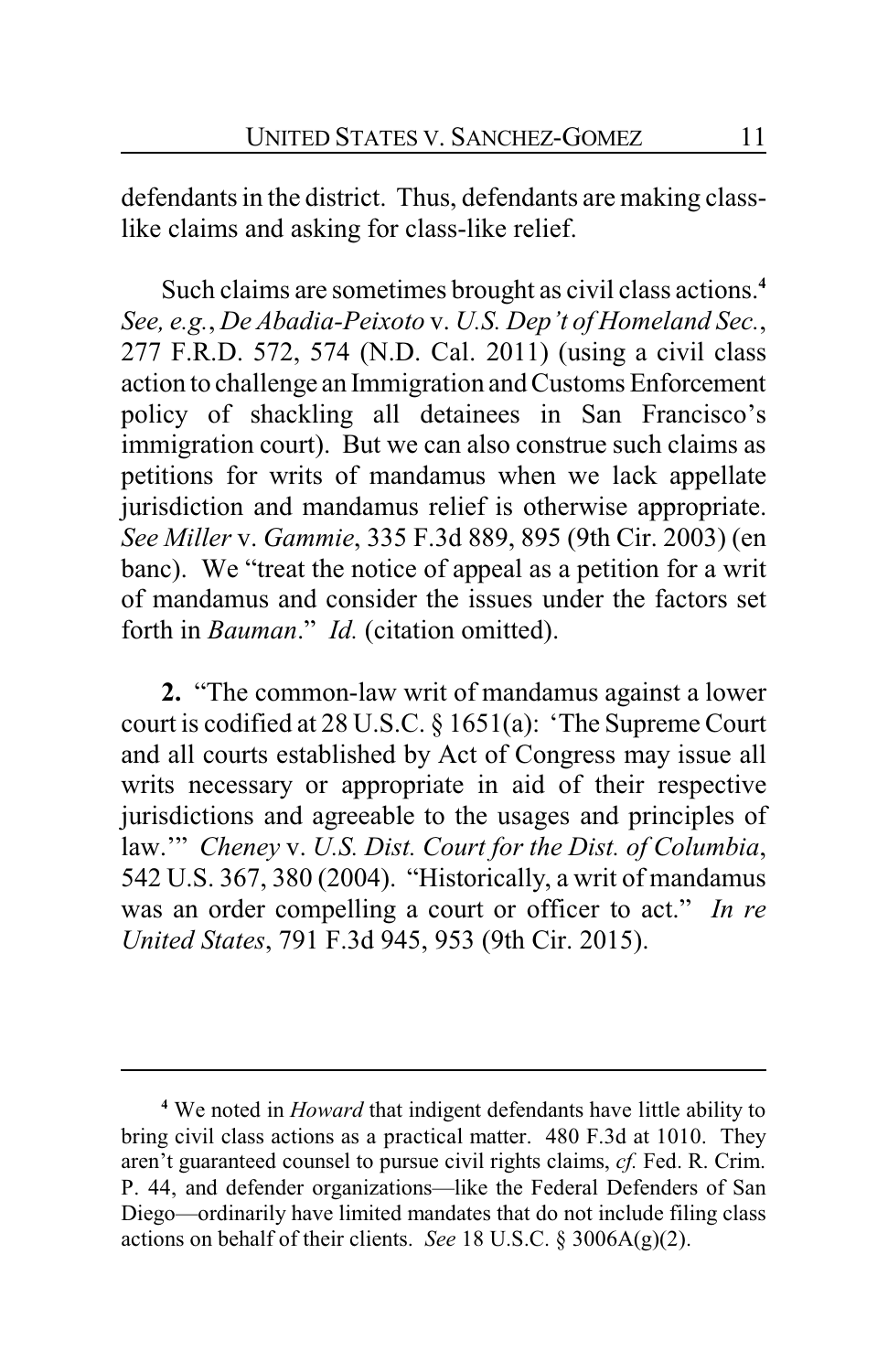Another use of the writ is to exercise our "supervisory" or "advisory" authority. Supervisory and advisory writs are appropriate in cases "involving questions of law of major importance to the administration of the district courts." *In re Cement Antitrust Litig. (MDL No. 296)*, 688 F.2d 1297, 1307 (9th Cir. 1982); *see also La Buy* v. *Howes Leather Co.*, 352 U.S. 249, 259–60 (1957) ("We believe that supervisory control of the District Courts by the Courts of Appeals is necessary to proper judicial administration in the federal system."). This authority allows courts to provide broader relief than merely ordering that the respondent act or refrain from acting, which promotes the writ's "vital corrective and didactic function." *Will* v. *United States*, 389 U.S. 90, 107 (1967); *see also* 16 Charles Alan Wright et al., *Federal Practice and Procedure* §§ 3934, 3934.1 (3d ed. 2016) (describing the history and modern usage of this authority).

The Supreme Court has announced three conditions for issuing the writ: First, to ensure that the writ doesn't replace the regular appeals process, there must be "no other adequate means to attain the relief"; second, the petitioner must have a "clear and indisputable" right to the writ; and, lastly, the court, in its discretion, must be "satisfied that the writ is appropriate under the circumstances." *Cheney*, 542 U.S. at 380–81 (internal quotation marks and citations omitted). These conditions are consistent with the five factors our circuit has used since *Bauman* v. *U.S. Dist. Court*, 557 F.2d 650 (9th Cir. 1977), to determine whether mandamus relief is appropriate:

> (1) whether the petitioner has no other means, such as a direct appeal, to obtain the desired relief; (2) whether the petitioner will be damaged or prejudiced in any way not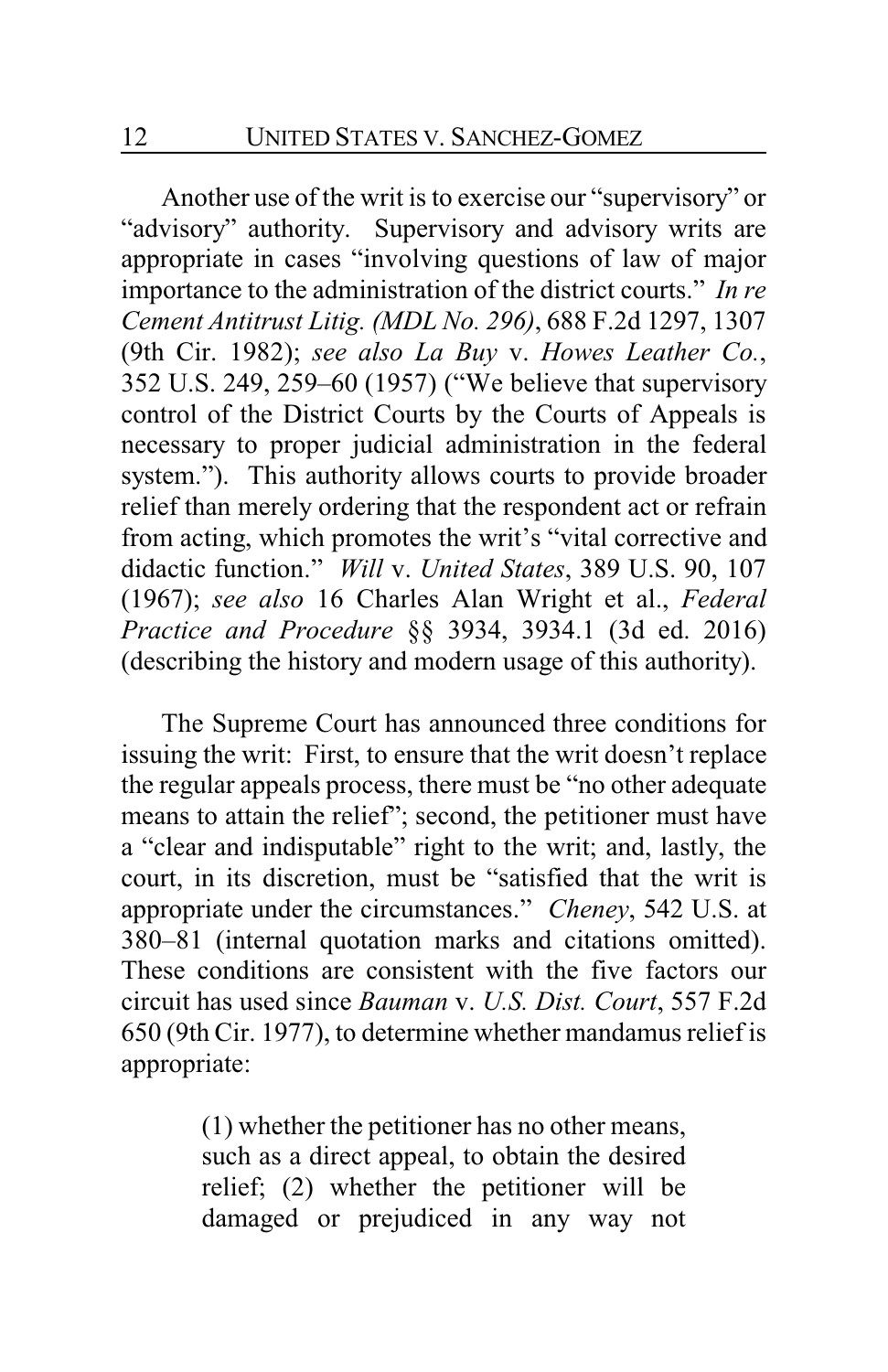correctable on appeal; (3) whether the district court's order is clearly erroneous as a matter of law; (4) whether the district court's order is an oft repeated error or manifests a persistent disregard of the federal rules; and (5) whether the district court's order raises new and important problems or issues of first impression.

*Hernandez* v. *Tanninen*, 604 F.3d 1095, 1099 (9th Cir. 2010) (internal quotation marks omitted) (quoting *Perry* v. *Schwarzenegger*, 591 F.3d 1147, 1156 (9th Cir. 2009)); *see also Bauman*, 557 F.2d at 654–55.

All of the *Bauman* factors need not be present to justify the writ*. See In re Cement Antitrust Litig.*, 688 F.2d at 1301, 1304 (noting that the fourth and fifth factors are rarely present in the same case). "Except for supervisorymandamus cases, the absence of factor three—clear error as a matter of law—will always defeat a petition for mandamus." *Calderon* v. *U.S. Dist. Court for the Cent. Dist. of Cal.*, 163 F.3d 530, 534 (9th Cir. 1998) (en banc), *abrogated on other grounds by Woodford* v. *Garceau*, 538 U.S. 202 (2003). "In the final analysis, the decision of whether to issue the writ lies within our discretion." *In re Van Dusen*, 654 F.3d 838, 841 (9th Cir. 2011) (citation omitted).

The *Bauman* and *Cheney* factors favor our review. There is no danger that the writ will supplant the normal appeals process because the district-wide shackling claims aren't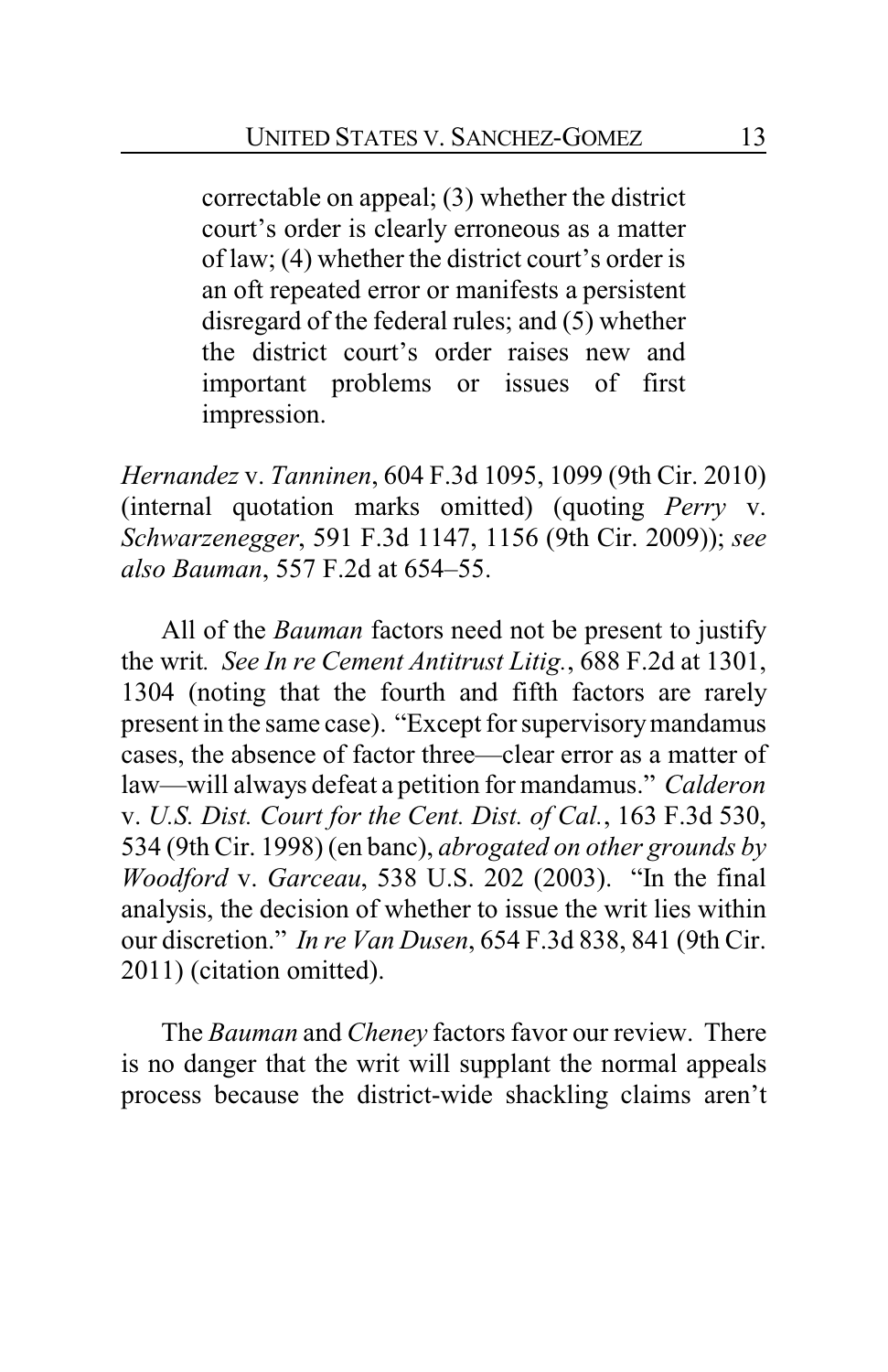connected to defendants' individual criminal cases.**<sup>5</sup>** The policy doesn't apply to jury trials; thus, it causes no prejudice that would justify reversal of a conviction in a direct appeal. This case also raises new and important constitutional issues that haven't been fully considered by this court. *See United States* v. *Brandau*, 578 F.3d 1064, 1065 (9th Cir. 2009). And a survey of our circuit's district courts shows that some form of routine shackling has become a common practice and thus is an oft-repeated error.**<sup>6</sup>**

Accordingly, we construe defendants' appeals as petitions for writs of mandamus under our supervisory authority and find that we have jurisdiction to consider them.

**<sup>6</sup>** The dissent faults us for "equat[ing] a good faith effort to follow our case law" with a clear and repeated error. Dissent at 54. According to the dissent, "the district court complied with our last word on the matter, *Howard*." *Id.* at 54. The dissent errs. We explicitly noted in *Howard* that the policy we were addressing was "less restrictive than the previous policy requiring full restraints." 480 F.3d at 1014. Nothing in *Howard* endorsed the routine use of full restraints.

**<sup>5</sup>** While these are criminal cases, they aren't subject to special criminal mandamus petition rules. The dissent discusses *Will* v. *United States* as though it narrowed the availability of the writ of mandamus in criminal cases. *See* dissent at 53–54. It didn't. The Supreme Court in *Will* explained that courts of appeals may resolve erroneous district court practices through mandamus petitions, even in criminal cases. 389 U.S. at 104–05 (discussing *La Buy*, 352 U.S. at 258). That's exactly what we do here. The Court also cautioned that mandamus petitions brought by the *government* in criminal cases raise concerns about speedy trials and double jeopardy. *Id.* at 96–98. None of those concerns are applicable here.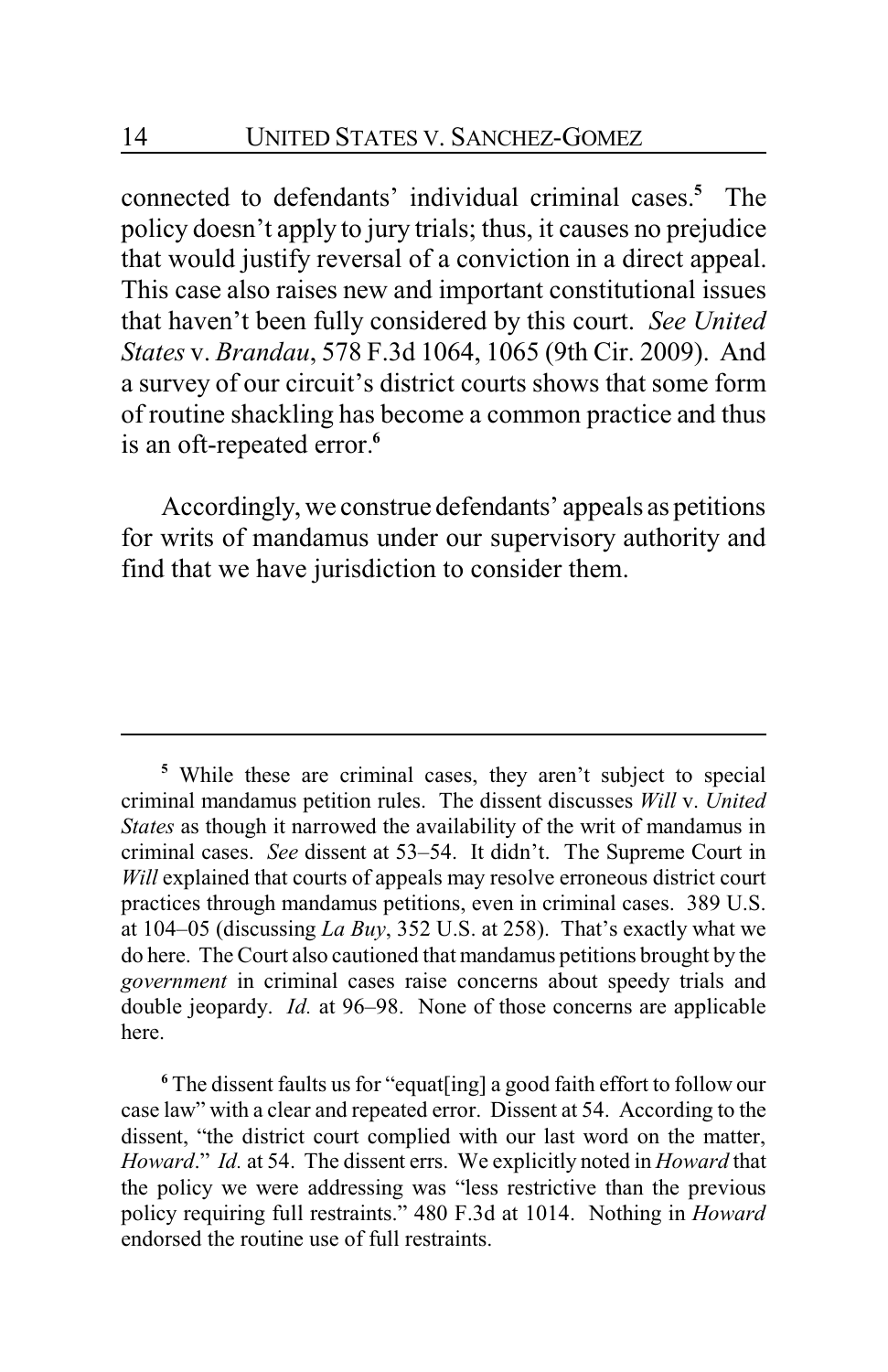### **B. Mootness**

Article III's "case-or-controversy limitation" on federal court jurisdiction requires a live controversy between two adversaries. *Friends of the Earth, Inc.* v. *Laidlaw Envtl. Servs. (TOC), Inc.*, 528 U.S. 167, 180 (2000). Supervisory mandamus cases require live controversies even when we don't order a lower court to take or refrain from a specific action. *See In re United States*, 791 F.3d at 952. Neither party claims that this case is moot, but the court "must assure itself of its own jurisdiction." *Terenkian* v. *Republic of Iraq*, 694 F.3d 1122, 1137 (9th Cir. 2012). There are two circumstances in this case that raise the possibility of mootness: (1) the named defendants' cases have ended, so they're no longer subject to the complained-of policy, and (2) the challenged policy is no longer in effect.

**1.** "In cases where intervening events have rendered the writ an ineffective or superfluous remedy, but where the controversy nonetheless remains live, we have occasionally reviewed the district court's decision for error while withholding a formal writ." *In re United States*, 791 F.3d at 953 (citing *Phoenix Newspapers, Inc.* v. *U.S. Dist. Court for the Dist. of Ariz.*, 156 F.3d 940, 952 (1998); *United States* v. *Brooklier*, 685 F.2d 1162, 1173 (9th Cir. 1982)). We do so when it would have been appropriate to issue the writ at the time the petition was filed. *Id.* at 954. This allows us to review "important issues that would otherwise escape review, while [e]nsuring that such review is limited to truly extraordinary circumstances." *Id.*

Two of the defendants, Rene Sanchez-Gomez and Jasmin Isabel Morales, were not yet convicted and so were still subject to the pretrial shackling policy when they filed their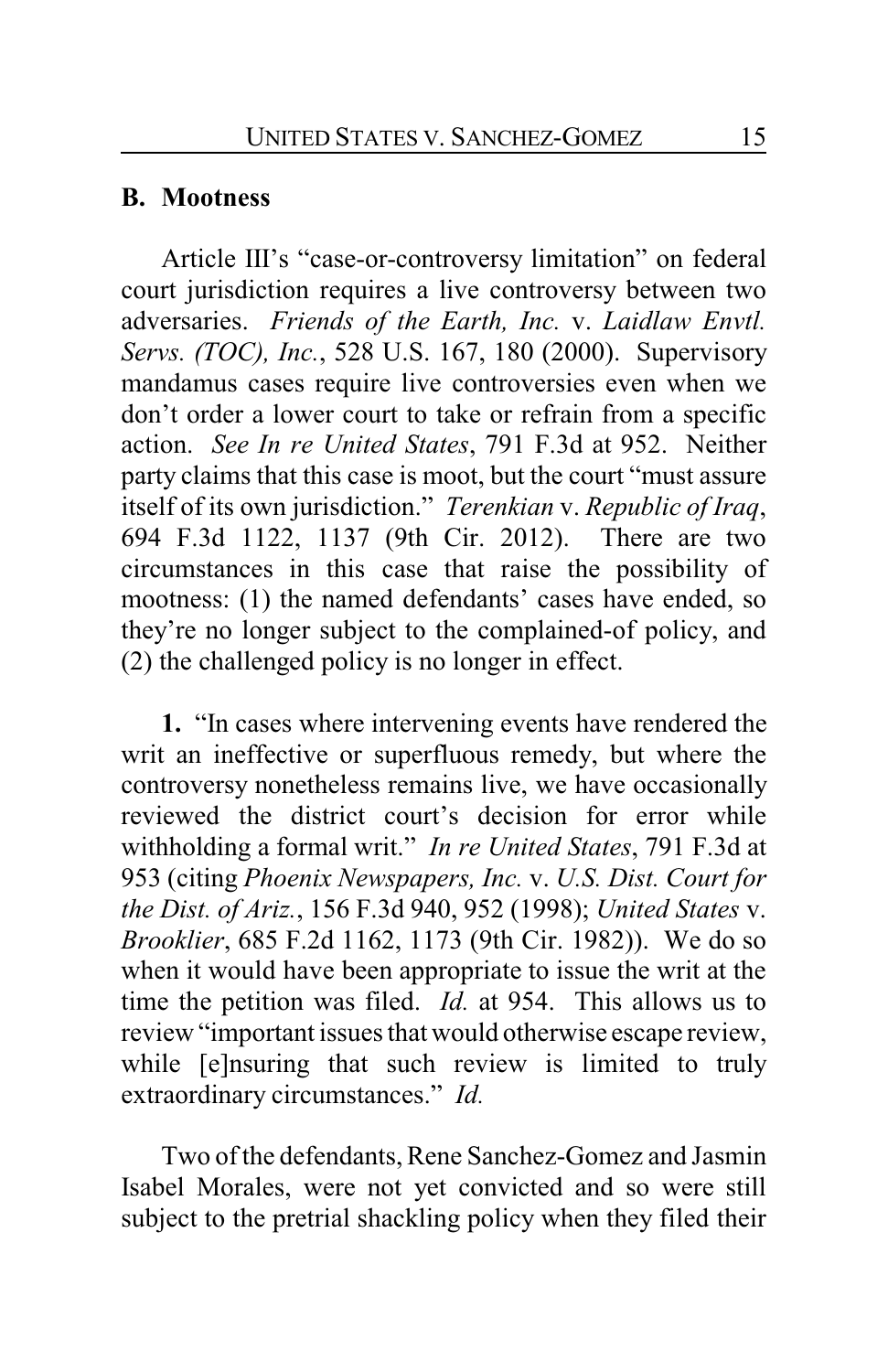notices of appeal. Construing their notices of appeal as petitions for writs of mandamus, they had a direct stake in the resolution of the controversy at the time their petitions were filed.

Named plaintiffs—or, in the mandamus setting, petitioners—must also have a continuing personal interest in the outcome of the case throughout the litigation. *See Campbell-Ewald Co.* v. *Gomez*, 136 S. Ct. 663, 669 (2016). Because they are no longer subject to the policy, defendants' personal interests in the outcome of this case have expired.

We faced the same issue in *Howard*. The defendants' criminal cases ended before their shackling appeals could be heard. 480 F.3d at 1009–10. We held that the case wasn't moot because it fell into the capable-of-repetition-yetevading-review exception. *Id.* This exception requires repetition as to the particular complainants, and we cannot presume that defendants will be subject to criminal proceedings in the future. *Id.* But *some* criminal defendants would have been subject to the challenged policy during the litigation and would personally benefit from resolving the case. Thus, we employed the capable-of-repetition-yetevading-review mootness exception that applied to the class action in *Gerstein* v. *Pugh*, 420 U.S. 103 (1975). Though *Howard* wasn't a class action, the case served the same functional purpose—it was a functional class action. *See* 480 F.3d at 1009–10.

The Supreme Court in *Gerstein* applied the capable-ofrepetition-yet-evading-review mootness exception even though the named plaintiff was no longer subject to the challenged practice. 420 U.S. at 110 n.11. In that case, the class was composed of defendants held in pretrial detention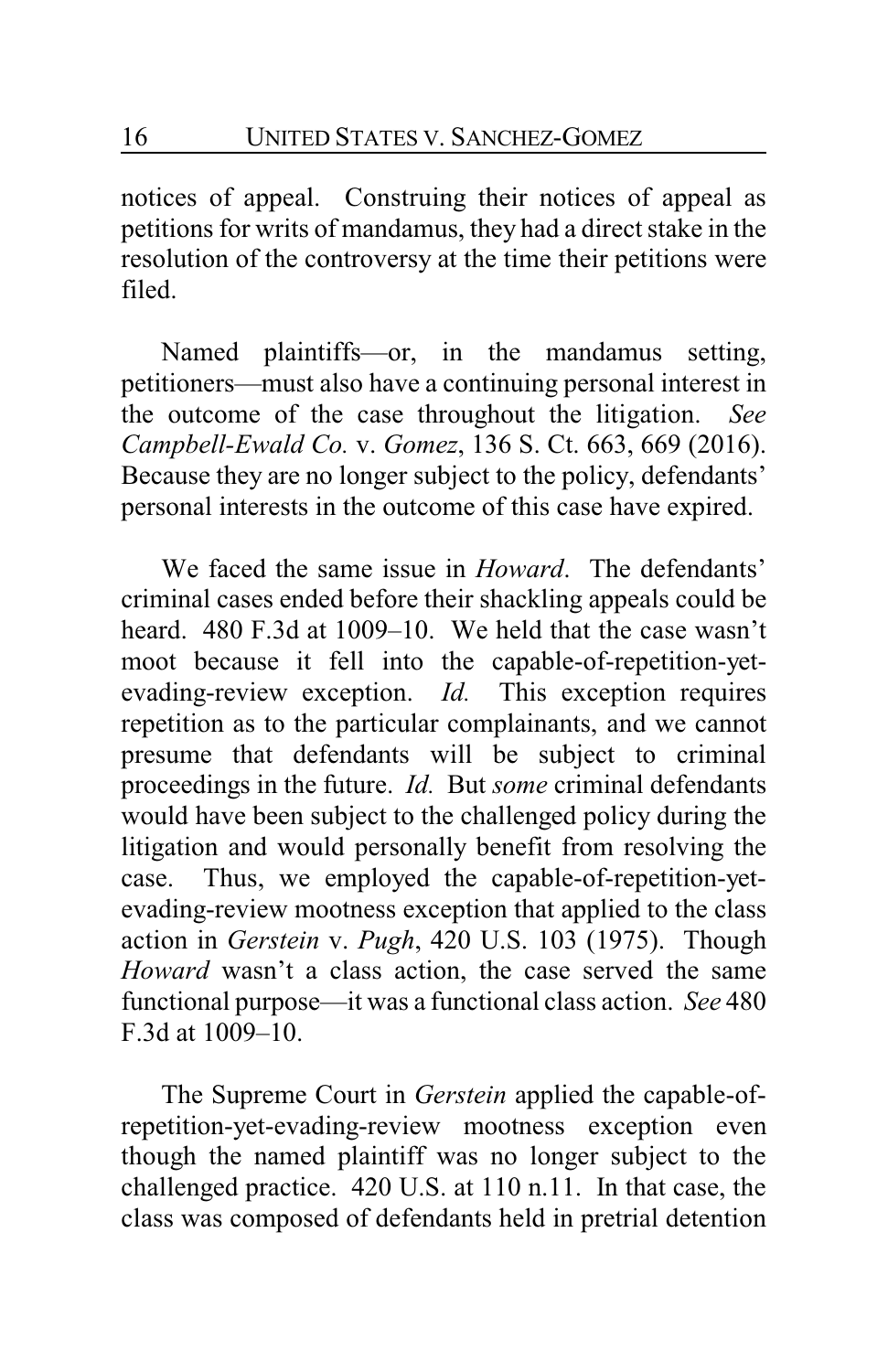without a probable cause hearing. *Id.* at 105–06. It wasn't clear that any representative plaintiff would remain in pretrial custody long enough for the judge to certify the class, much less decide the case. *Id.* at 110 n.11. But the class would continually fill with new in-custody defendants who had a live interest in the case. *Id.* The attorney representing the class was a public defender who would continue to represent at least some of those new defendants and class members. *Id.* Under those circumstances, the Court held that the case wasn't moot because the harm was capable of repetition yet evading review as to *some* member of the class throughout the litigation. *Id.*

We have applied *Gerstein*'s analysis to functional class actions with inherently transitory claims. *See Howard*, 480 F.3d at 1009–10; *Or. Advocacy Ctr.* v. *Mink*, 322 F.3d 1101, 1117–18 (9th Cir. 2003).**<sup>7</sup>** These cases involve circumstances "analogous to those found in class action cases where, because of the inherently transitory nature of the claims," an individual's interests would expire before litigation could be completed. *Or. Advocacy Ctr.*, 322 F.3d at 1117. Functional class actions share the same three features that animated the Supreme Court in *Gerstein*: They challenge not merely individual violations, but also broader policies or practices. *See id.* at 1118. Thus, they consist of continually changing groups of injured individuals who would benefit from any relief the court renders. And they have common representation, thereby guaranteeing that the cases will be

**<sup>7</sup>** Contrary to the dissent's claim, dissent at 50–51, *Oregon Advocacy Center* was not just about associational standing. After determining that the plaintiffs had standing to bring the suit, we then turned to whether the case was moot—a distinct issue. *Compare* 322 F.3d at 1108–16 (discussing standing), *with id.* at 1116–18 (discussing mootness).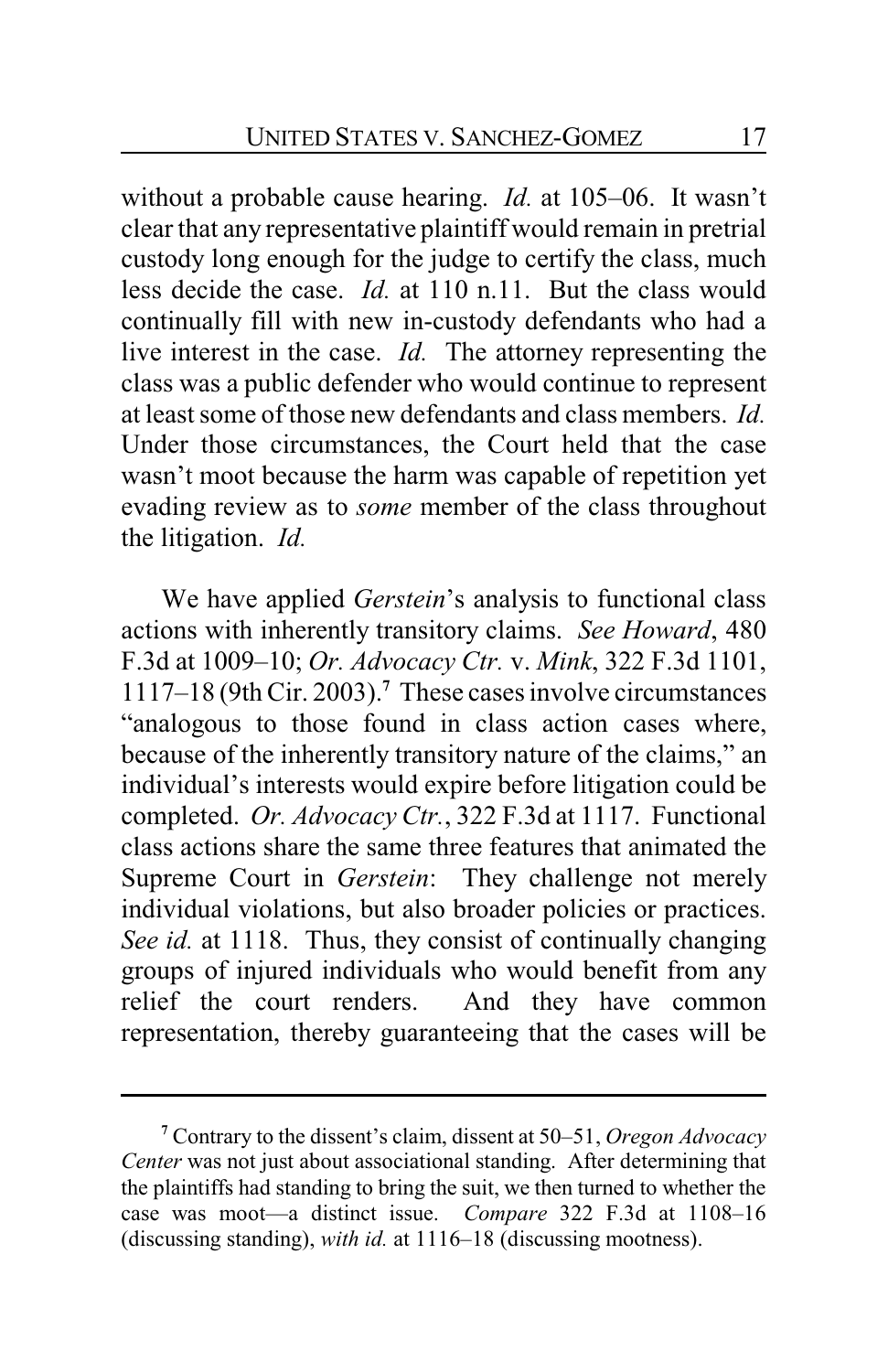zealously advocated even though the named individuals no longer have live interests in the case. *See id.* at 1117.

The dissent disputes this application of *Gerstein*. According to the dissent, *Gerstein* and related cases require "the existence of a procedural mechanism, such as [Federal Rule of Civil Procedure] 23," for their mootness exceptions to apply. Dissent at 46–47. But the rule in *Gerstein* doesn't turn on the presence of a procedural device like Rule 23. 420 U.S. at 110 n.11. Rather, *Gerstein*'s rule resolves the problem of inherently transitory claims while ensuring there is a live controversy for which the court can provide relief. *Id.*

The Supreme Court itself has indicated that *Gerstein*'s broadening of the capable-of-repetition-yet-evading-review mootness exception could apply to cases sufficiently similar to class actions. The Court discussed *Gerstein*'s factors in a case brought under the Fair Labor Standards Act (FLSA), *Genesis Healthcare Corp.* v. *Symczyk*, 133 S. Ct. 1523 (2013). Unlike the class action procedures in Rule 23, the FLSA's "'conditional certification' does not produce a class with an independent legal status." *Id.* at 1530. The Court nonetheless considered whether, under *Gerstein*, the plaintiff's injury might be capable of repetition yet evading review. *Id.* at 1531; *see also id.* at 1530 (recognizing that the Court's holdings in *Sosna* v. *Iowa*, 419 U.S. 393 (1975), and *U.S. Parole Commission* v. *Geraghty*, 445 U.S. 388 (1980), depended on the "independent legal status" of class actions while making no such claim about *Gerstein*'s holding).

The dissent claims that *Genesis Healthcare* still requires "the existence of a procedural mechanism . . . to aggregate the claims" as a "necessary prerequisite" for *Gerstein*'s analysis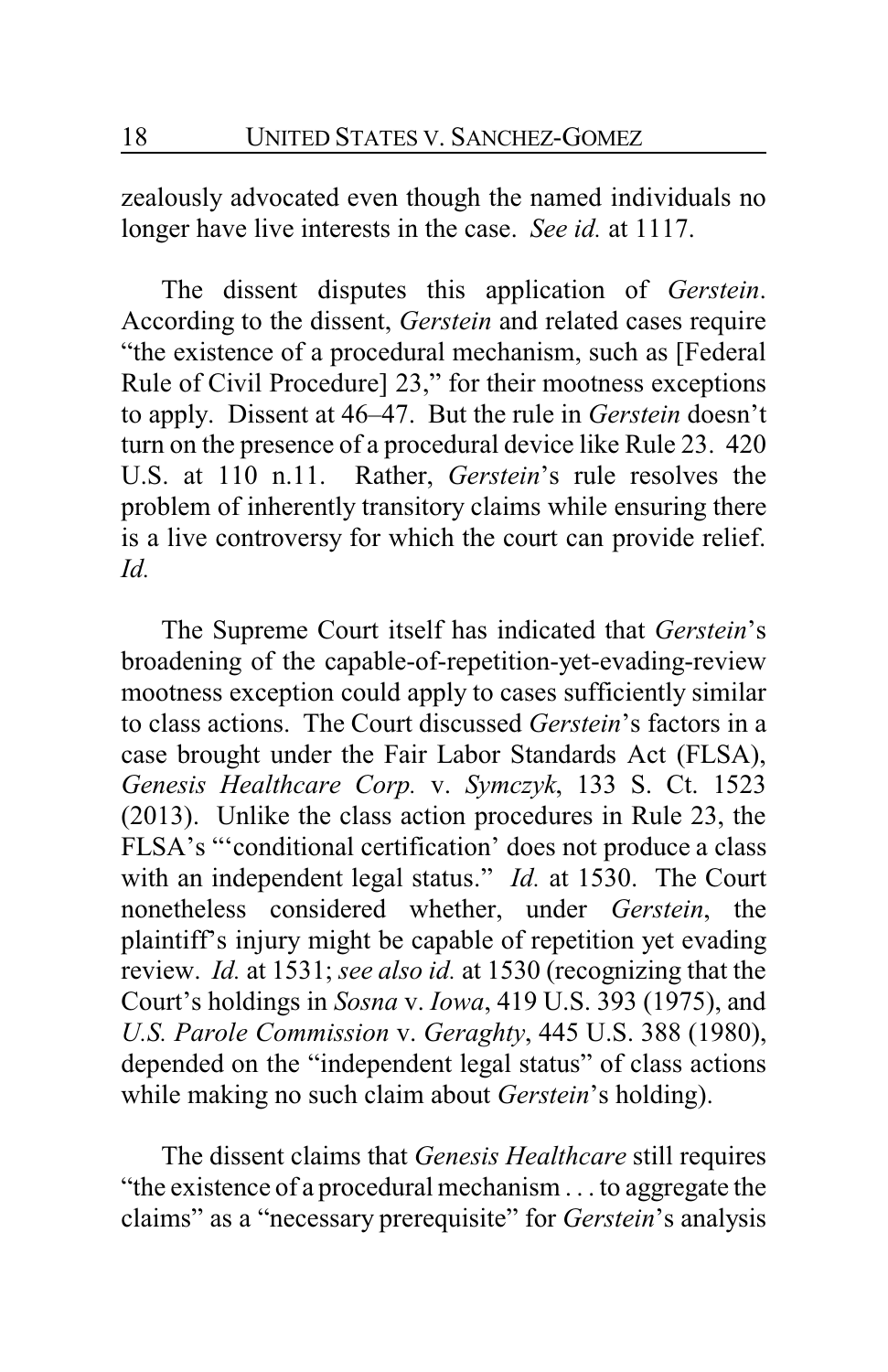to apply. Dissent at 46–47. But the Court did not say so. Instead, the Court noted that its application of *Gerstein* has "invariably focused on the fleeting nature of the challenged conduct giving rise to the claim." 133 S. Ct. at 1531. The dissent's excursus on mootness also ignores that this is a supervisory mandamus case. *See* dissent at 39–53. In its supervisory mandamus role, a court of appeals properly addresses the harm of a district court policy affecting a huge class of persons who aren't parties to the mandamus petition. *See, e.g.*, *Will*, 389 U.S. at 95, 104–06; *Schlagenhauf* v. *Holder*, 379 U.S. 104, 110–12 (1964); *La Buy*, 352 U.S. at 257–60. Unlike the dissent, *see* dissent at 50 n.5, the Supreme Court hasn't found a constitutional infirmity with such cases. Thus, the dissent's concerns about the lack of formal joinder and whether the decision binds other defendants, *see id.* at 46–49, are misplaced.

All of the Court's considerations in *Gerstein* are present here, and the harm—unconstitutional pretrial shackling—is inherently ephemeral, just like the pretrial detention challenges in *Gerstein*. We are faced with an ever-refilling but short-lived class of in-custody defendants who are subject to the challenged pretrial shackling policy. At least some members of this functional class continue to suffer the complained-of injury. Most of the defendants are represented by the Federal Defenders of San Diego. And even if we must withhold a formal writ, we can provide district-wide relief by exercising our supervisory mandamus authority, thus demonstrating that there is a live controversy here. *See Knox* v. *Serv. Emps. Int'l Union, Local 1000*, 132 S. Ct. 2277, 2287 (2012) ("A case becomes moot only when it is impossible for a court to grant any effectual relief whatever to the prevailing party." (internal quotation marks and citations omitted)); *see also In re United States*, 791 F.3d at 954 ("[W]e are not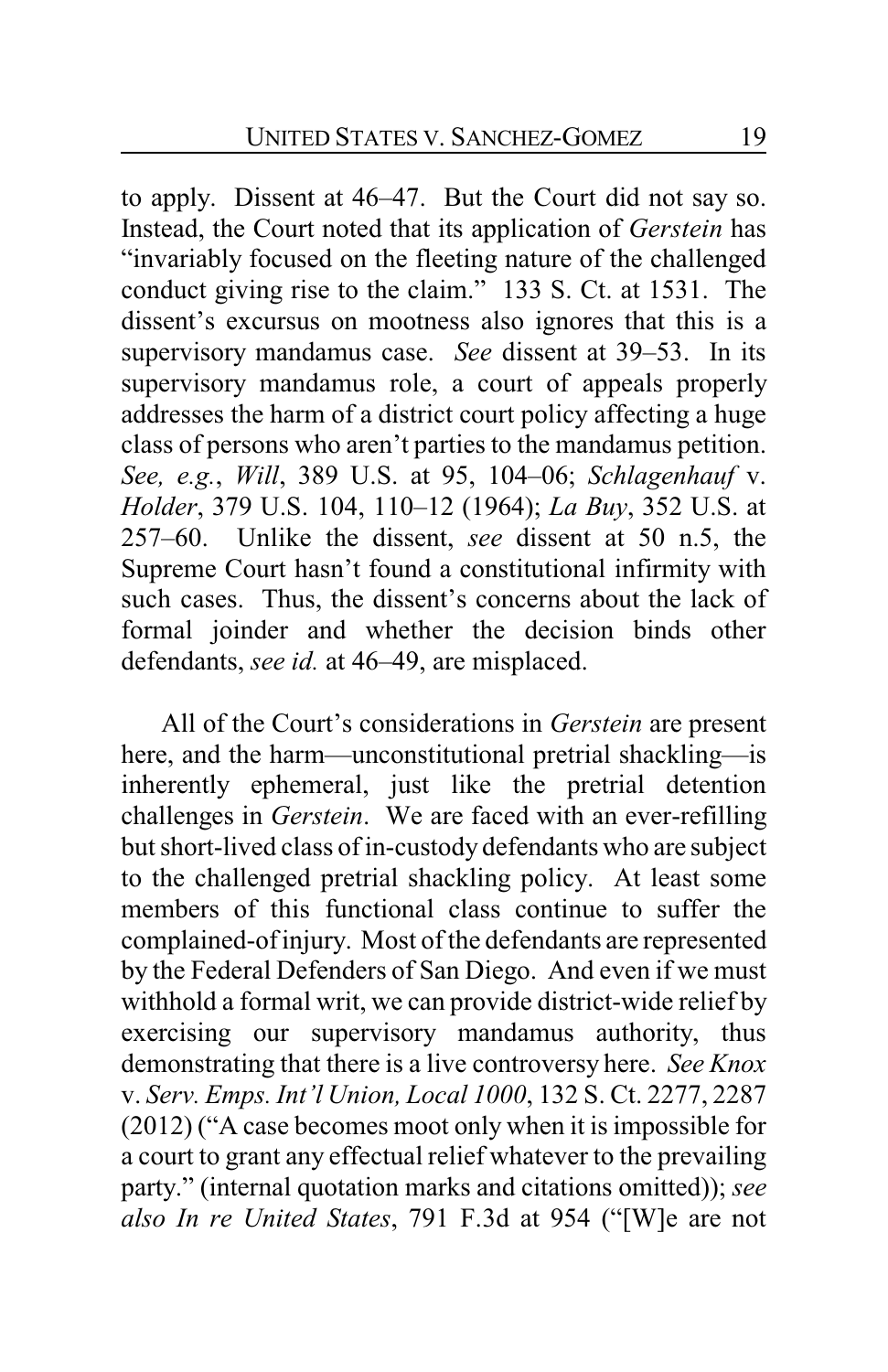categorically precluded from opining on the merits of a mandamus petition when issuance of the writ would no longer be effective.").

**2.** Shortly after the original panel decision in this case, the Southern District of California changed its shackling policy in response to additional litigation about its continued use of five-point restraints. But the district court's decision to change the policy was only a voluntary cessation. *See Friends of the Earth*, 528 U.S. at 189. The appealed policy could be reinstated at any time. In fact, the government has indicated that it will seek to reinstate the policy unless we hold it unconstitutional. Thus, there is still a live controversy over the shackling policy.

# **C. The Fundamental Right to be Free of Unwarranted Restraints**

At the heart of our criminal justice system is the wellworn phrase, innocent until proven guilty. *See Taylor* v. *Kentucky*, 436 U.S. 478, 483 (1978). And while the phrase may be well-worn, it must also be worn well: We must guard against any gradual erosion of the principle it represents, whether in practice or appearance. This principle safeguards our most basic constitutional liberties, including the right to be free from unwarranted restraints. *See Deck* v. *Missouri*, 544 U.S. 622, 629–30 (2005).

**1.** Under the Fifth Amendment, no person shall be "deprived of life, liberty, or property, without due process of law." U.S. Const. amend. V. The Supreme Court has said time and again that "[l]iberty from bodily restraint always has been recognized as the core of the liberty protected by the Due Process Clause from arbitrary governmental action."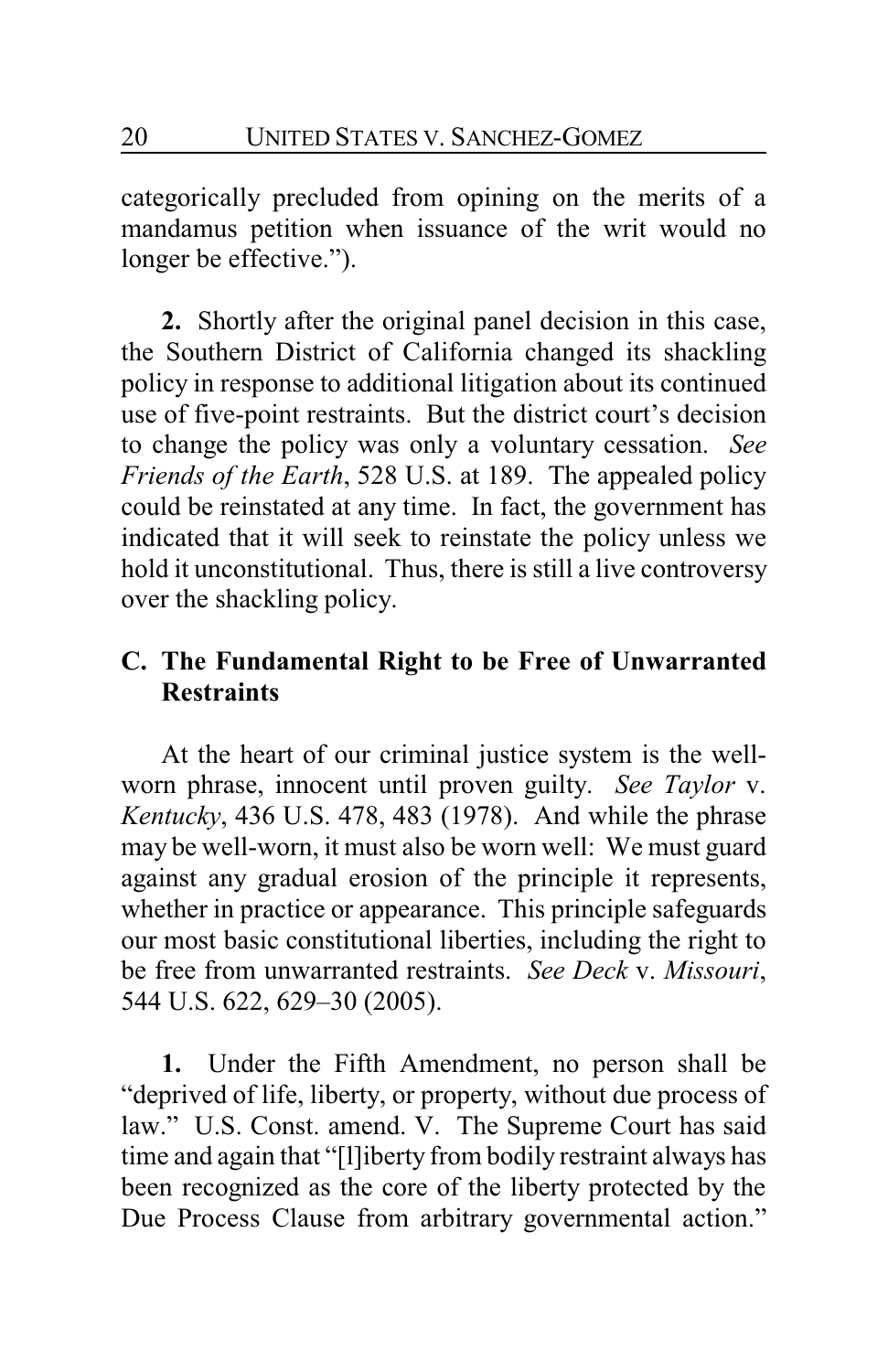*Youngberg* v. *Romeo*, 457 U.S. 307, 316 (1982) (alteration in original) (quoting *Greenholtz* v. *Neb. Penal Inmates*, 442 U.S. 1, 18 (1979) (Powell, J., concurring in part and dissenting in part)). Liberty from bodily restraint includes the right to be free from shackles in the courtroom. *See Deck*, 544 U.S. at 629.

The Supreme Court held in *Deck* v. *Missouri* that "the Constitution forbids the use of visible shackles during the penalty phase, as it forbids their use during the guilt phase, *unless* that use is 'justified by an essential state interest' such as the interest in courtroom security—specific to the defendant on trial." *Id.* at 624 (quoting *Holbrook* v. *Flynn*, 475 U.S. 560, 568–69 (1986)). In evaluating the government's justification, a court may "take into account the factors that courts have traditionally relied on in gauging potential security problems and the risk of escape at trial." *Id.* at 629. While the decision whether to shackle is entrusted to the court's discretion, routine shackling isn't permitted. *Id.* at 629, 633. Instead, courts must make specific determinations of necessity in individual cases. *Id.* at 633.

The Supreme Court identified three constitutional anchors for the right: (1) the presumption that a defendant is innocent until proven guilty; (2) the Sixth Amendment right to counsel and participation in one's own defense; and (3) the dignity and decorum of the judicial process, including "the respectful treatment of defendants." *Id.* at 630–31. In jury proceedings, an additional concern is that the sight of a defendant in shackles would prejudice the jury against him. Because prejudice is difficult to discern from a cold record, shackles visible to the jury are considered "inherently prejudicial." *Id.* at 635 (quoting *Holbrook*, 475 U.S. at 568). But when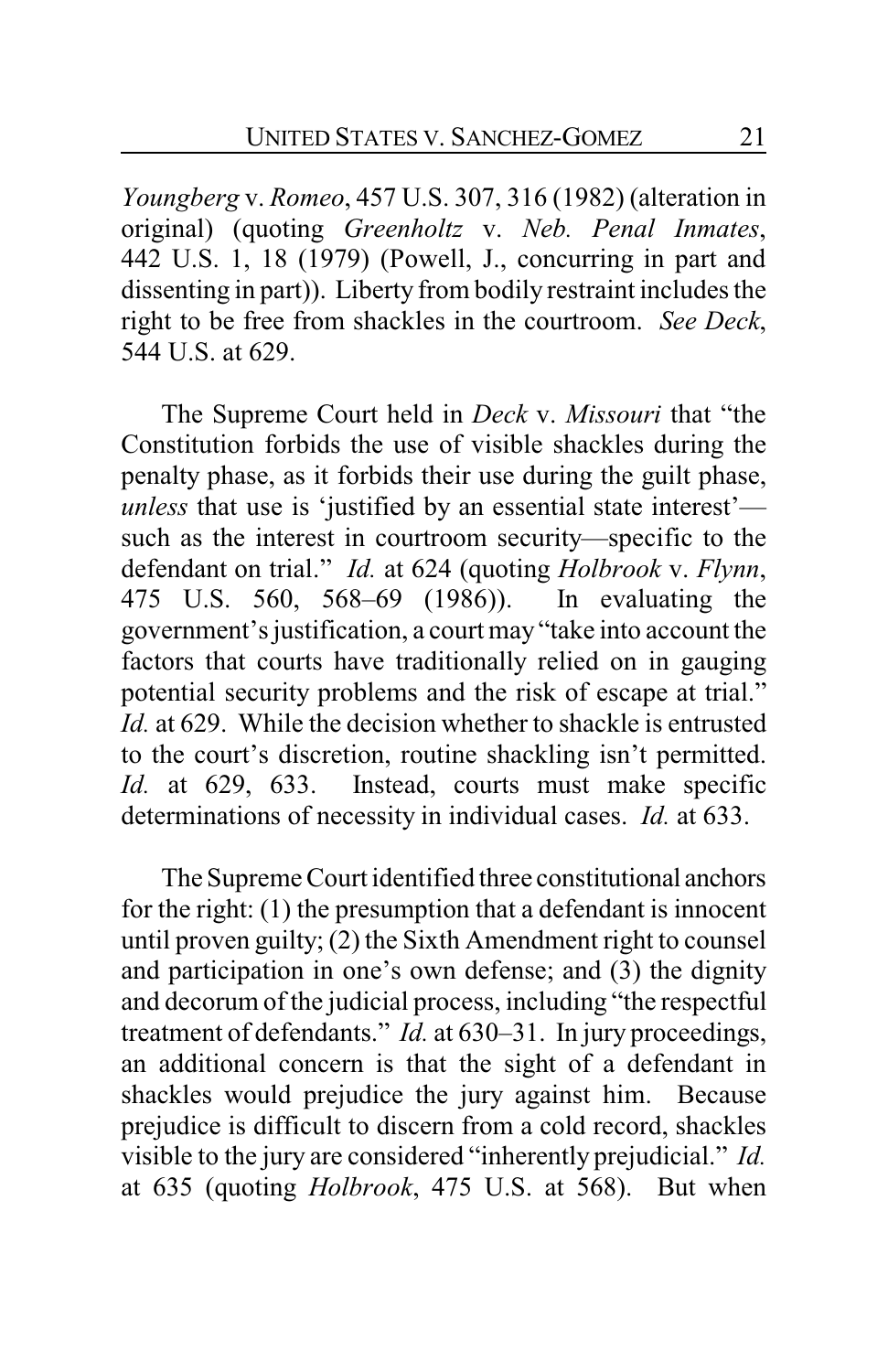security needs outweigh these other concerns, even visible restraints may be used. *Id.* at 632.

Consistent with *Deck*, we have held that criminal defendants have a "constitutional right to be free of shackles and handcuffs in the presence of the jury absent an essential state interest that justifies the physical restraints." *Williams* v. *Woodford*, 384 F.3d 567, 591 (9th Cir. 2004) (citations omitted). We require lower courts to consider concerns similar to those articulated by the Court in *Deck*, such as whether shackles would prejudice the jury, diminish the presumption of innocence, impair the defendant's mental capabilities, interfere with the defendant's ability to communicate with counsel, detract from the dignity and decorum of the courtroom or cause physical pain. *See Spain* v. *Rushen*, 883 F.2d 712, 721 (9th Cir. 1989). "'In all [ ] cases in which shackling has been approved,' we have noted, there has been 'evidence of disruptive *courtroom* behavior, attempts to escape from custody, assaults or attempted assaults while in custody, or a *pattern* of defiant behavior toward corrections officials and judicial authorities.'" *Gonzalez* v. *Pliler*, 341 F.3d 897, 900 (9th Cir. 2003) (alteration in original) (quoting *Duckett* v. *Godinez*, 67 F.3d 734, 749 (9th Cir. 1995)).

We now clarify the scope of the right and hold that it applies whether the proceeding is pretrial, trial, or sentencing, with a jury or without.<sup>8</sup> Before a presumptively innocent

**<sup>8</sup>** The Second Circuit in a pre-*Deck* case, *United States* v. *Zuber*, did not recognize a right to individualized shackling determinations before a sentencing judge. 118 F.3d 101, 104 (2d Cir. 1997). But the court didn't hold that *no* liberty interest was at issue in nonjury courtroom shackling. Its analysis was limited to whether there would be inherent prejudice in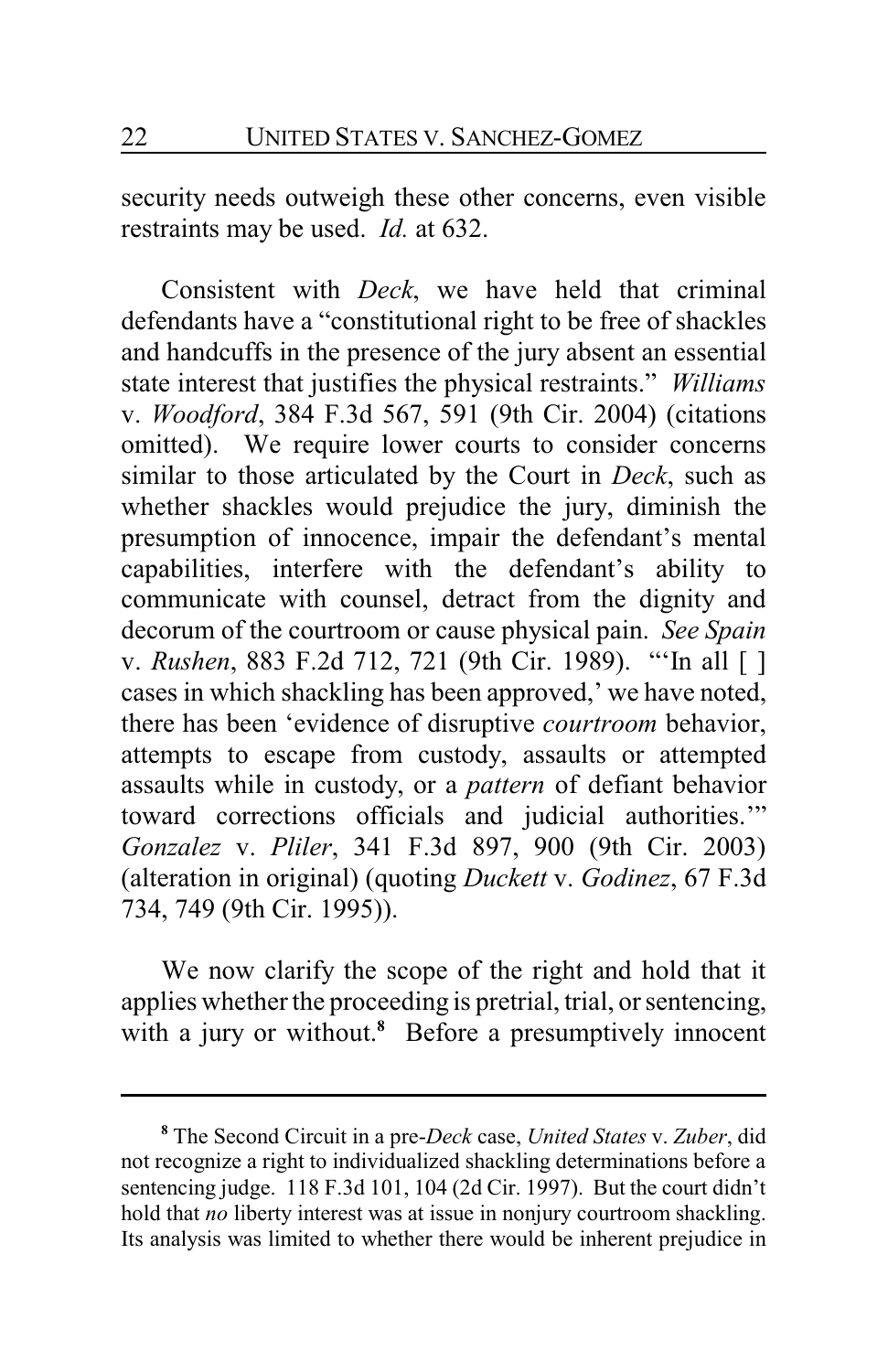defendant may be shackled, the court must make an individualized decision that a compelling government purpose would be served and that shackles are the least restrictive means for maintaining security and order in the courtroom.**<sup>9</sup>** *See, e.g.*, *Gonzalez*, 341 F.3d at 900; *Duckett*,

the mind of the sentencing judge seeing the defendant in shackles as there would be in front of a guilt-phase jury. *Id.* at 103–04.

Likewise, the Eleventh Circuit in *United States* v. *LaFond* held that a defendant wasn't entitled to an individualized shackling determination before a sentencing judge. 783 F.3d 1216, 1225 (11th Cir. 2015). The court in *LaFond* went further than *Zuber*, saying that "the rule against shackling pertains only to a jury trial." *Id.* In reaching this conclusion, the Eleventh Circuit disregarded the common law rule embodied in our Constitution that protects an individual from unwarranted shackles in the courtroom, regardless of the presence of a jury. *See infra* pp. 25–31. Moreover, it failed to consider the three essential interests that *Deck* identified for deciding shackling cases.

**<sup>9</sup>** An individual determination cannot resemble what the Southern District judges did here. Courts may notincorporate by reference previous justifications in a general fashion, nor may they refuse to allow defendants to make objections or create evidentiary records. And they cannot flip the presumption against shackling by requiring that the defendant come up with reasons to be *un*shackled.

The Southern District's reliance on postdeprivation process is unconstitutional not only because it often results in no opportunity to be heard at all, but also because many judges failed to exercise discretion when faced with inappropriate shackling. These judges shackled a blind man, a woman in a wheelchair with "dire and deteriorating" health and a woman with a broken wrist. And despite the policy providing that shackles wouldn't be used at sentencing hearings without specific security information showing an individualized need, the defendant in the wheelchair was also shackled at her sentencing hearing. *See supra* p. 7. The hearing transcript indicates that no evidence of such specific security information was introduced. Routine shackling subject to postdeprivation review is plainly insufficient to protect this fundamental constitutional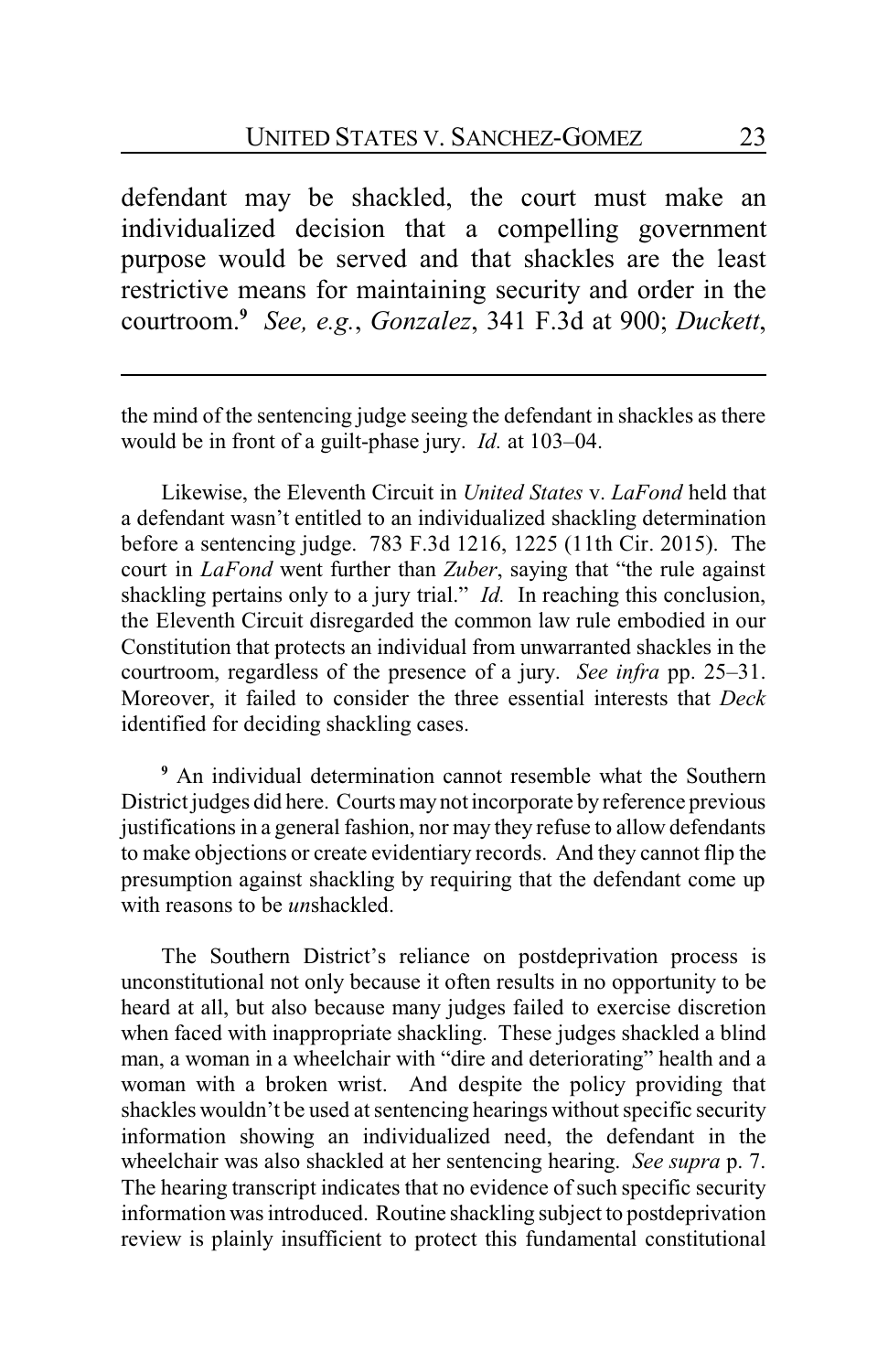67 F.3d at 748; *Spain*, 883 F.2d at 721, 728. Courts cannot delegate this constitutional question to those who provide security, such as the U.S. Marshals Service. Nor can courts institute routine shackling policies reflecting a presumption that shackles are necessary in every case.**<sup>10</sup>**

This right to be free from unwarranted shackles no matter the proceeding respects our foundational principle that defendants are innocent until proven guilty. The principle isn't limited to juries or trial proceedings. It includes the perception of any person who may walk into a public courtroom, as well as those of the jury, the judge and court personnel. A presumptively innocent defendant has the right to be treated with respect and dignity in a public courtroom, not like a bear on a chain. *See Zuber*, 118 F.3d at 106 (Cardamone, J., concurring) ("The fact that the proceeding is non-jury does not diminish the degradation a prisoner suffers when needlessly paraded about a courtroom, like a dancing bear on a lead, wearing belly chains and manacles.").

And it's not just about the defendant. The right also maintains courtroom decorum and dignity:

> The courtroom's formal dignity, which includes the respectful treatment of defendants, reflects the importance of the matter at issue, guilt or innocence, and the gravity with which Americans consider any

right.

**<sup>10</sup>** We therefore overrule *Howard* to the extent it held that a routine shackling policy largely justified by deference to the U.S. Marshals Service was constitutional.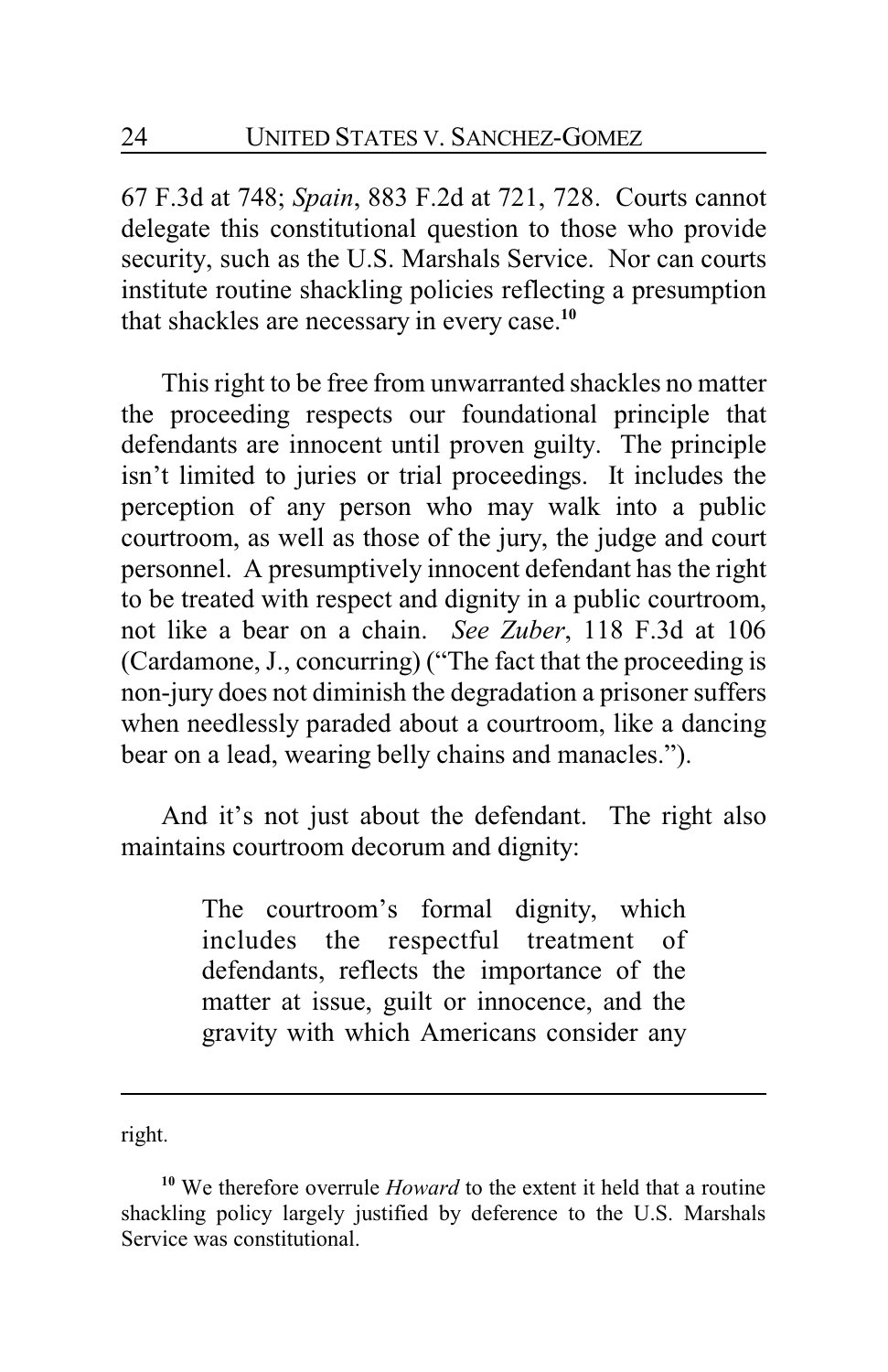deprivation of an individual's liberty through criminal punishment. And it reflects a seriousness of purpose that helps to explain the judicial system's power to inspire the confidence and to affect the behavior of a general public whose demands for justice our courts seek to serve.

*Deck*, 544 U.S. at 631. The most visible and public manifestation of our criminal justice system is the courtroom. Courtrooms are palaces of justice, imbued with a majesty that reflects the gravity of proceedings designed to deprive a person of liberty or even life. A member of the public who wanders into a criminal courtroom must immediately perceive that it is a place where justice is administered with due regard to individuals whom the law presumes to be innocent. That perception cannot prevail if defendants are marched in like convicts on a chain gang. Both the defendant and the public have the right to a dignified, inspiring and open court process. Thus, innocent defendants may not be shackled at any point in the courtroom unless there is an individualized showing of need.

**2.** This right "has deep roots in the common law." *Deck*, 544 U.S. at 626. The Supreme Court has "regularly observed that the Due Process Clause specially protects those fundamental rights and liberties which are, objectively, deeply rooted in this Nation's history and tradition, and implicit in the concept of ordered liberty, such that neither liberty nor justice would exist if they were sacrificed." *Washington* v. *Glucksberg*, 521 U.S. 702, 720–21 (1997) (internal quotation marks and citations omitted).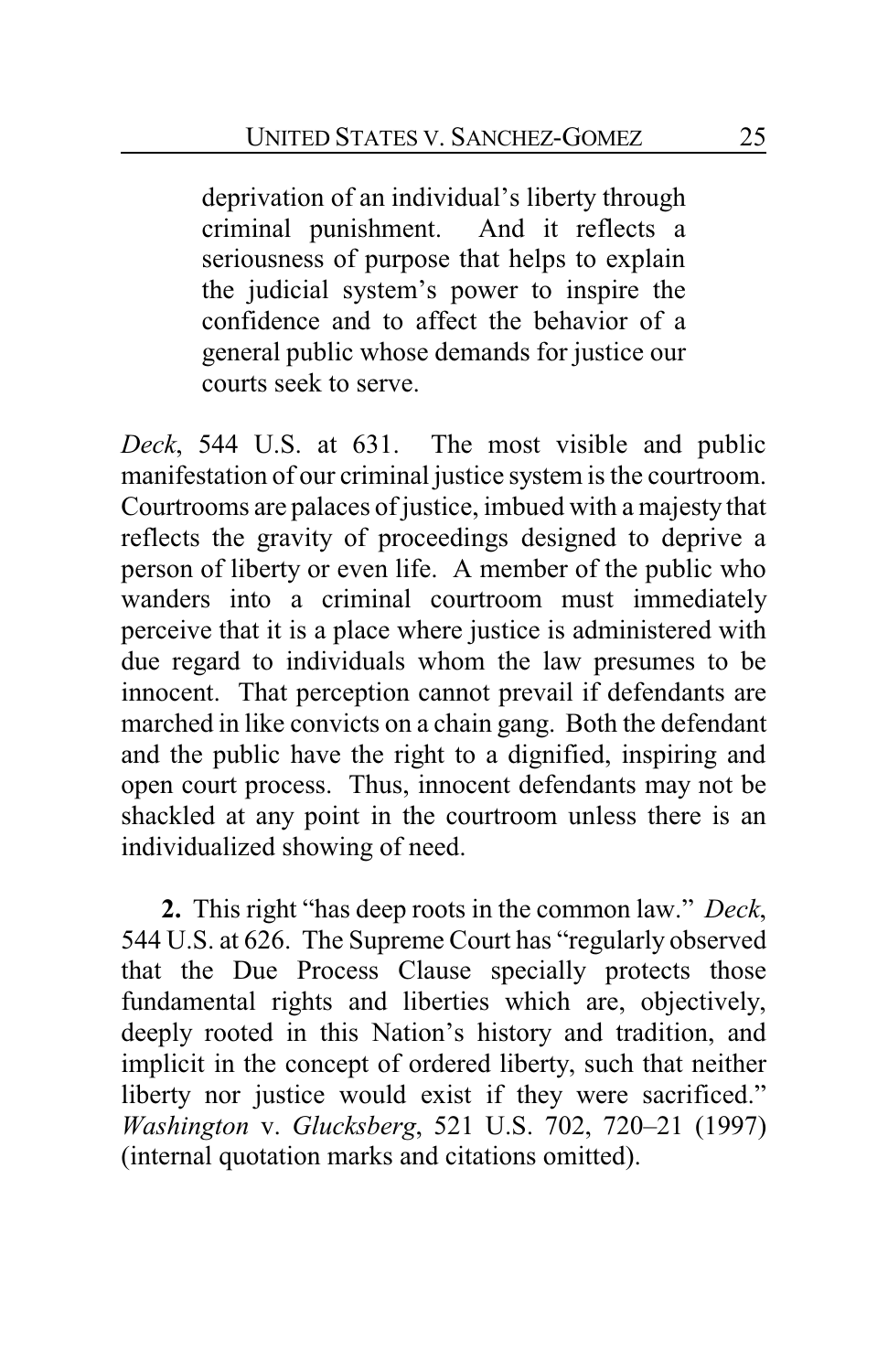One traditional justification for the right was allowing defendants to try their cases without the distraction of shackles and any attendant physical pain. *See Deck*, 544 U.S. at 626; *see also id.* at 638–39 (Thomas, J., dissenting).**<sup>11</sup>** An early commentator noted that defendants should approach the court free of shackles "so that their pain shall not take away any manner of reason, nor them constrain to answer, but at their free will." *Id.* at 626 (quoting 3 Edward Coke, *Institutes of the Laws of England* 34 (1797)). But the right was also motivated by the desire to protect defendants' dignity:

> [E]very person at the time of his arraignment, ought to be used with all the humanity and gentleness which is consistent with the nature of the thing, and under no other terror or uneasiness than what proceeds from a sense of his guilt, and the misfortune of his present circumstances; and therefore ought not to be brought to the bar in a contumelious manner; as with his hands tied together, or any other mark of ignominy and reproach; nor even with fetters on his feet, unless there be some danger of a rescous or escape.

2 William Hawkins, *A Treatise of the Pleas of the Crown* 434 (John Curwood, 8th ed. 1824). Still, there were certain situations when the need for security overcame the right to be

**<sup>11</sup>** The dissent relies heavily on the give and take between Justice Thomas and the majority on a matter not central to the majority's holding. *See* dissent at 57–58. But the Court has recognized that such byplay is not binding if it does not concern the majority's holding. *Kirtsaeng* v. *John Wiley & Sons, Inc.*, 133 S. Ct. 1351, 1368 (2013) (dismissing as dictum a contrary statement of law in a previous opinion, explaining that it was merely "contained in a rebuttal to a counterargument").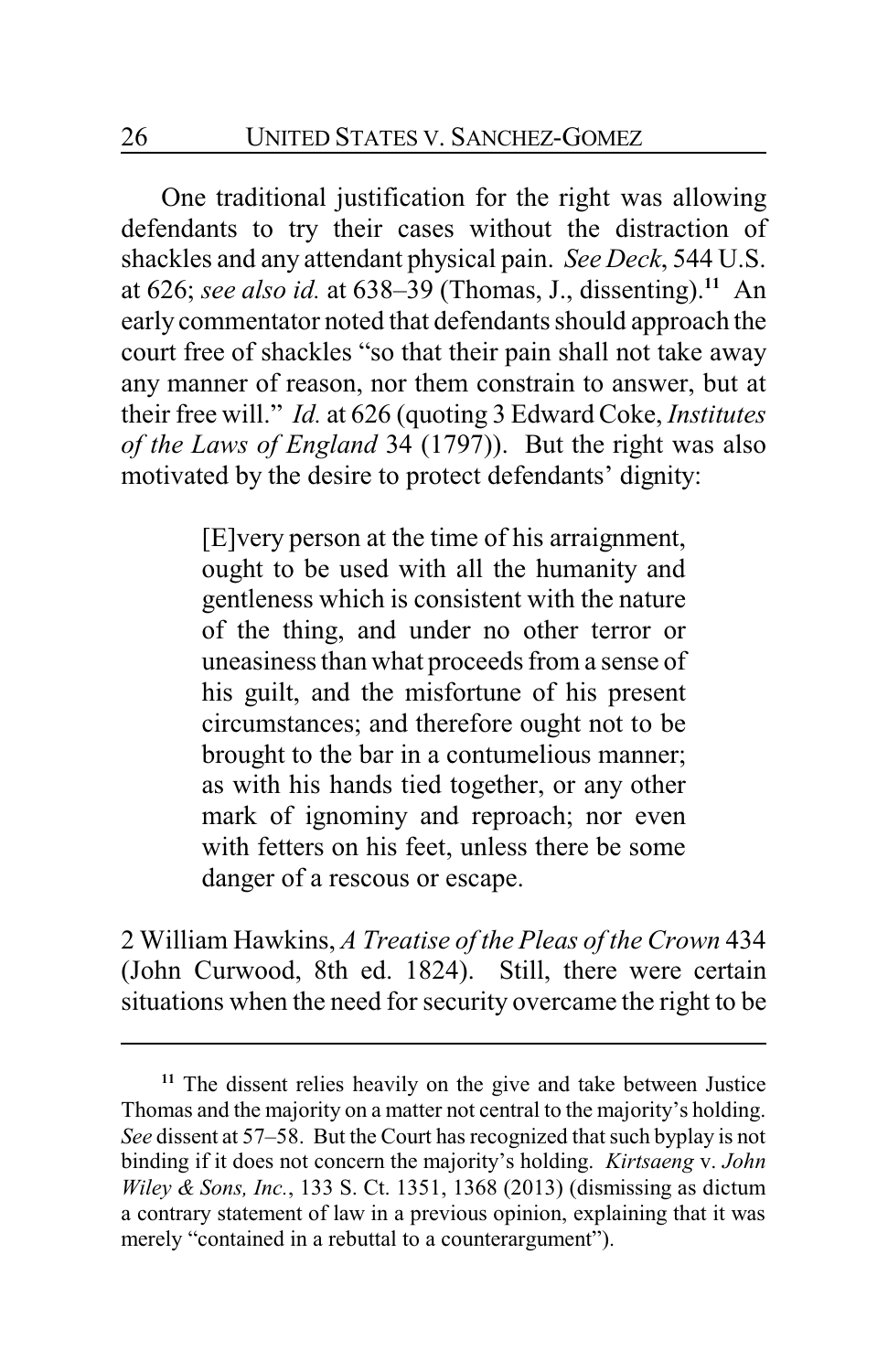free of shackles: "[A] defendant 'must be brought to the bar without irons, or any manner of shackles or bonds; unless there be evident danger of an escape.'" *Deck*, 544 U.S. at 626 (quoting 4 William Blackstone, *Commentaries on the Laws of England* 317 (1769)).

The Supreme Court in *Deck* found that the common law drew a distinction between trial and pretrial proceedings when applying the right because "Blackstone and other English authorities recognized that the rule did not apply at 'the time of arraignment,' or like proceedings before the judge." *Id.* (quoting 4 Blackstone, *Commentaries on the Laws of England* 317) (citing *Trial of Christopher Layer*, 16 How. St. Tr. 94, 99 (K.B. 1722)). This statement on pretrial proceedings is undoubtedly dictum in a case about shackling at capital sentencing. Persuasive Supreme Court dicta are usually heeded by lower courts. *See United States* v. *Montero-Camargo*, 208 F.3d 1122, 1132 n.17 (9th Cir. 2000) (en banc). But dicta "ought not to control the judgment in a subsequent suit, when the very point is presented for decision." *Humphrey's Ex'r* v. *United States*, 295 U.S. 602, 627 (1935) (quoting *Cohens* v. *Virginia*, 19 U.S. 264, 399 (1821) (Marshall, C.J.)). The Supreme Court's dictum on pretrial proceedings in *Deck* doesn't control this case because it's contradicted by the very sources on which the Supreme Court relied.**<sup>12</sup>**

The early commentators didn't draw the bright line between trial and arraignment that the *Deck* Court seemed to believe they did. Coke's discussion of shackling noted that

**<sup>12</sup>** "Is the Court having once written dicta calling a tomato a vegetable bound to deny that it is a fruit forever after?" *Kirtsaeng*, 133 S. Ct. at 1368.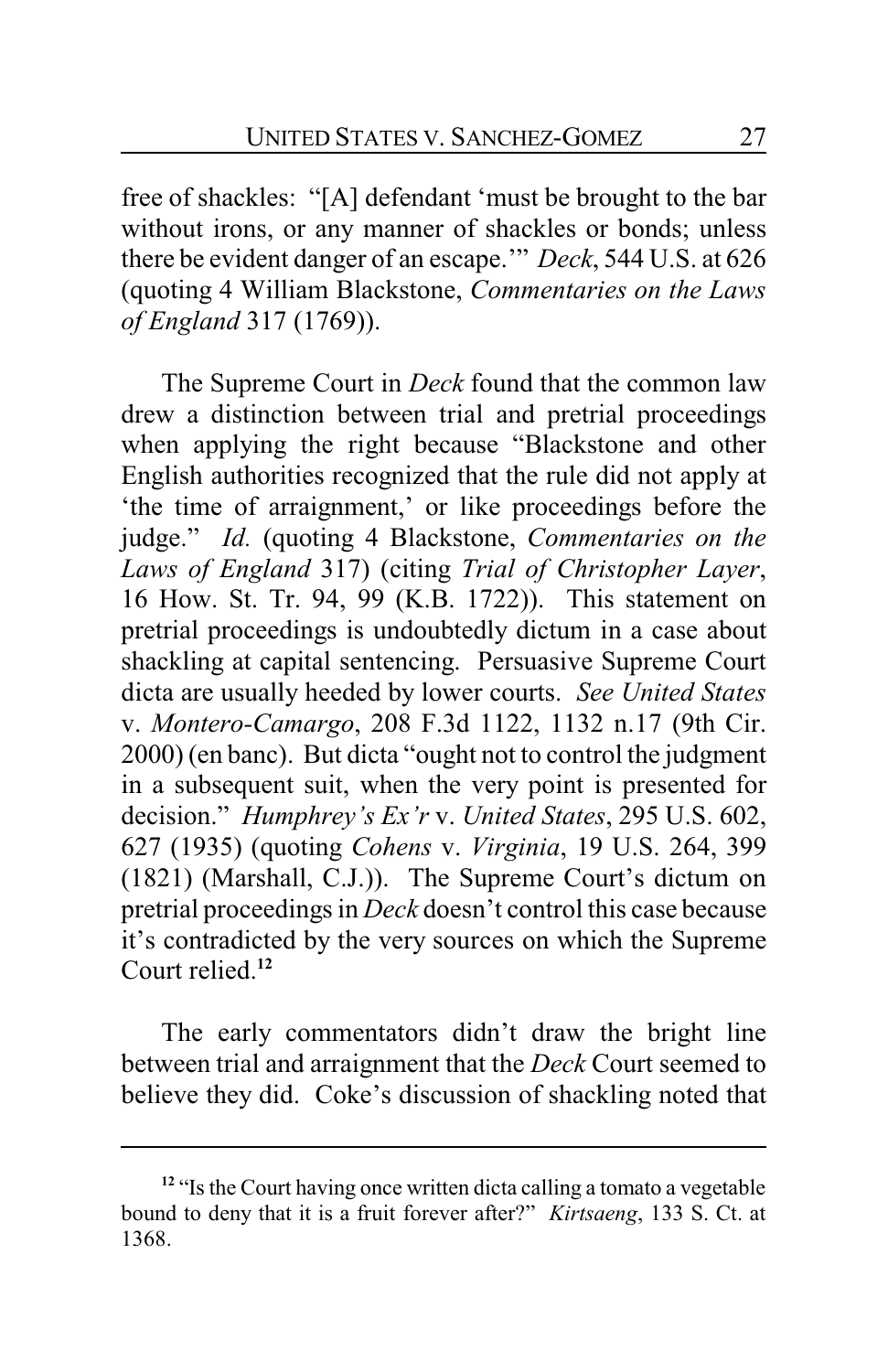"[i]t is an abuse that prisoners be charged with irons, or put to any pain before they be attainted." 3 Coke, *Institutes of the Laws of England* 34. And Blackstone did *not* recognize that the rule against shackles didn't apply at the time of arraignment or proceedings before a judge. Instead, the language the Court cited and partially quoted said the *opposite*: Shackles at arraignment and pretrial proceedings are acceptable only in situations of escape or danger.

> The prisoner is to be called to the bar by his name; and it is laid down in our an[c]ient books, that, though under an indictment of the highest nature, he must be brought to the bar without irons, or any manner of shackles or bonds; unless there be evident danger of an escape, and then he may be secured with irons. But yet in Layer's case, A.D. 1722[,] a difference was taken between the time of arraignment, and the time of trial; and accordingly the prisoner stood at the bar in chains during the time of his arraignment.

4 Blackstone, *Commentaries on the Laws of England* 317. Shackles at arraignment and trial are different, as Blackstone noted, but only because shackles are more easily justified at the former, which was demonstrated by Layer's case.

Layer's case, relied on by both Blackstone and the Supreme Court, began with Layer's appeal to be unshackled at his arraignment. *The Trial of Christopher Layer, esq; at the King's-Bench for High-Treason, Nov. 21. 1722*, in 6 *A Complete Collection of State-Trials, and Proceedings Upon High-Treason* 229–32 (2d ed. 1730). The government justified the shackles on the ground that Layer had previously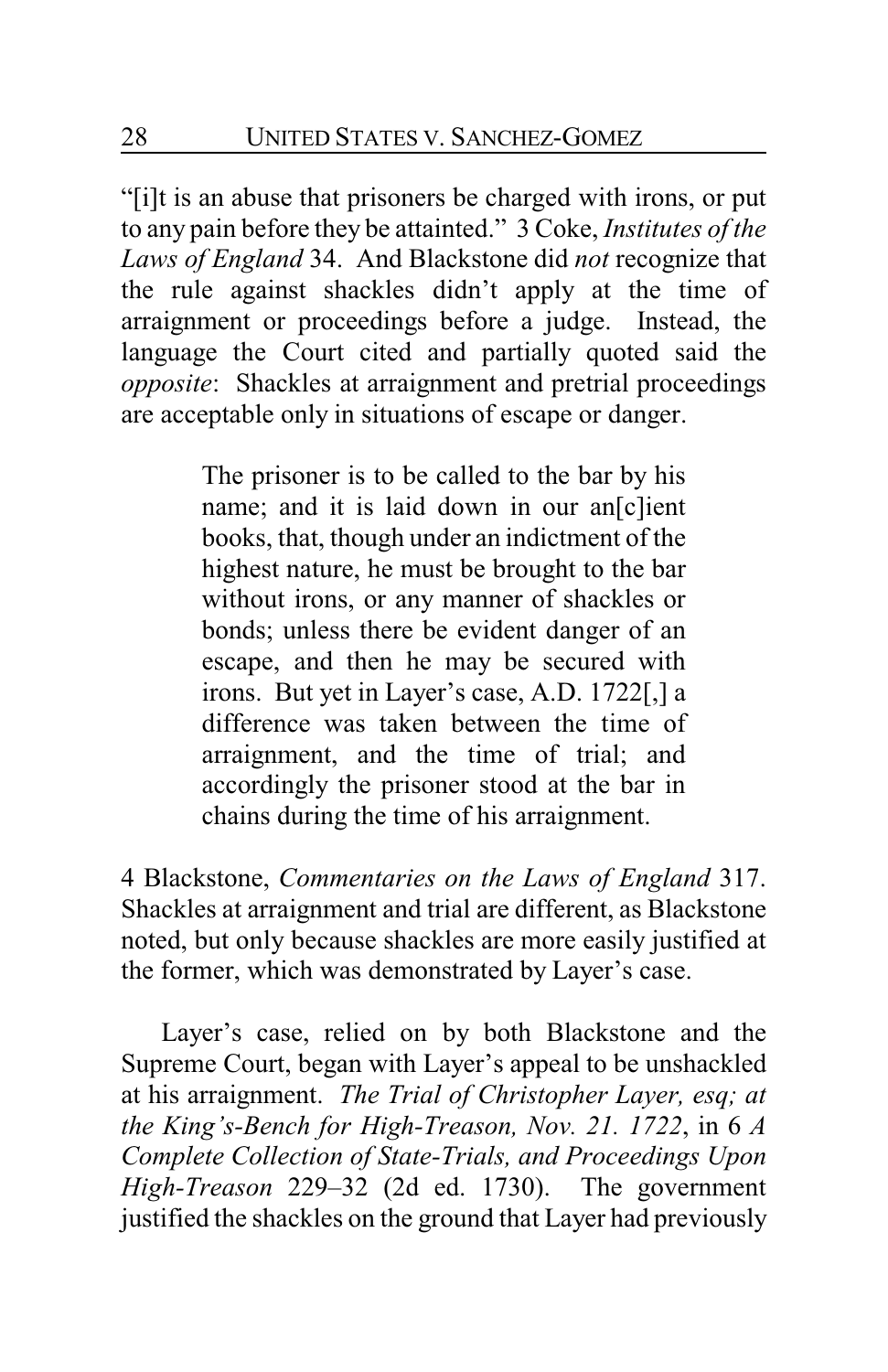attempted to escape. *Id.* Layer's lawyer objected strongly, explaining that "by Law he ought not to be called upon, even to plead, till his Fetters are off." *Id.* at 231. He argued that shackles not only caused physical and mental "uneasiness," but also that they besmirched the decorum of the court:

> [S]omething of the Dignity of the Court might be considered in this Matter, for a Court of Justice, the highest in the Kingdom for criminal Matters, where the King himself is supposed to be personally present, to have a Man plead for his Life before them in Chains, seems to be very unsuitable. He is now before the same awful and just Tribunal which he will be before when he is tried, and why not therefore without Chains as well now as then . . . ?

*Id.* While Layer was ultimately unsuccessful, his argument demonstrates that shackling at arraignment was not a standard practice, or even permissible, absent a demonstrated need.

The dissent struggles manfully against the plain language of Layer's case and Blackstone. *See* dissent at 58–62. It claims to "follow the Supreme Court's interpretation" of Layer's case by pointing to *Deck*, *id.* at 61–62 n.13, but nowhere does the *Deck* majority analyze the case. We merely repeat what Blackstone and Layer's case provide—that shackling at arraignment was allowed after a showing of need. Layer's case applied the exception to Blackstone's basic rule: A prisoner "must be brought to the bar without irons, or any manner of shackles or bonds; unless there be evident danger of an escape." 4 Blackstone, *Commentaries on the Laws of England* 317. There's nothing to indicate that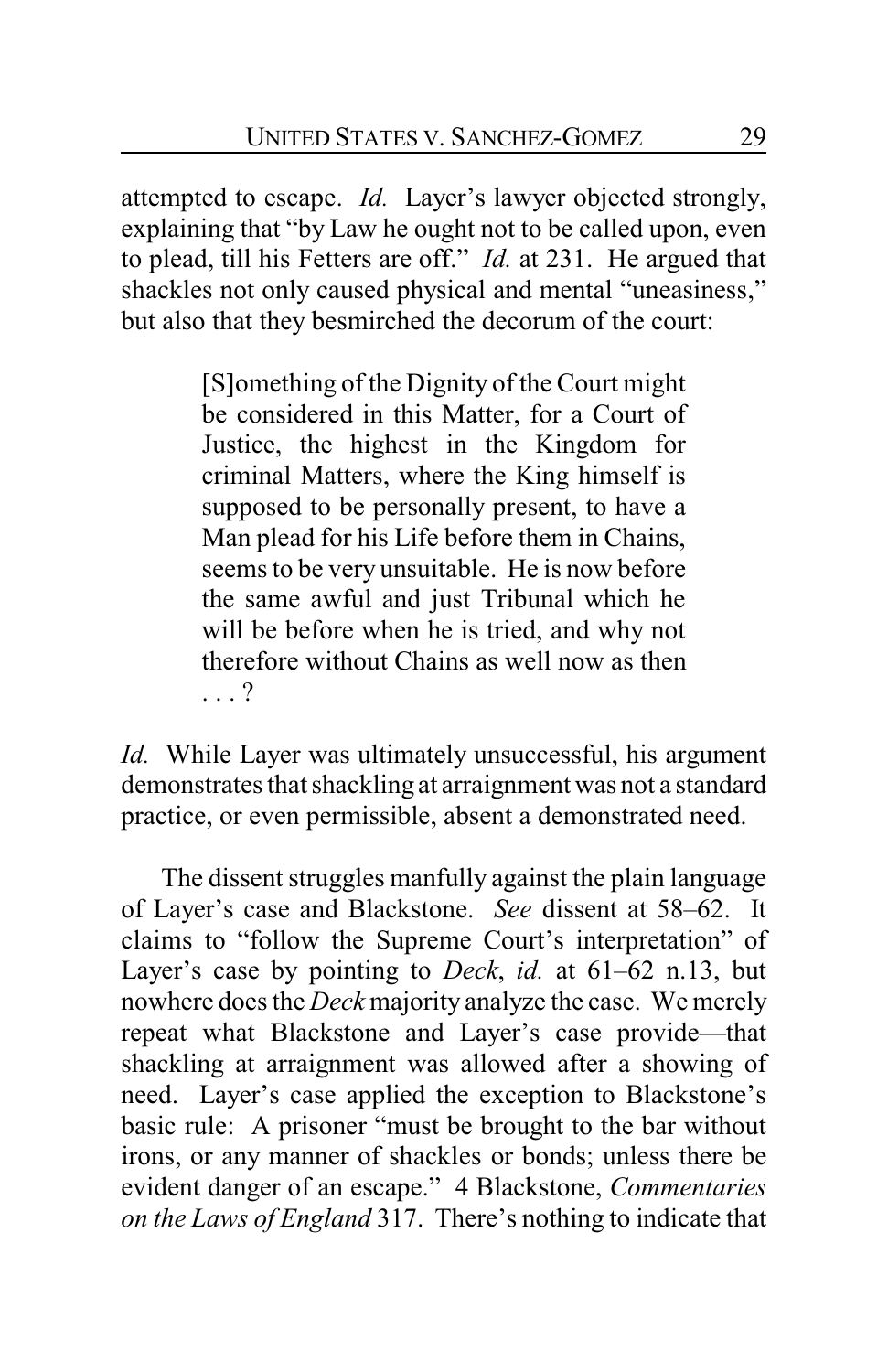shackles were used at arraignments more generally without a particular reason; Layer's case suggests the contrary.

Early American courts "traditionally followed Blackstone's 'ancient' English rule." *Deck*, 544 U.S. at 626–27 (collecting cases). *Blair* v. *Commonwealth*, relying on a legal encyclopedia, explained that courts followed "the common–law rule" that "shackling defendant[s] during arraignment, during the calling and examination of the jurors, or at any time during the trial, except in extreme cases to prevent escape or to protect the bystanders from the danger of defendant's attack, [was] reversible error." 188 S.W. 390, 393 (Ky. Ct. App. 1916) (internal quotation marks omitted) (quoting 12 William Mack, *Cyclopedia of Law and Procedure* 529 (1904)). Likewise, *Rainey* v. *State* quoted Bishop's authoritative treatise to note that "'the rule [against shackling] at arraignment where only a plea is required is less strict" than the rule at trial. 20 Tex. App. 455, 472 (1886) (quoting 1 Joel Prentiss Bishop, *Criminal Procedure* § 955 (3d ed. 1880)). Contrary to the dissent's belief, that the rule "is less strict" doesn't mean it didn't exist at all.**<sup>13</sup>** Bishop understood the common law rule just as we do: "[I]f a keeper deems it necessary," then the general rule that the defendant "should not be in irons" at arraignment could be relaxed. 1 Bishop, *Criminal Procedure* § 731; *see also Parker* v. *Territory*, 52 P. 361, 363 (Ariz. 1898) ("'A person charged with a public offense shall not before conviction be subjected to any more restraint than is necessary for his detention to

<sup>&</sup>lt;sup>13</sup> The dissent fails to engage with these cases and cites no secondary sources with the view of shackling at arraignment that it espouses. Authoritative secondary sources such as Bishop's treatise and Mack's encyclopedia provide us with a panorama of the law as it was generally understood and applied by a majority of courts at the time.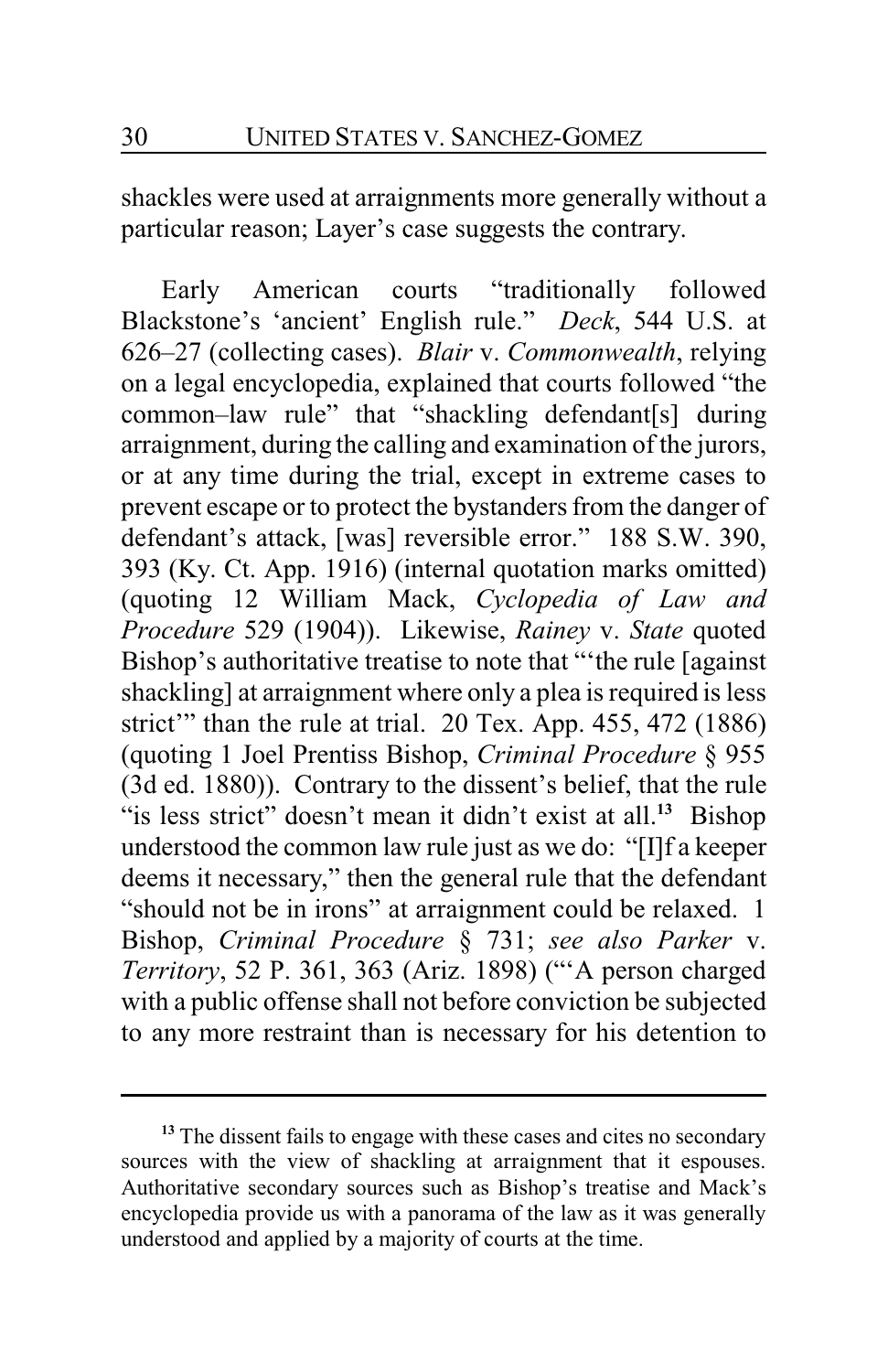answer the charge,'—which is but the common-law and constitutional right of a prisoner embodied in the statute." (citation omitted)). Thus, we have a tradition dating from time out of mind that defendants will appear in court prior to their conviction as free men with their heads held high.

**3.** The government contends that individualized determinations are required only before shackles are used in the jury's presence. Otherwise, it argues, the right is sufficiently protected by considering generally applicable security concerns, deferring to the U.S. Marshals Service and leaving the rest to individual judges' discretion. The government also asks us to analyze this case under *Bell* v. *Wolfish*, 441 U.S. 520 (1979).

But *Bell* dealt with pretrial detention facilities, not courtrooms.**<sup>14</sup>** Those facilities are meant to restrain and keep order, not dispense justice. They are a mere step away from detention in prison. We emphatically reject the idea that courtrooms are (or should be) perceived as places of restraint and punishment, or that courtrooms should be governed exclusively by the type of safety considerations that justify detention facility policies. We must make every reasonable effort to avoid the appearance that courts are merely the frontispiece of prisons.

We have a long tradition of giving correctional officials a wide berth in maintaining security within their own

**<sup>14</sup>** The dissent expands the scope of *Bell* to the courtroom by claiming that "[t]he government's interest in securing [pretrial detainees'] presence at trial and maintaining order and security . . . remains the same regardless of the location." Dissent at 65. Location matters, however. The courtroom is not a pretrial detention facility.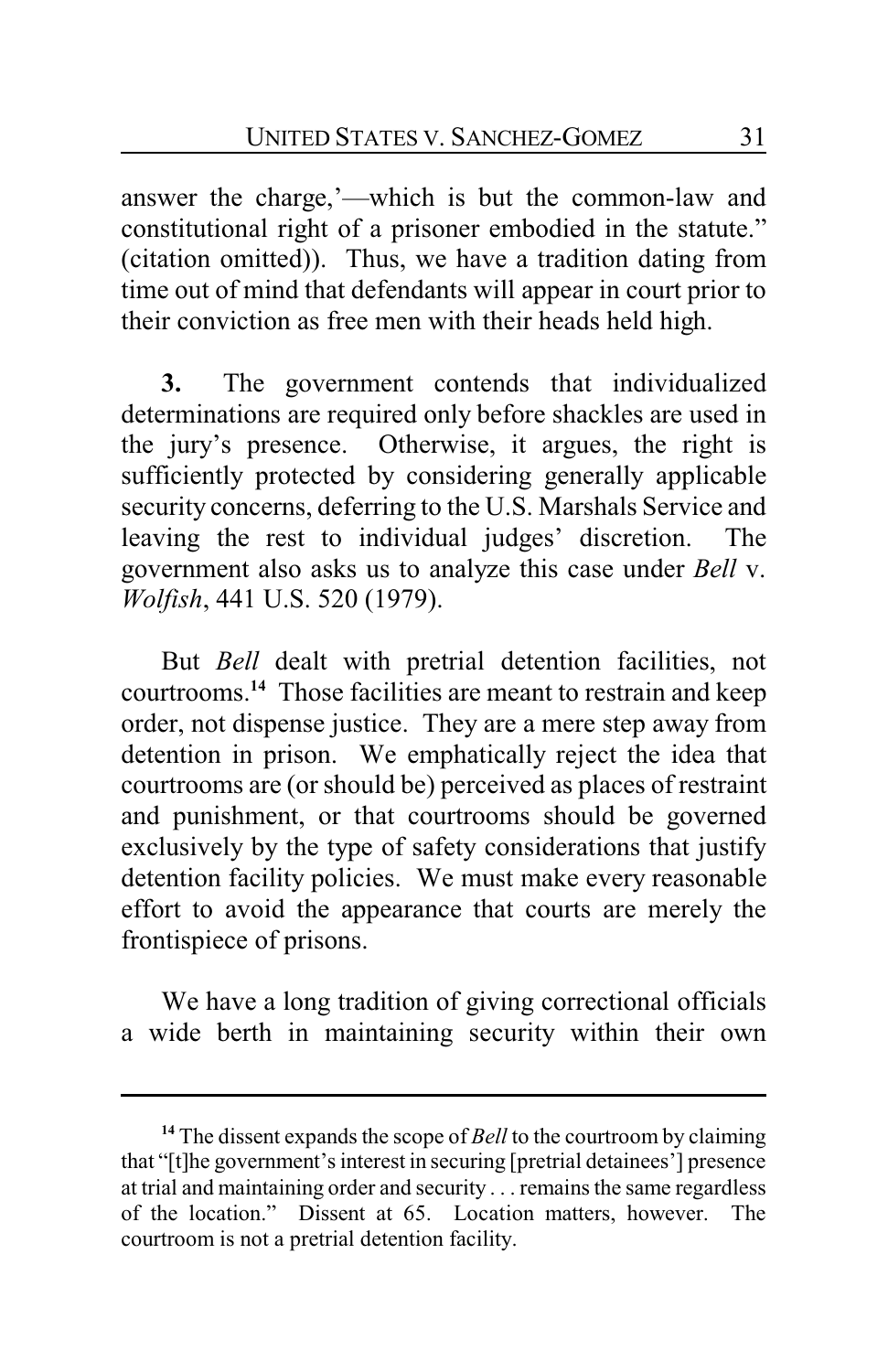facilities.**<sup>15</sup>** *See id.* at 540 n.23. But we don't have a tradition of deferring to correctional or law enforcement officers as to the treatment of individuals appearing in public courtrooms. In the courtroom, law enforcement officers have no business proposing policies for the treatment of parties as a class. Insofar as they have information pertaining to particular defendants, they may, of course, bring it to the court's attention. But a blanket policy applied to all defendants infuses the courtroom with a prison atmosphere. The Marshals Service should not have proposed it and the judges should not have paid heed.

We must take seriously how we treat individuals who come into contact with our criminal justice system—from how our police interact with them on the street to how they appear in the courtroom. How the justice system treats people in these public settings matters for the public's perception, including that of the defendant. Practices like routine shackling and "perp walks" are inconsistent with our constitutional presumption that people who have not been convicted of a crime are innocent until proven otherwise. That's whywe must examine these practices more skeptically than those deployed in an institutional setting like *Bell*. *See, e.g.*, *Deck*, 544 U.S. at 634 (holding that a defendant's Fifth Amendment rights were violated by visible shackling before a jury at capital sentencing proceedings); *Lauro* v. *Charles*, 219 F.3d 202, 212–13 (2d Cir. 2000) (holding that a defendant's Fourth Amendment rights were violated by a staged and filmed perp walk done without a legitimate law

**<sup>15</sup>** We need not consider the application of *Bell* to holding cells or transportation between detention centers and the courtroom, which are beyond the scope of this case.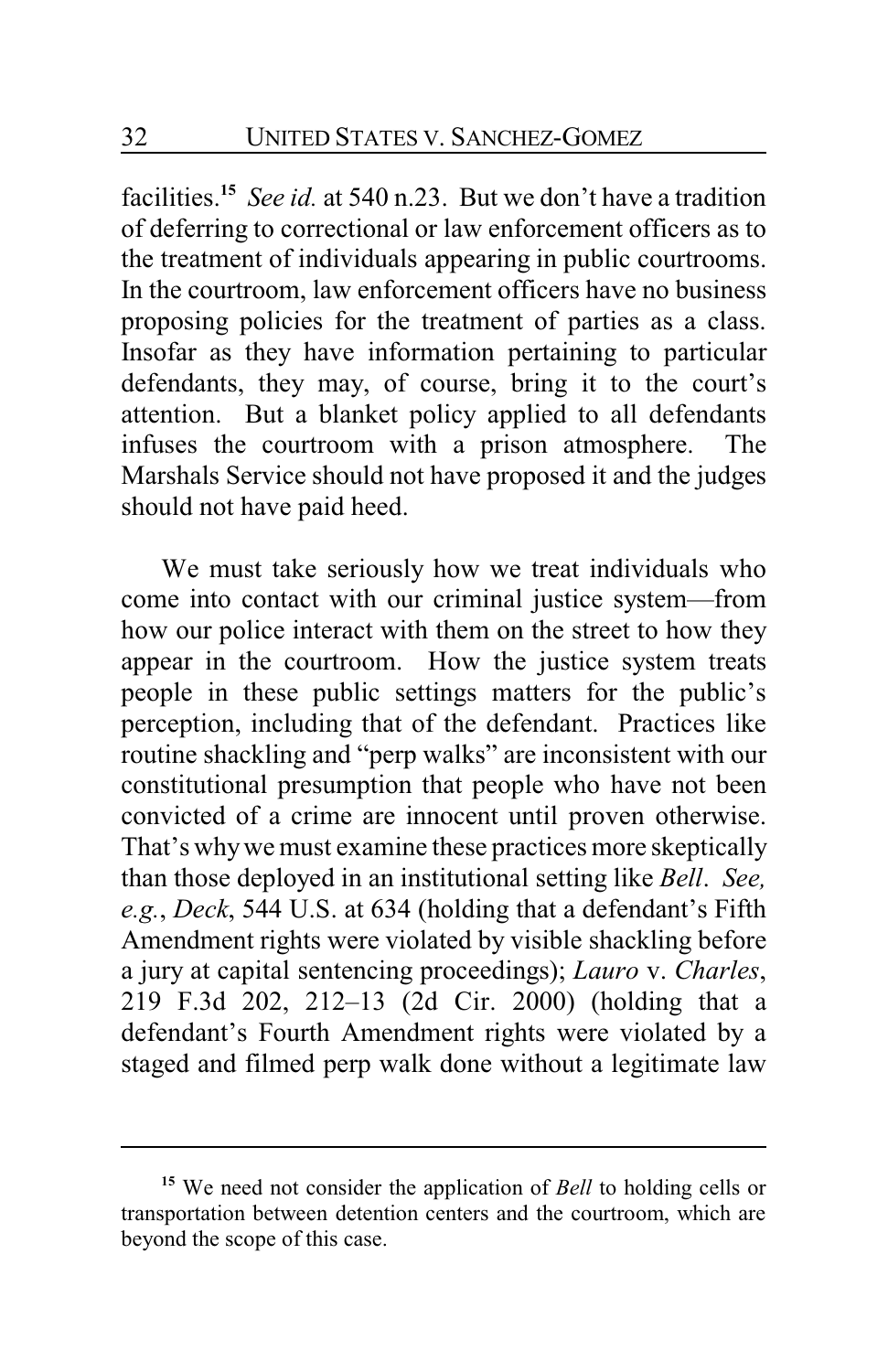enforcement reason). We must treat people with respect and dignity even though they are suspected of a crime.

\* \* \*

The Constitution enshrines a fundamental right to be free of unwarranted restraints. Thus, we hold that if the government seeks to shackle a defendant, it must first justify the infringement with specific security needs as to that particular defendant. Courts must decide whether the stated need for security outweighs the infringement on a defendant's right. This decision cannot be deferred to security providers or presumptively answered by routine policies. All of these requirements apply regardless of a jury's presence or whether it's a pretrial, trial or sentencing proceeding. Criminal defendants, like any other party appearing in court, are entitled to enter the courtroom with their heads held high.

The policy that defendants challenged here isn't presently in effect. Thus, although we hold that policy to be unconstitutional, we withhold the issuance of a formal writ of mandamus at this time.

### **DENIED.**

# SCHROEDER, Circuit Judge, concurring:

I fully concur in Judge Kozinski's opinion with its comprehensive historical analysis. I write separately only to offer a brief comment about Judge Ikuta's lengthy, well written dissent.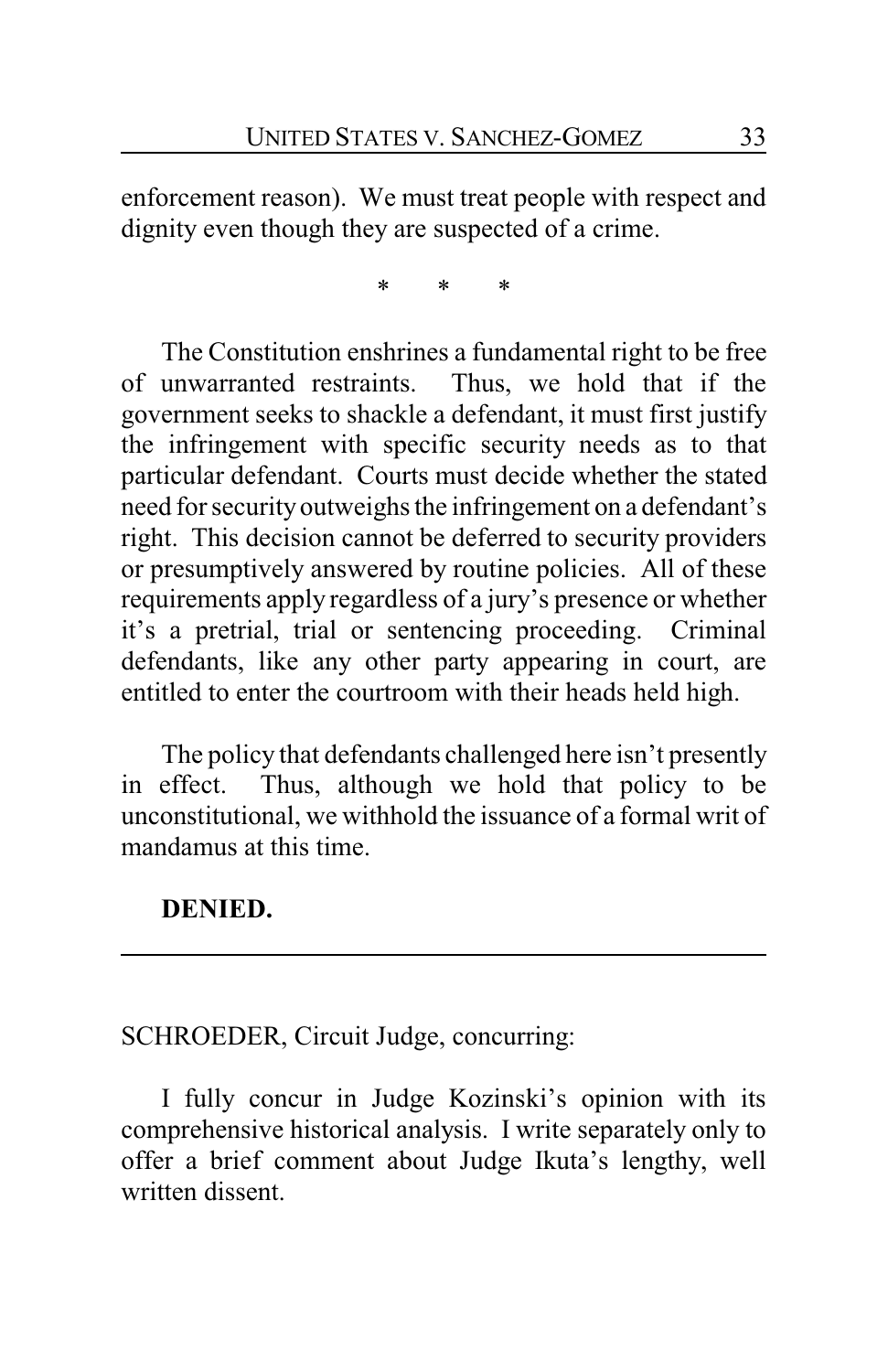In addition to noting my disagreement with the dissent's interpretation of common law and Supreme Court authority, I also observe that the dissent unfortunately lacks sensitivity to two of the most important components of our system of justice. The first is the dignity with which court proceedings should be conducted. The dissent thus ignores the degradation of human beings who stand before a court in chains without having been convicted, or in many instances, without even having been formally charged with any crime. Second, the dissent lacks sensitivity to the proper role of the judges as opposed to the Marshals Service in determining how a courtroom should be run. Thus the dissent accepts the data provided by the Marshals Service even though no district court judge has ever made any finding of fact concerning the data's accuracy or whether it provides a good reason for this unprecedented mass shackling.

Our court today correctly upholds the proper role of the judges, as opposed to the jailors, in the courtroom.

IKUTA, Circuit Judge, with whom O'SCANNLAIN, SILVERMAN, GRABER, and CALLAHAN, Circuit Judges, join, dissenting:

Far removed from the potential dangers of a trial court, the majority holds that criminal defendants whose cases are now moot can use their individual appeals as vehicles to invalidate the prospective application of a federal district court's policy of deferring to the United States Marshals Service on questions of courtroom security. In reaching this conclusion, the majority ignores Article III's limitations on federal judicial power, conjures up an unsupported and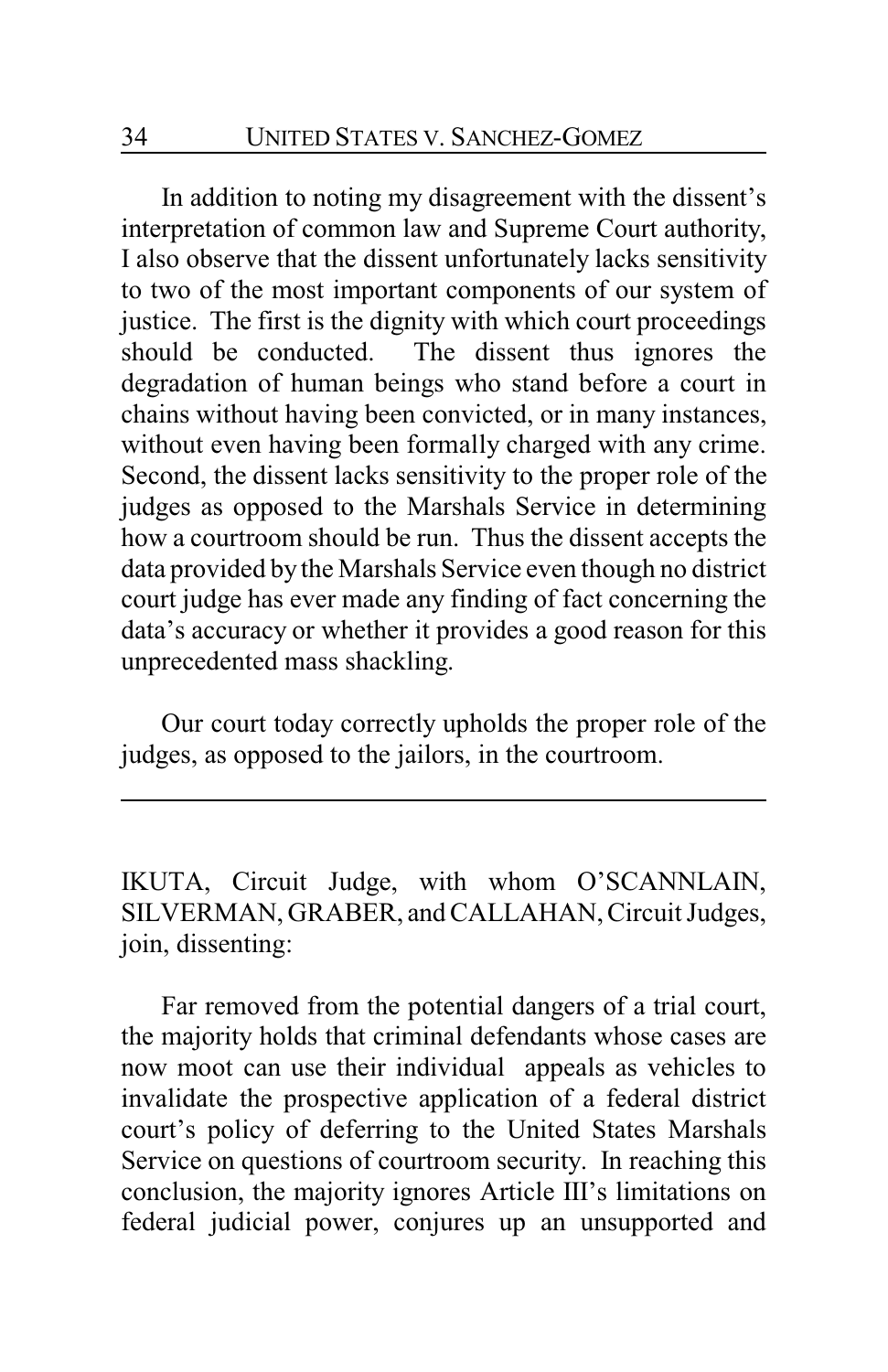unprecedented exception to mootness, chastises district judges for following our case law, brushes aside inconvenient Supreme Court reasoning, creates an unjustifiable circuit split, and discovers a one-size-fits-all courtroom security policy in the Constitution. We should not be hearing this case at all, much less using it to announce a sweeping and unfounded new constitutional rule with potentially grave consequences for state and federal courthouses throughout this circuit. I dissent.

I

In July 2013, the United States Marshals Service, pursuant to its congressional charge "to provide for the security . . . of the United States District Courts," 28 U.S.C. § 566(a), recommended that the judges of the Southern District of California allow the Marshals Service to produce all in-custody defendants in full restraints for non-jury proceedings. The Marshals Service based this recommendation on several factors. For one, a number of dangerous incidents had recently occurred in the courthouse. In 2013 alone, there were two separate inmate-on-inmate assaults inside courtrooms; an inmate was stabbed in the face as a result of one of those assaults. The Marshals Service also discovered that several detainees had armed themselves with homemade weapons in holding cells, including a detainee with no violent background who attempted to smuggle a razor blade in his shoe.

Second, the Marshals Service determined that it lacked sufficient information to predict which detainees would present a danger. In many cases, detainees with no history of violence, or those who were charged with non-violent offenses, engaged in violent acts while in custody. For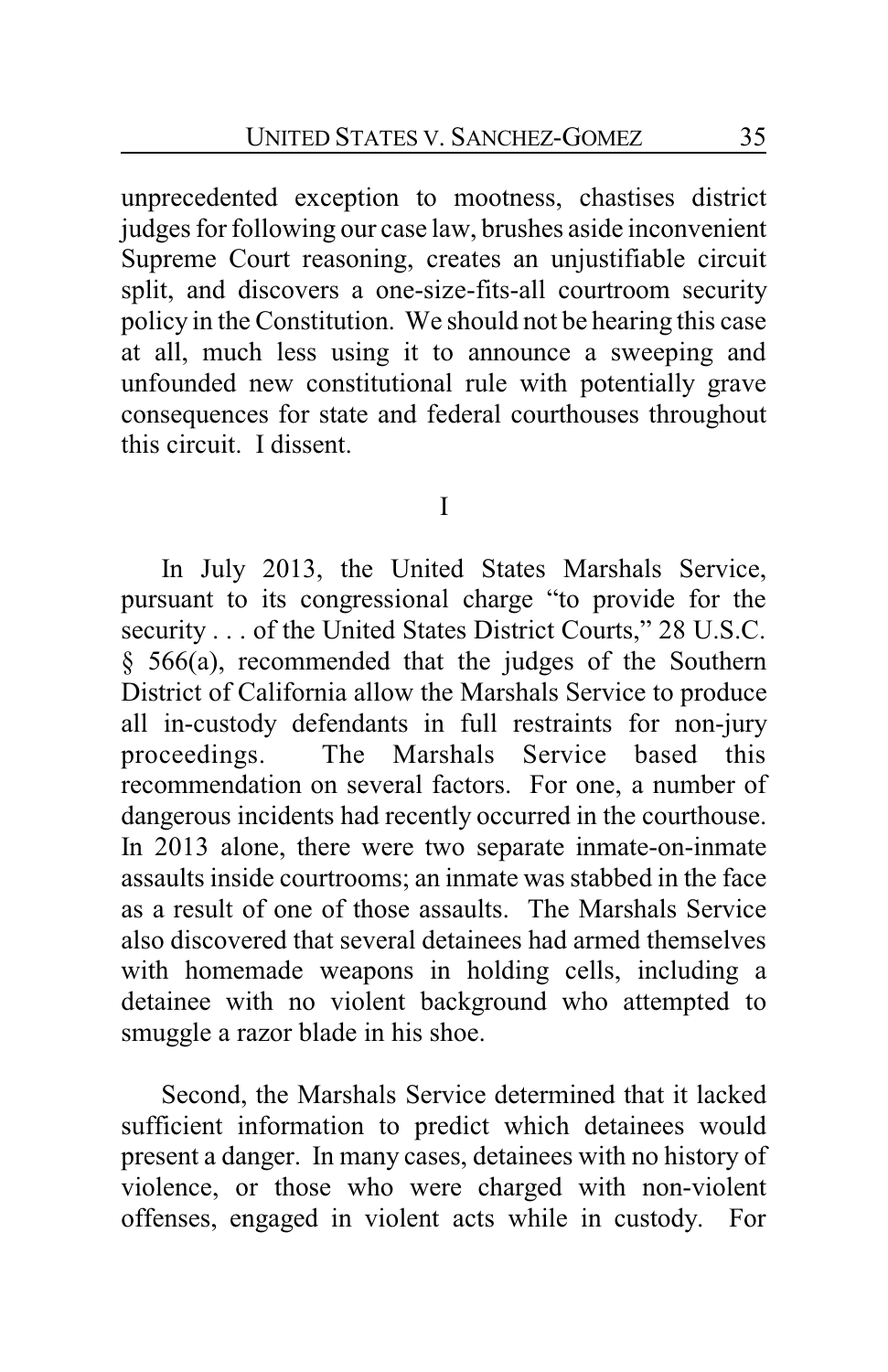instance, in 2013 there were seven detainee-on-staff assaults in the Southern District of California; six of the offenders had been charged with non-violent offenses, and five of those six had no histories of violence. Moreover, the Marshals Service can access only limited criminal background information regarding detainees who are not residents of the United States, and the Southern District of California hears an unusually high number of cases involving such detainees. Accordingly, the Marshals Service concluded that it had little ability to predict which detainees would present a danger.

The Marshals Service also noted logistical concerns that enhanced the potential danger arising from the large number of criminal defendants cycling through the courthouse. In the years leading up to the policy's implementation, the Marshals Service produced approximately 40,000 in-custody defendants for court appearances, with an average of over 200 defendants moving through district cellblocks per day. The high volume of in-custody criminal defendants, the close quarters in the courtrooms used by magistrate judges, the configurations of the courtrooms used by district judges, and budgetary constraints that forced the Marshals Service to reduce the allocation of resources to courtroom protection duties all contributed to heightened security concerns. In short, the Marshals Service's security recommendation arose from a confluence of factors, many of which were specific to the Southern District of California.

After consulting with the United States Attorney's Office, the Federal Defenders of San Diego, and a Criminal Justice Act panel representative, the district court concluded that it should defer to the Marshals Service's recommendation on this courtroom security issue, with two exceptions. First, the district court declined to adopt the Marshals Service's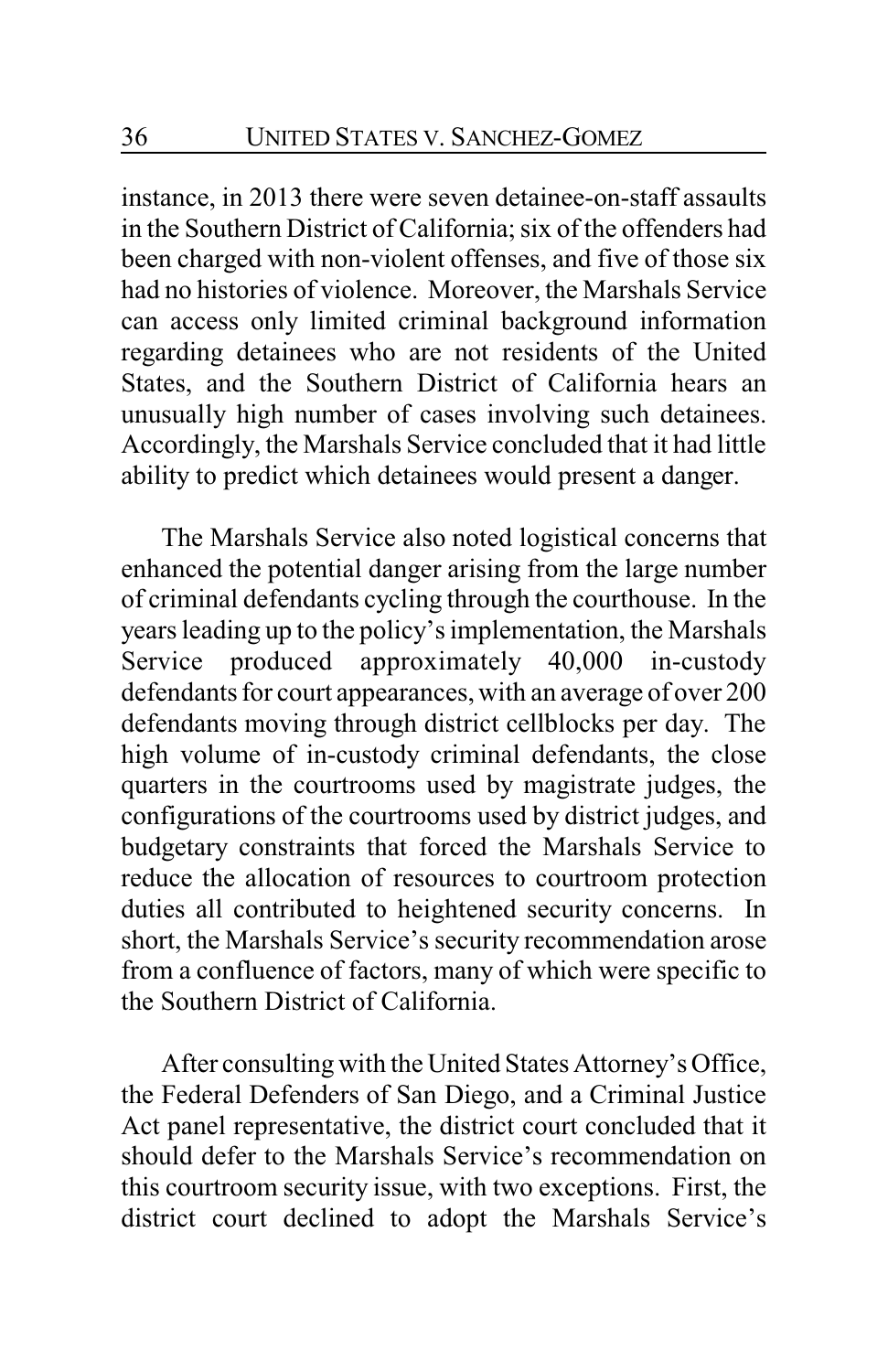recommendation with respect to guilty plea colloquies and sentencing hearings. Second, the district court reserved the right of any individual judge to opt out of the policy. In deciding to implement the Marshals Service's recommendation, the district court relied on our decision in *United States v. Howard*, 480 F.3d 1005, 1013 (9th Cir. 2007), and on the Second Circuit's decision in *United States v. Zuber*, 118 F.3d 101, 104 (2d Cir. 1997), each of which held that deference to the Marshals Service's judgment regarding the use of restraints on detainees during non-jury pretrial proceedings did not violate the detainees' constitutional rights.

Challenges to the new policy came quickly, including from the defendants now before us on appeal. In October 2013, Jasmin Morales made her initial appearance before a magistrate judge in full restraints pursuant to the new security policy. Morales had been charged with felony importation of a controlled substance, in violation of 21 U.S.C. §§ 952 and 960. Her counsel moved to have the restraints removed during the pretrial proceedings, but the magistrate judge denied the motion. While her criminal case was moving forward, Morales filed an emergency motion with the district court challenging the pretrial restraint policy. A district court judge denied that motion, and her counsel filed a notice of appeal in November 2013. A few months later, in April 2014, Morales pleaded guilty. The district court imposed a sentence of eighteen months imprisonment and three years of supervised release and entered a final judgment on June 19, 2014. At that point, Morales's criminal case before the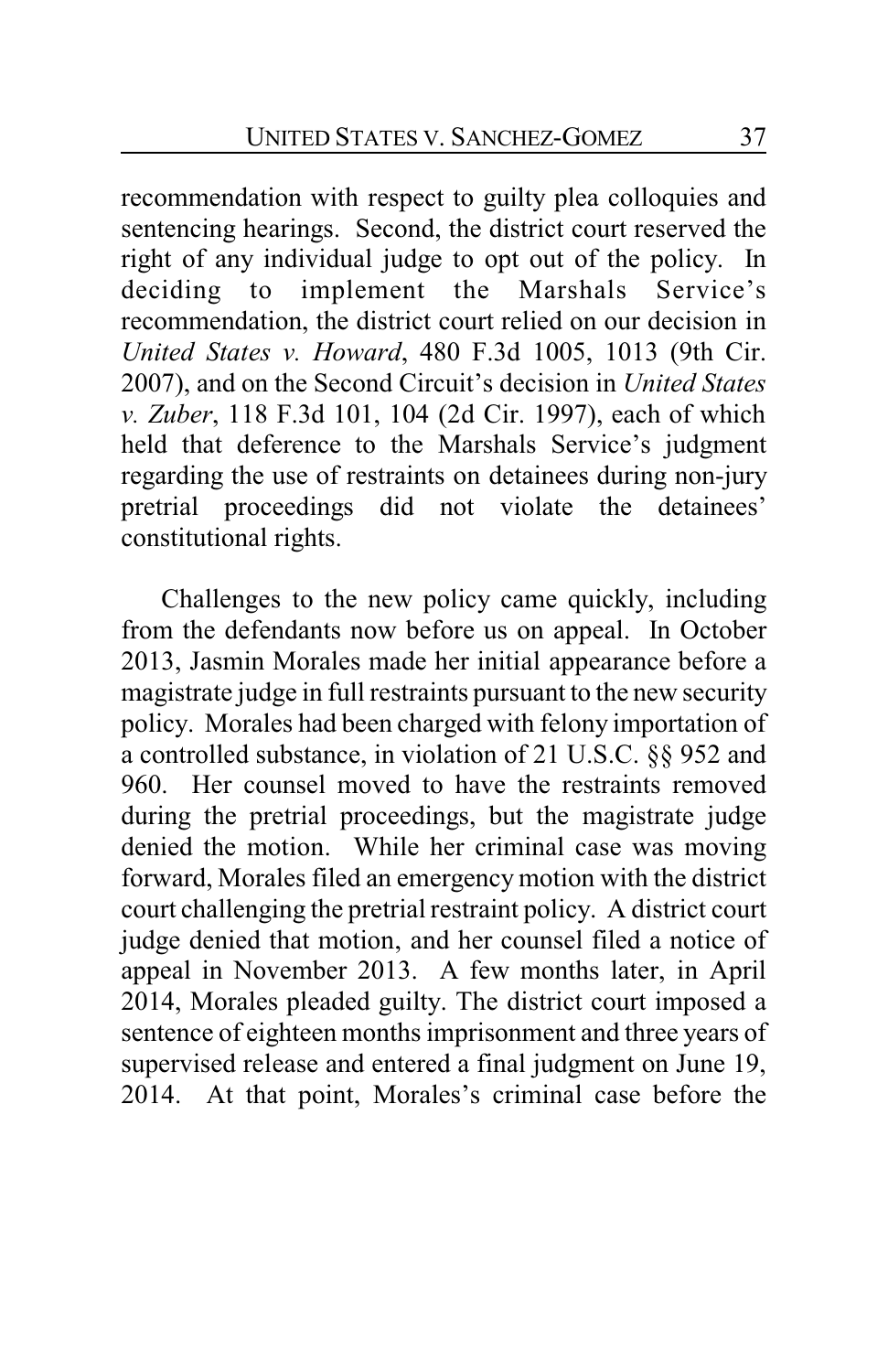district court was over.**<sup>1</sup>** The other defendants whose appeals are before us—Rene Sanchez-Gomez, Moises Patricio-Guzman, and Mark Ring—have similar stories.**<sup>2</sup>**

This case accordingly comes to us in an odd procedural posture: Each of the four defendants' criminal cases came to a close before we heard their appeals, and the four defendants (represented here by the Federal Defenders of San Diego) are before us challenging onlythe Marshals Service's prospective use of restraints during pretrial proceedings. They do not seek review of the individual decisions to permit the use of restraints in their cases. They do not seek damages for any

**<sup>2</sup>** Sanchez-Gomez was charged with felony misuse of a passport in violation of 18 U.S.C. § 1544. He filed an emergency motion (identical to Morales's motion) challenging the restraint policy. The district court denied the motion, and Sanchez-Gomez filed a notice of appeal on November 22, 2013. By December 2013, Sanchez-Gomez had pleaded guilty to the charge; the district court entered a final judgment and imposed five years of probation. Patricio-Guzman filed an identical emergency motion challenging the restraint policy. It was also denied. He pleaded guilty to misdemeanor illegal entry into the United States, 8 U.S.C. § 1325, and was sentenced to thirty days of imprisonment. Final judgment was entered in his case weeks before he filed a notice of appeal regarding the denial of his motion to have restraints removed during pretrial proceedings. Ring was charged with making an interstate threat in violation of 18 U.S.C. § 875(c). His challenge to the use of pretrial restraints was also denied in November 2013, and he filed an appeal a week later. The district court dismissed the charges against Ring with prejudice on the government's motion in October 2014. We consolidated the appeals brought by each of the defendants.

**<sup>1</sup>** While Morales could appear in federal court again on a supervised release violation, she would not appear as a pretrial detainee. Rather, she is now "[a] criminal defendant proved guilty" who "does not have the same liberty interests as a free man." *Dist. Atty's Office v. Osborne*, 557 U.S. 52, 68 (2009).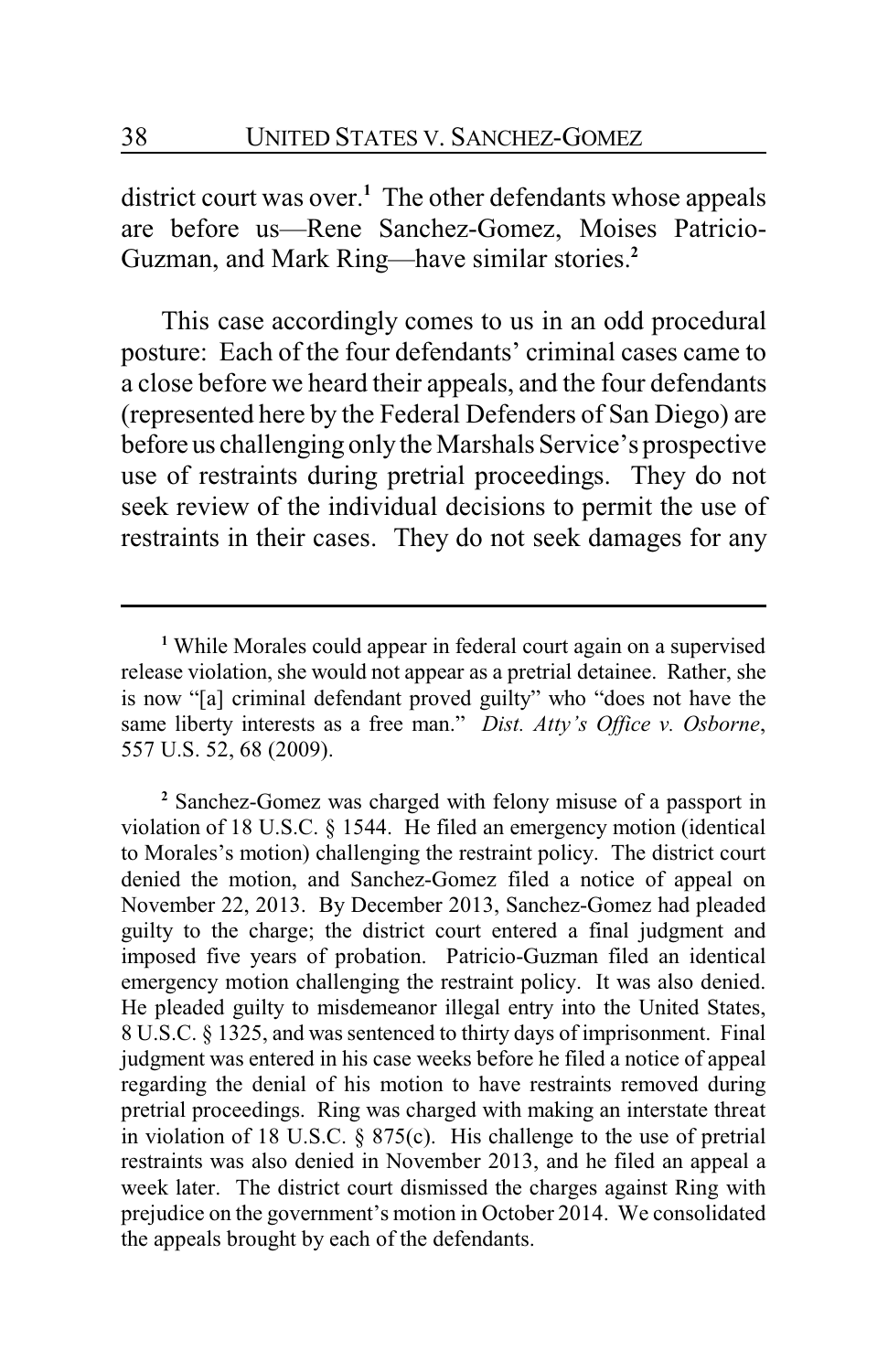injury they incurred due to this policy. Nor do they seek to have their convictions or sentences set aside as a result of any prejudicial effect of the restraint policy. Instead, the Federal Defenders of San Diego, allegedly on behalf of the four defendants, seeks prospective relief for all future pretrial detainees who may have pretrial proceedings in the Southern District of California. The defendants seek this relief even though, as the majority concedes, Maj. op. at 16, they are no longer subject to the challenged policy. In fact, none of these defendants has any reason to step foot in a federal courtroom as a pretrial detainee again. Thus, as the majority acknowledges, these defendants "aremaking class-like claims and asking for class-like relief," Maj. op. at 11, but are doing so via their individual criminal cases. The threshold question presented in this case is whether, consistent with Article III of the Constitution, they may do so.

### II

Because Morales, Sanchez-Gomez, Patricio-Guzman, and Ring have no ongoing interest in the purely prospective relief they seek, *see* Maj. op. at 16, their appeals are moot unless some exception to the ordinary rules of mootness applies. But neither the Supreme Court nor our precedent has established any applicable exception. The majority implicitly concedes as much by contriving a new exception—the "functional class action," *id.* at 16—in order to rescue these appeals from mootness. Because this theory is inconsistent with Supreme Court precedent and incompatible with Article III's case-or-controversy requirement, the majority's creative effort to sidestep mootness should be rejected.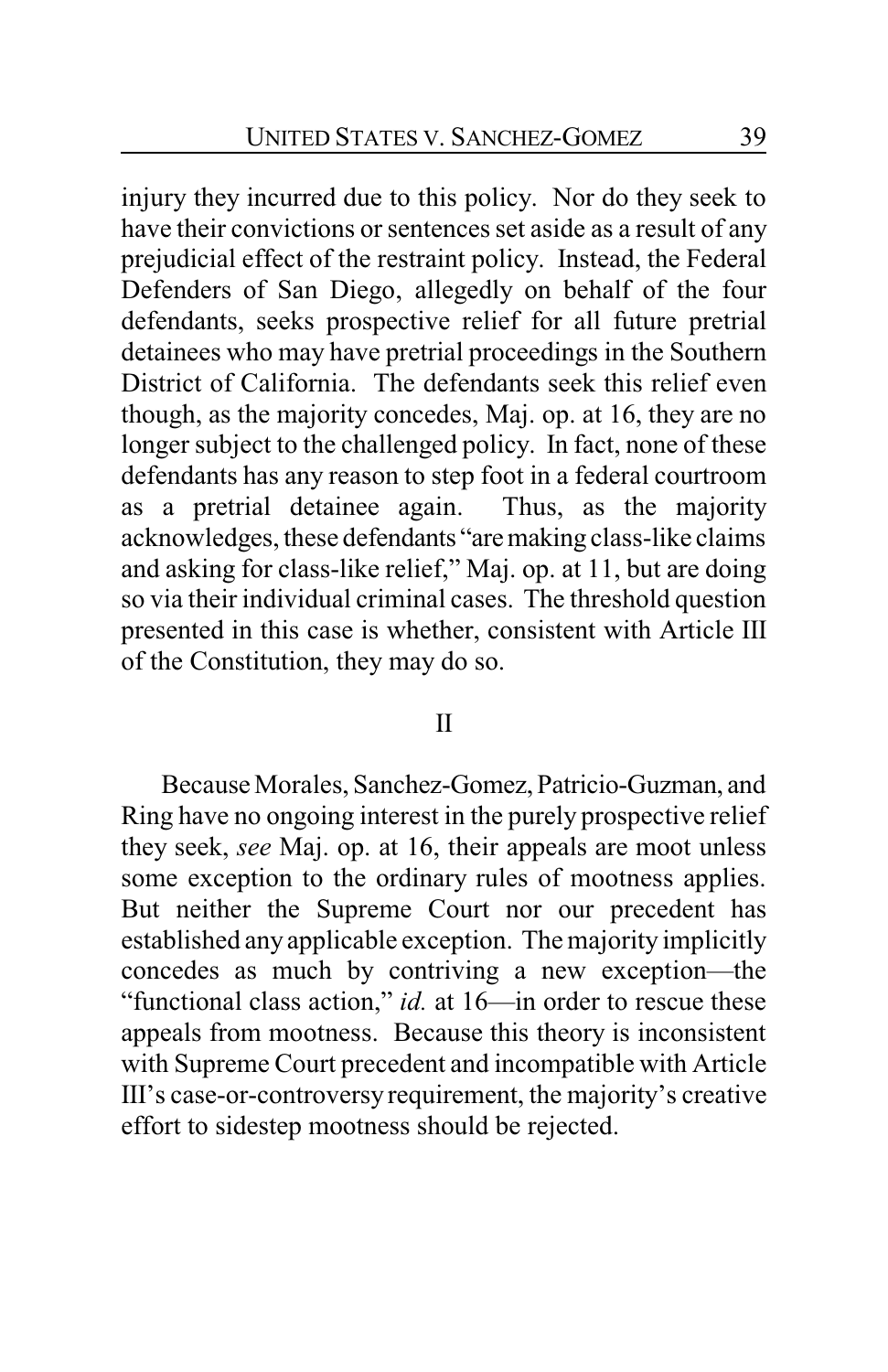### A

The majority treats Article III's case-or-controversy requirement as a mere obstacle in its path to the merits that can be avoided through calculated maneuvering. But our adherence to this requirement "is essential if federal courts are to function within their constitutional sphere of authority." *North Carolina v. Rice*, 404 U.S. 244, 246 (1971) (per curiam)*.* The Constitution constrains federal "judicial Power" to nine classes of "Cases" and "Controversies." U.S. Const. art. III, § 2; *Rice*, 404 U.S. at 246. A dispute is not a qualifying case or controversy unless we can afford relief to the parties before us, *see Rice*, 404 U.S. at 246, and the "caseor-controversy requirement subsists through all stages of federal judicial proceedings," *Fed. Election Comm'n v. Wis. Right to Life, Inc.*, 551 U.S. 449, 461 (2007) (internal quotation marks omitted). Thus, "it is not enough that a dispute was very much alive when suit was filed." *Lewis v. Cont'l Bank Corp.*, 494 U.S. 472, 477 (1990). Instead, if a party seeking relief loses a "cognizable interest in the outcome" at any stage of the litigation, *Murphy v. Hunt*, 455 U.S. 478, 481 (1982) (per curiam) (internal quotation marks omitted), then the matter becomes moot and is "no longer a 'Case' or 'Controversy' for purposes of Article III, . . . [n]o matter how vehemently the parties continue to dispute the lawfulness of the conduct that precipitated the lawsuit," *Already, LLC v. Nike, Inc.*, 133 S. Ct. 721, 726–27 (2013). This constraint on federal judicial power exists, as the majority acknowledges, whether the parties are before the court on an appeal, a petition for a writ of mandamus, or any other means of obtaining relief. Maj. op. at 16. Here, the defendants' claims that the pretrial restraint policy violates the Constitution are moot "because even a favorable decision" would not entitle the defendants to any relief.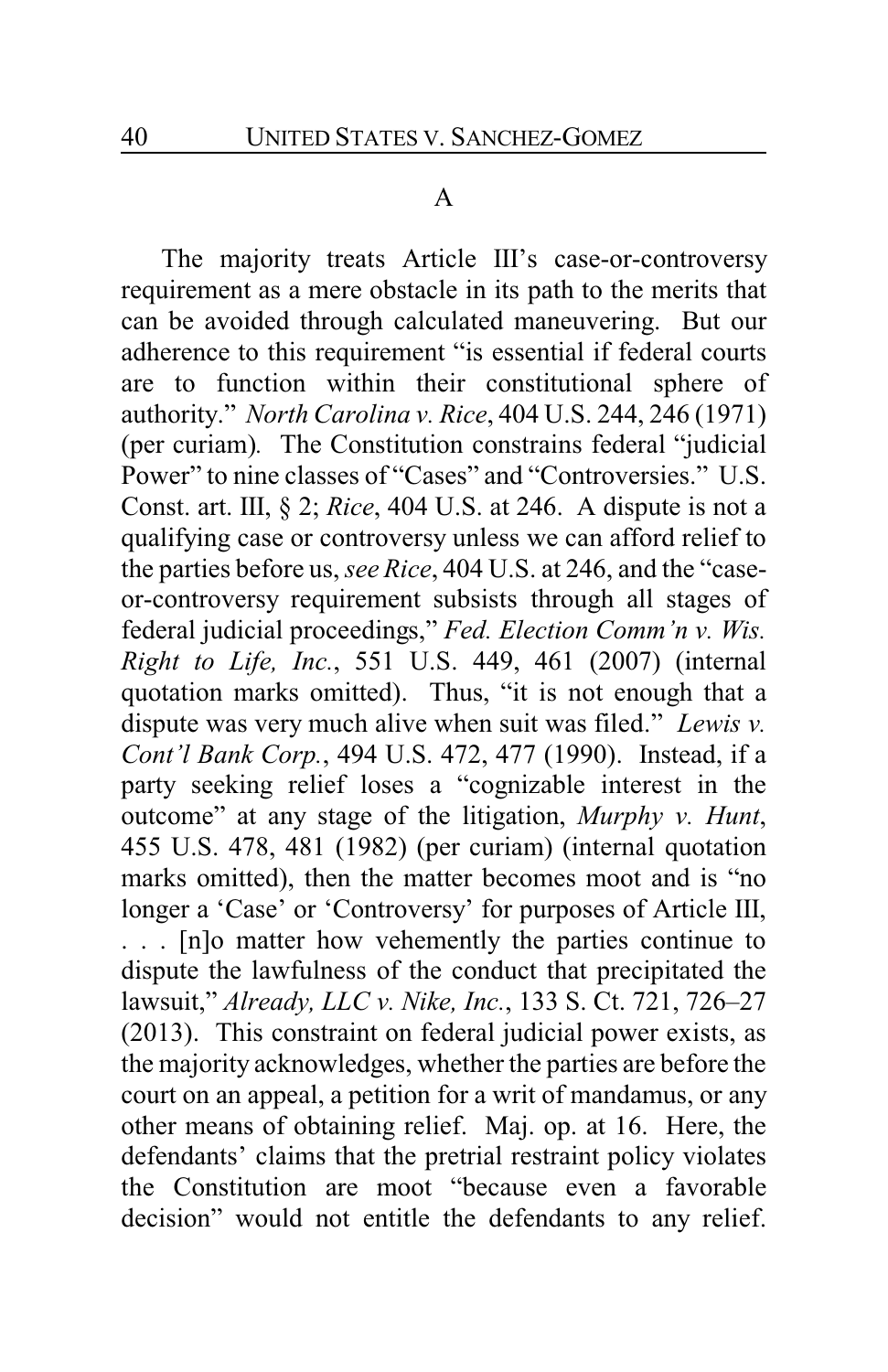*Murphy*, 455 U.S. at 481. Accordingly, absent some exception to the ordinary rules of mootness, we lack jurisdiction over these consolidated appeals, and theymust be dismissed.

The established exceptions to mootness do not give the majority much to work with in its effort to find a live case or controversy. The majority references the exception for cases capable of repetition, yet evading review, Maj. op. at 16–17, but this exception applies only if "there is a reasonable expectation that the same complaining party will be subject to the same action again," *Spencer v. Kemna*, 523 U.S. 1, 17 (1998) (brackets omitted) (quoting *Lewis*, 494 U.S. at 481) (internal alterations omitted). Here, as the majority concedes, "we cannot presume that defendants will be subject to criminal proceedings in the future." Maj. op. at 16; *accord O'Shea v. Littleton*, 414 U.S. 488, 497 (1974); *Cox v. McCarthy*, 829 F.2d 800, 804 n.3 (9th Cir. 1987). Accordingly, the alleged injury is not capable of repetition as to the parties before us, and the "capable of repetition, yet evading review" exception to mootness is inapplicable. *Spencer*, 523 U.S. at 17.

### B

Instead of conceding that this case is beyond our power to decide, the majority invents a new "functional class action" exception to mootness. Maj. op. at 16–20. Relying on *Gerstein v. Pugh*, 420 U.S. 103 (1975), a case considering mootness in the class action context, the majority reasons that a case is not moot whenever there is "an ever-refilling but short-lived class" of defendants who are subject to a challenged policy, "[a]t least some members of this functional class continue to suffer the complained-of injury," and most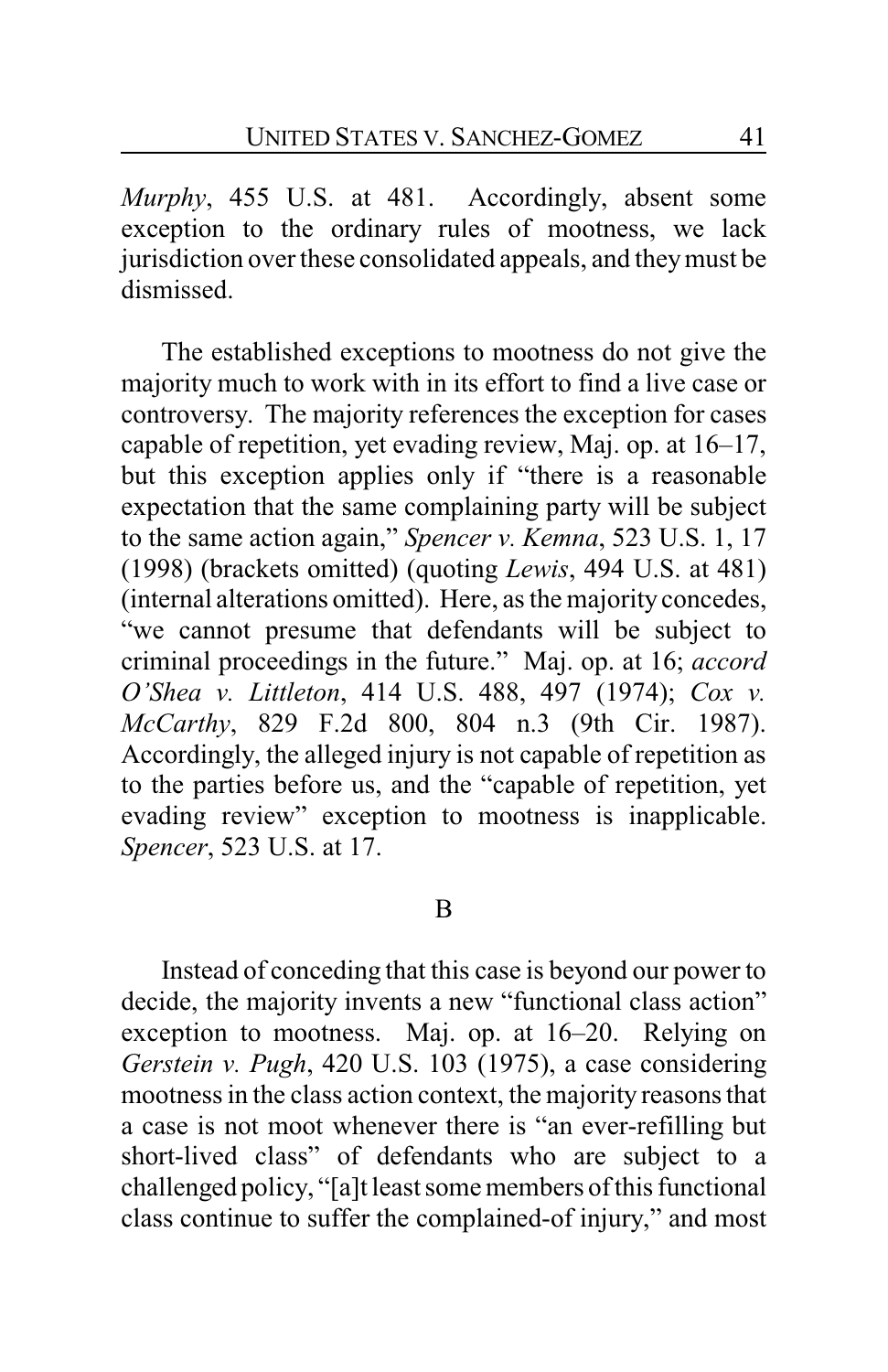of the members are represented by zealous advocates. Maj. op. at 19. But a group of ever-changing individuals with similar concerns (as the majority envisions) does not constitute the sort of class that can avoid mootness. Even when a plaintiff purports to bring an action on behalf of others, the action will become moot when the plaintiff's own claims become moot, unless the plaintiff has used a procedural mechanism, such as class certification under Rule 23 of the Federal Rules of Civil Procedure, that can produce a class with "an independent legal status" or otherwise effectively joins "additional parties to the action." *Genesis Healthcare Corp. v. Symczyk*, 133 S. Ct. 1523, 1530 (2013). Without the creation of such a class pursuant to a statute or rule, a group of interested individuals cannot be a party to the action before the court, and therefore the court may not consider their interests in a particular case for purposes of a mootness inquiry. *See id.*

To understand why *Gerstein* is inapposite here, some background is needed to explain how the mootness doctrine applies in the class action context. Rule 23 provides a procedure that allows courts to aggregate the claims of multiple parties. *See Deposit Guar. Nat'l Bank v. Roper*, 445 U.S. 326, 339 (1980) (stating that a class action is "[t]he aggregation of individual claims in the context of a classwide suit"). Once a class is certified under Rule 23, it "acquires an independent legal status." *Genesis Healthcare*, 133 S. Ct. at 1530. The members of a class are parties to the action and are generally bound by the judgment. *See Taylor v. Sturgell*, 553 U.S. 880, 884 (2008).

Because a class is comprised of multiple parties to the legal action, a court's mootness inquiry in a class action lawsuit is broader than in traditional litigation on an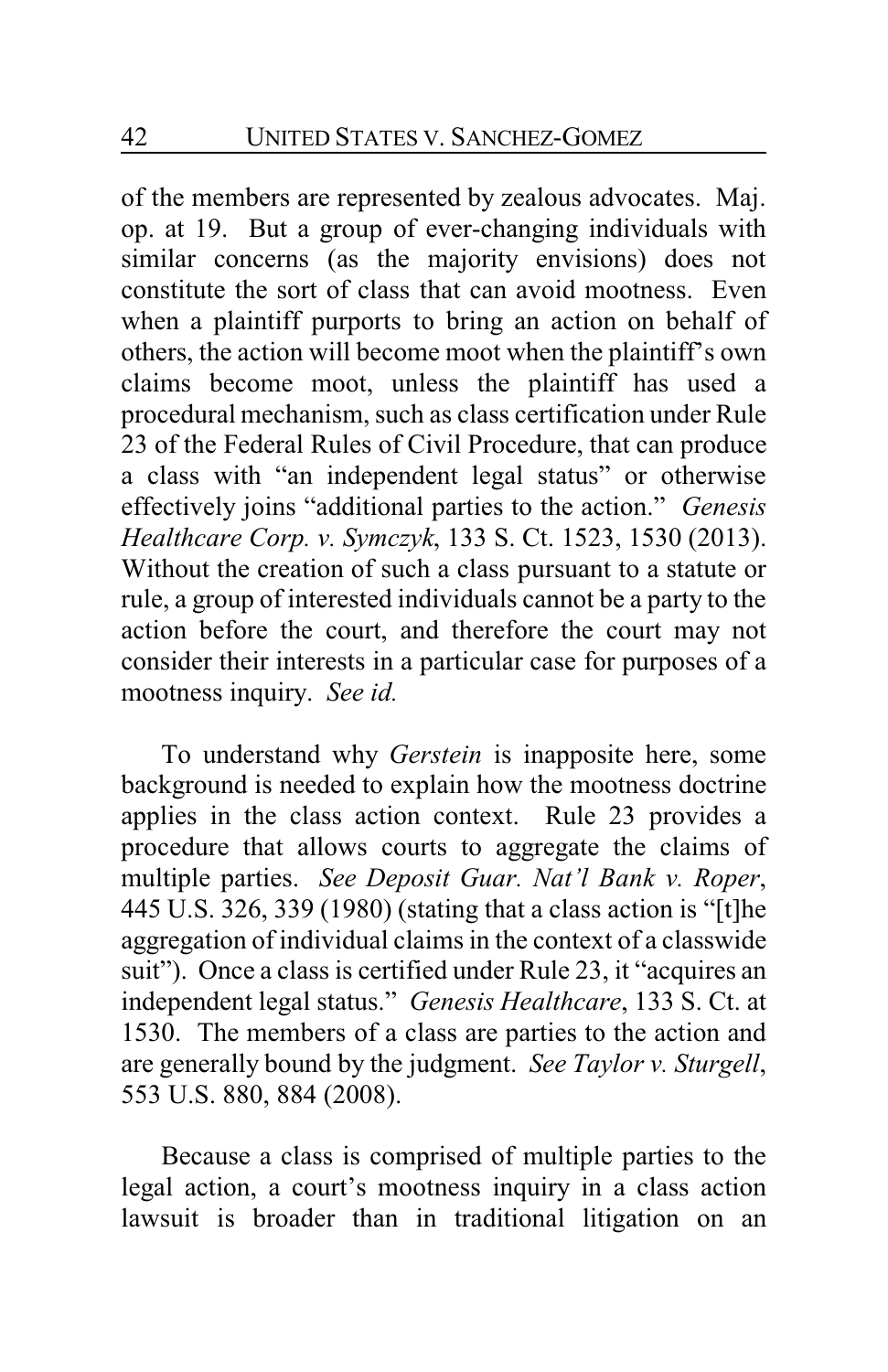individual's own behalf. *See, e.g.*, *Franks v. Bowman Transp. Co.*, 424 U.S. 747, 755–56 (1976) (holding that the interests of "unnamed members of the class" who are entitled to relief may satisfy the case-or-controversy requirement). The named representative of a class must generally have standing at the commencement of an action and when the district court rules on a motion for class certification. *Sosna v. Iowa*, 419 U.S. 393, 402 (1975). But even if the named representative's case becomes moot after the district court has ruled on a motion for class certification, the case itself is not moot so long as at least one member of the putative class has a live interest. *See, e.g.*, *id.* (class action not moot when named representative's claim becomes moot after class certification); *U.S. Parole Comm'n v. Geraghty*, 445 U.S. 388, 404 (1980) (class action not moot when named representative's claim becomes moot after denial of class certification, provided that the class is subsequentlycertified). This makes sense: A certified class contains parties with ongoing live claims who have an entitlement to relief regardless whether the named representative's case becomes moot after the complaint is filed. *See Franks*, 424 U.S. at 755–57. Of course, if it turns out that the putative class was never actually eligible for certification, then the entire action dies as moot along with the class representative's claim. *Geraghty*, 445 U.S. at 404.

Even if a named representative's claims become moot *before* the district court has ruled on a class certification motion, a class claim may escape mootness under certain circumstances. This is the *Gerstein* rule. As the Supreme Court has explained, *Gerstein* "recognized . . . that 'some claims are so inherently transitory that the trial court will not have even enough time to rule on a motion for class certification before the proposed representative's individual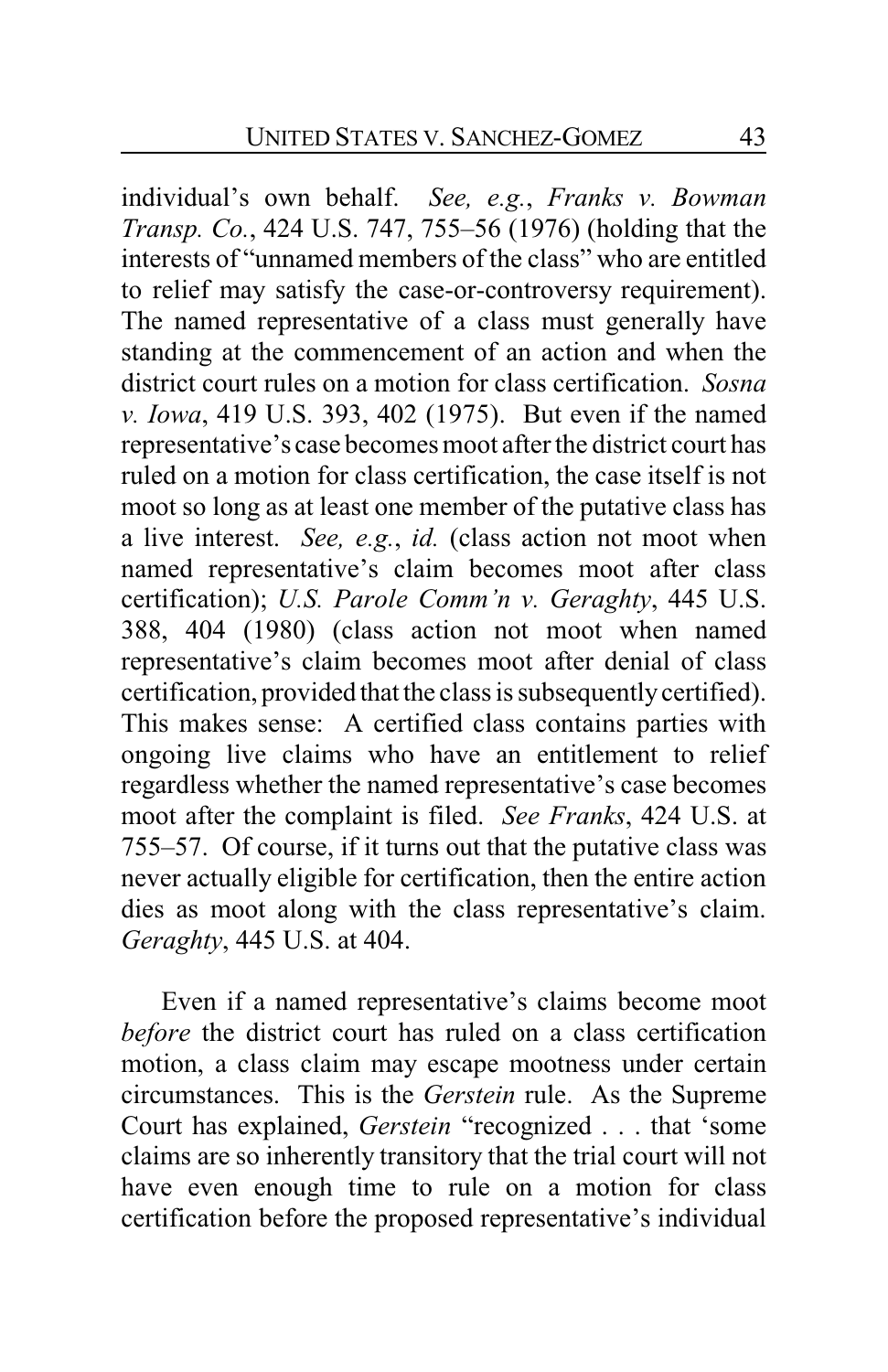interest expires.'" *County of Riverside v. McLaughlin*, 500 U.S. 44, 52 (1991) (brackets omitted) (quoting *Geraghty*, 445 U.S. at 399). Under these circumstances, a judicial decision to certify a class after the named representative's individual claim is moot may relate back to the time the named representative filed the class-action complaint, and the action will not be moot so long as members of the class continue to have a live controversy. *See Gerstein*, 420 U.S. at 110 n.11 (citing *Sosna*, 419 U.S. at 402 n.11).

In *Gerstein*, two pretrial detainees sued assorted county officials on behalf of a class of pretrial detainees under 42 U.S.C. § 1983 in order to challenge Florida's practice of not providing detainees with a timely probable cause hearing. *Id.* at 106–07. By the time the case reached the Supreme Court, the named representatives had been convicted, and it was not clear whether their individual claims had become moot before or after the district court certified the class. *Id.* at 110 n.11. Given the transitory nature of pretrial custody, the clear existence of a class, and the class's representation by counsel with similarly situated clients, the Supreme Court held that the class action was not moot even if the named representatives' claims expired before certification. *Id.* "In such cases, the 'relation back' doctrine is properly invoked to preserve the merits of the case for judicial resolution." *McLaughlin*, 500 U.S. at 52. As *Gerstein* illustrates, the "relation back" doctrine serves a very particular purpose. Specifically, in inherently transitory situations, the Court deems class certification to have occurred at the time the named representative filed the complaint with class allegations, at which time the named representative's claims were live. *See* 1 William B. Rubenstein et al., *Newberg on Class Actions* § 2:13 at 123 (5th ed. 2011). Because the named representative's claims therefore constructively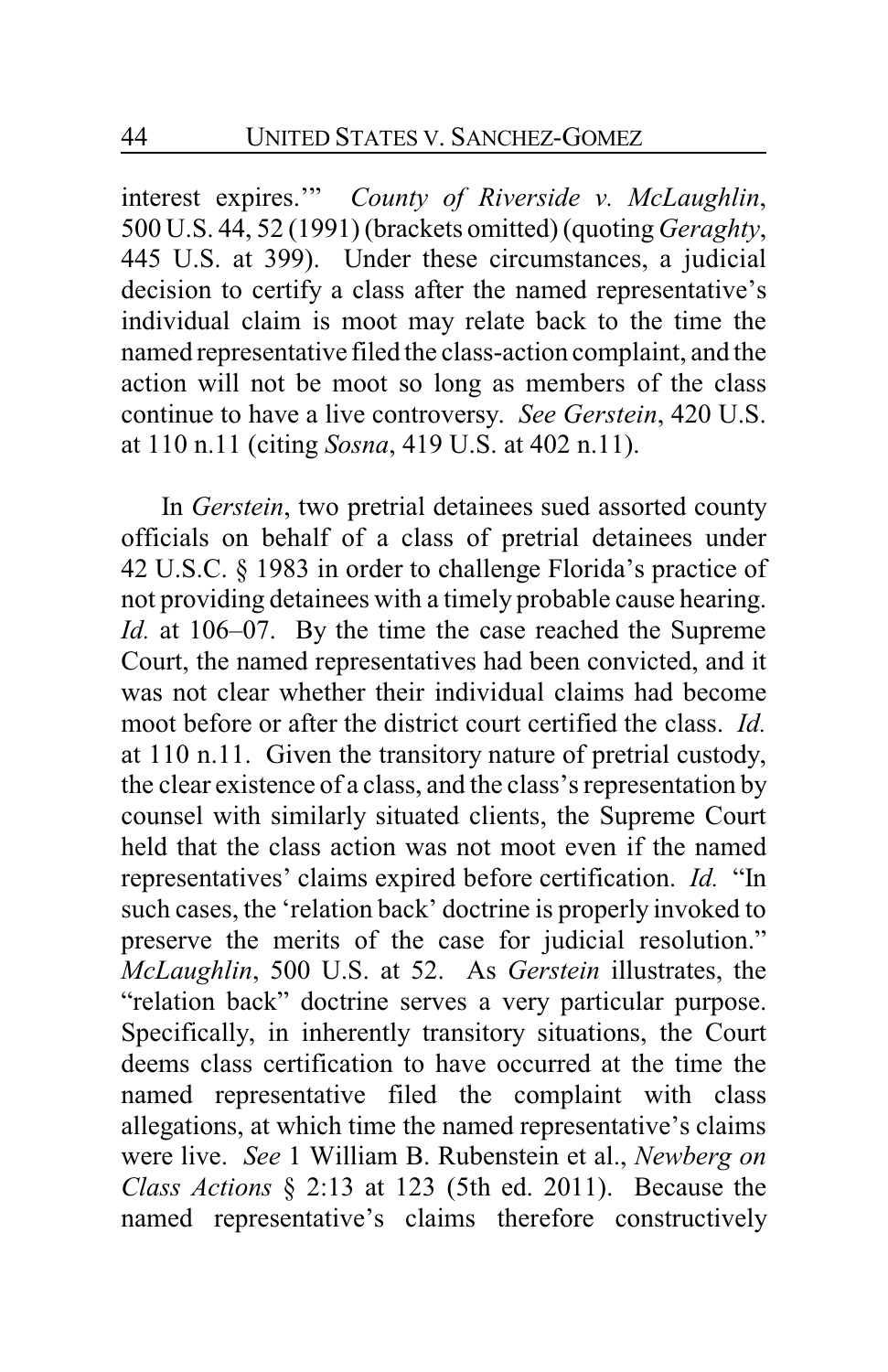became moot *after* the class's certification, the rule that a class action does not become moot in such circumstances applies. *See id.* at 123–24.

The Supreme Court later explained the limits of the Rule 23 mootness doctrine in considering its applicability to a collective action under the Fair Labor Standards Act (FLSA). The FLSA allows employees to bring a collective action on behalf of "other employees similarly situated," but employees do not become parties to the action unless they elect to opt into it. 29 U.S.C. § 216(b). In *Genesis Healthcare*, the named plaintiff's case became moot before the district court had "conditionally certified" the action,**<sup>3</sup>** so no other employees had yet opted into the collective action. 133 S. Ct. at 1530. The district court therefore dismissed the lawsuit as moot. *Id.* at 1527. The Third Circuit reversed, holding that the collective action was not moot because, if the employee were subsequently successful in obtaining conditional certification, the district court should "relate the certification motion back to the date on which respondent filed her complaint." *Id.* at 1528.

The Supreme Court disagreed. Under § 216(b), approval of a plaintiff's conditional certification motion "does not produce a class with an independent legal status, or join additional parties to the action," unlike class action certification under Rule 23. *Id.* at 1530. Rather, "[t]he sole consequence of conditional certification is the sending of court-approved written notice to employees, who in turn

**<sup>3</sup>** *Genesis Healthcare* explained that courts adopted class action terminology, such as "conditional certification," in the FLSA context "to describe the process of joining co-plaintiffs under 29 U.S.C. § 216(b)." 133 S. Ct. at 1527 n.1.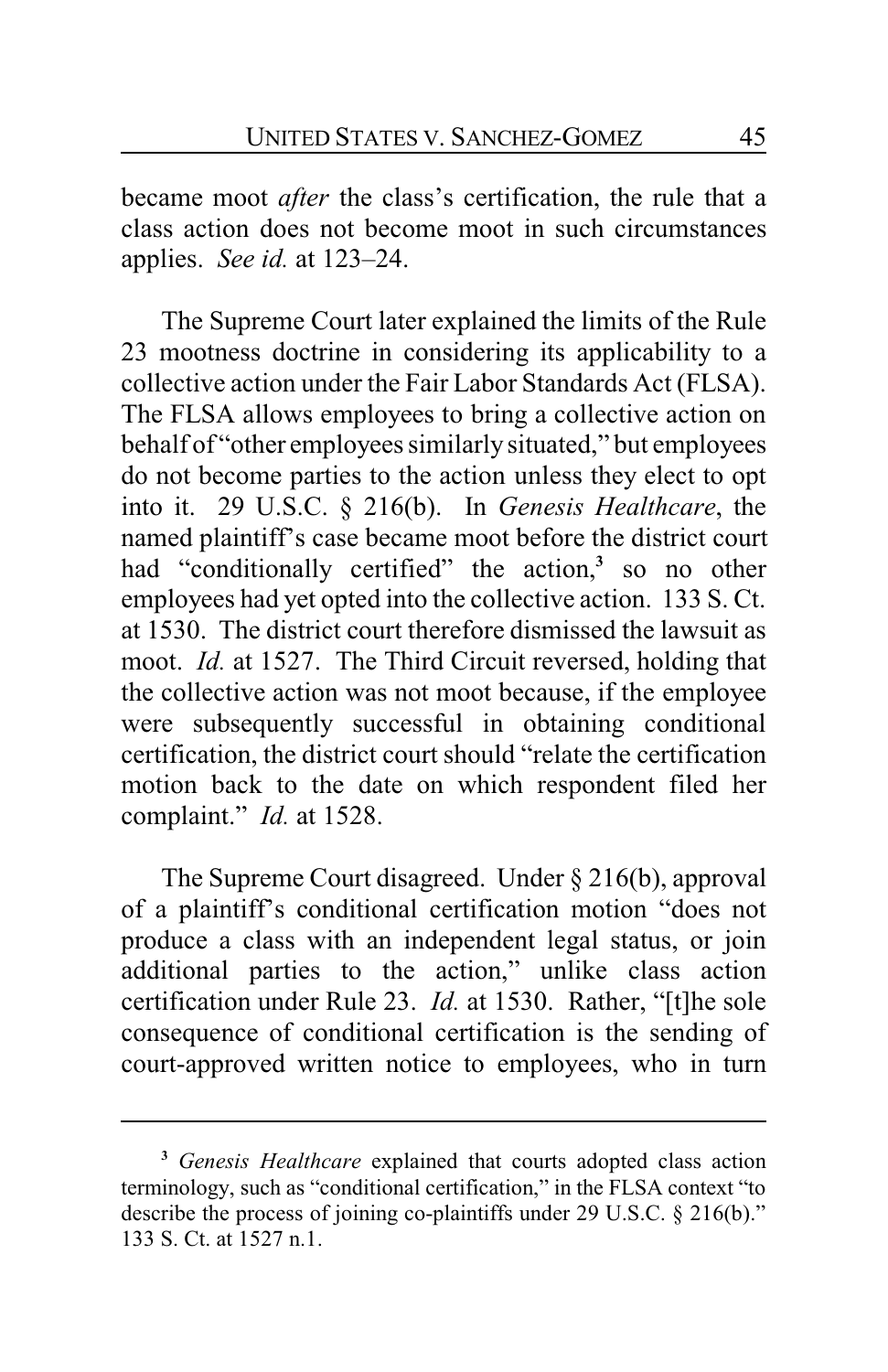become parties to a collective action only by filing written consent with the court." *Id.* (citation omitted). The Court concluded that, even if the original plaintiff "were to secure a conditional certification ruling on remand, nothing in that ruling would preserve her suit from mootness." *Id.* In other words, because no claimants had opted into the collective action, a court could not consider their interests in determining whether the plaintiff's suit was moot.

Relying on *Gerstein*, the plaintiff in *Genesis Healthcare* argued that in "inherently transitory" cases, a court could give the plaintiff an opportunity to complete the  $\S$  216(b) collective action process. *Id.* at 1530–31. If the court granted the conditional certification and employees subsequently joined the collective action, the plaintiff argued, the court should then "relate back" this successful creation of a collective action to the date the original plaintiff filed the complaint. *Id.* The Court did not rule on this suggestion, however, because the plaintiff's action in that case was not transitory in nature. *Id.* at 1531.**<sup>4</sup>** But even this argument rested on the proposition that, at some point in time, multiple plaintiffs with live cases and controversies would be parties to the action before the court, which would overcome the mootness of the original plaintiff's claim.

As the Supreme Court's cases make clear, a necessary prerequisite to applying the mootness doctrine applicable to

**<sup>4</sup>**Because *Genesis Healthcare* rejected the plaintiff's argument on this ground, it provides no support for the majority's extension of the relation back doctrine to a criminal defendant's claim within his or her criminal case. Contrary to the majority's suggestion that the Court's silence equals permission, Maj. op. at 18–19, *Genesis Healthcare* consistently refers to the relation back doctrine as applying only to class actions. 133 S. Ct. at 1530–31.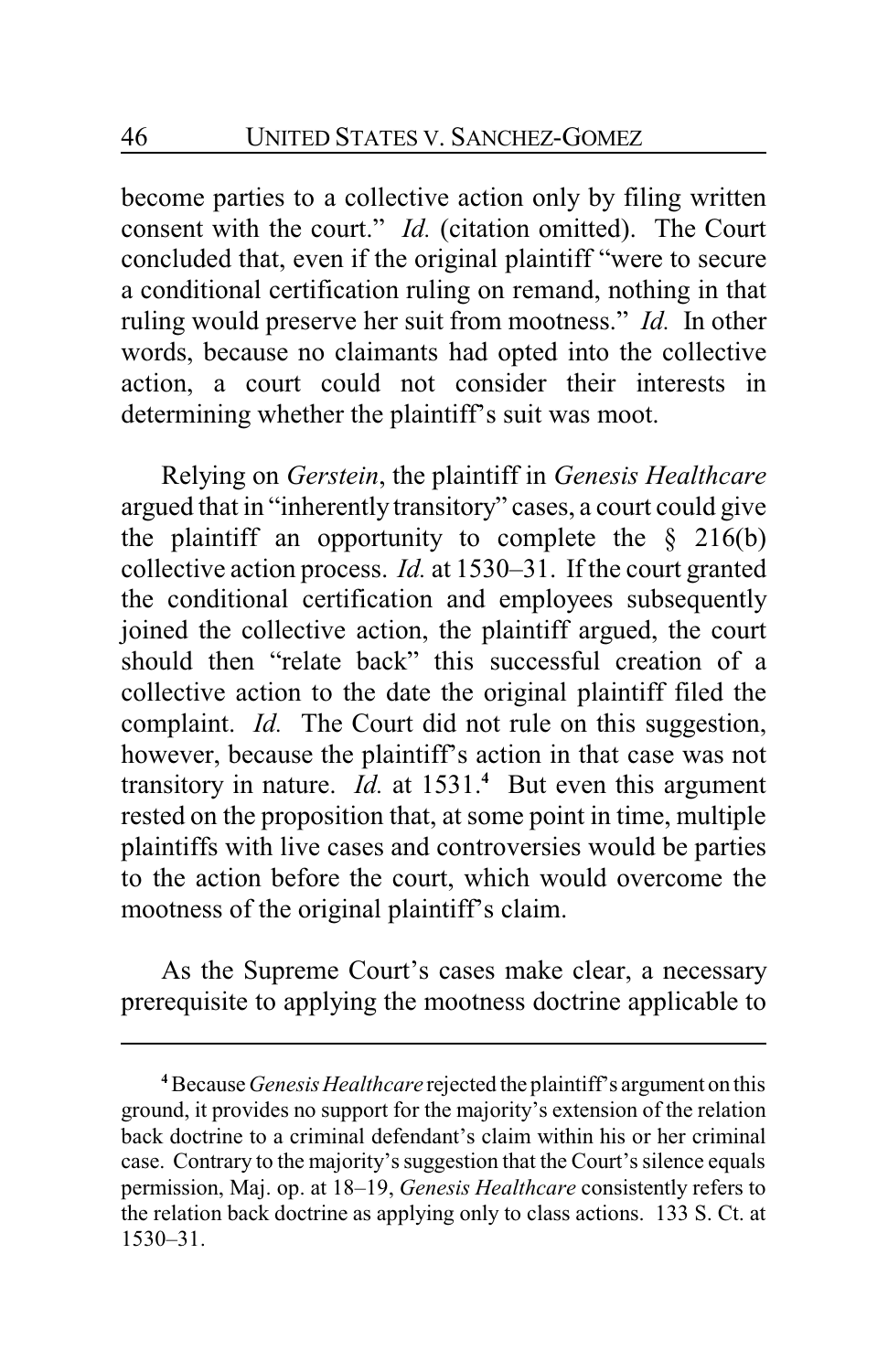Rule 23 class actions is the existence of a procedural mechanism, such as Rule 23 or perhaps  $\S 216(b)$ , that allows a court to aggregate the claims of multiple potential claimants and make them parties to the legal action. *See id.* at 1530 (stating that the "essential" aspect of *Sosna* and its progeny "was the fact that a putative class action acquires an independent legal status once it is certified"). Contrary to the majority's "functional class action" theory, it is not enough for a party to assert an inherently transitory claim on behalf of others; there must be a statutory or procedural mechanism that aggregates their claims before the court. *See id.* (characterizing the "line of cases" of which *Gerstein* is a part as applying to "an 'inherently transitory' class-action claim," not to all inherently transitory claims)*.* Indeed, the Supreme Court has never suggested that "unjoined claimants" could prevent the named plaintiff's case from becoming moot. *See id.* at 1531. For example, even though a collective action under the FLSA shares certain features of a class action, the class action mootness rules cannot apply unless and until the collective action includes the interests of other employees who have joined the action. *See id.* at 1530.

The majority's "functional class action" theory cannot create a class that has an independent legal status, whether under Rule 23 or otherwise. Nor does it have the effect of joining any additional criminal defendants as parties to this action. Accordingly, there are no parties before the court with a live case or controversy who could prevent the action from becoming moot. *Gerstein* merely allows a court that certifies a class to relate the existence of the class back to an earlier point in time, when a named party had a live claim. *See id*. at 1530–31. Because there is no class action counterpart in the Federal Rules of Criminal Procedure, nor an analogous means of aggregating multiple criminal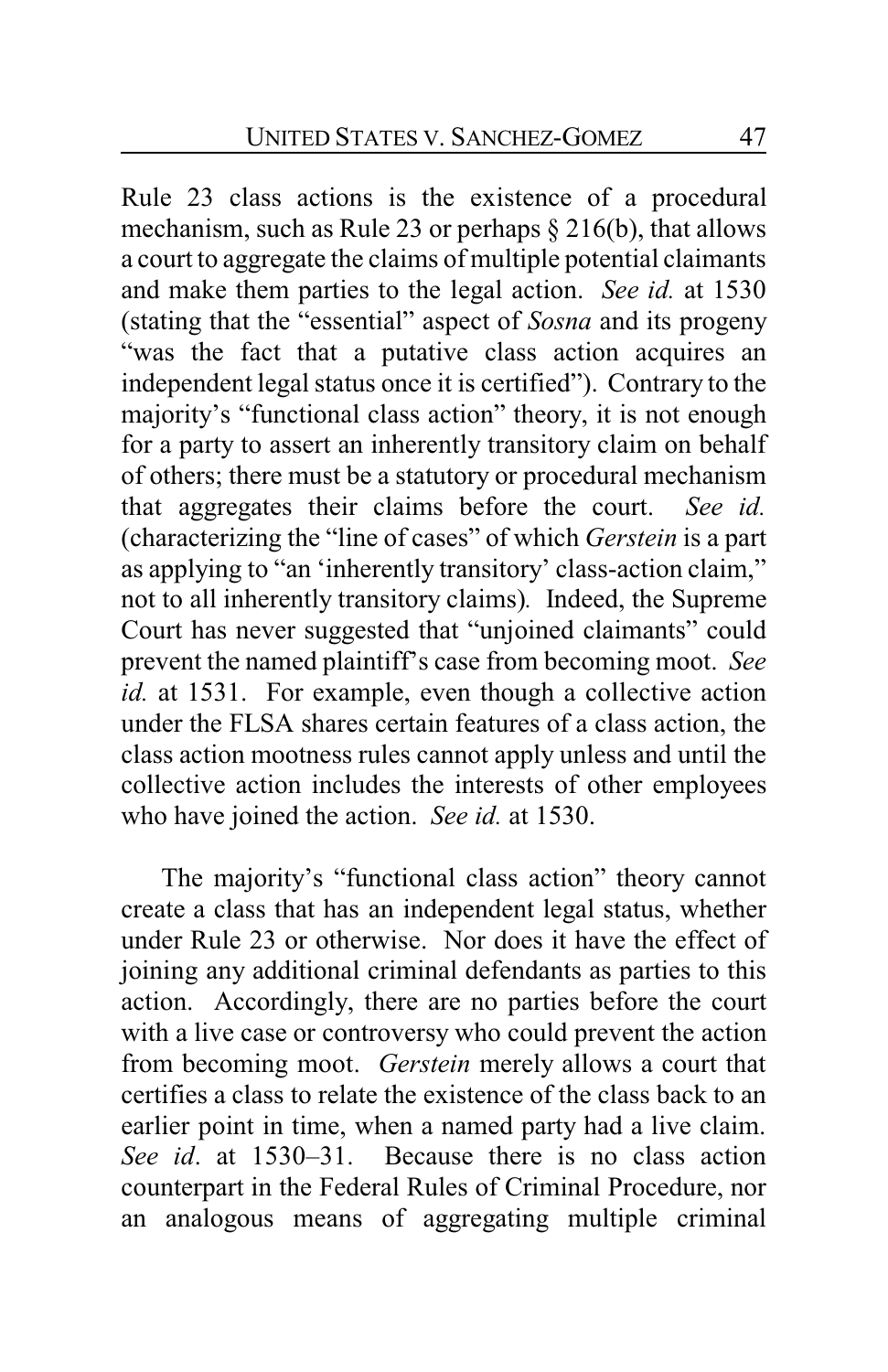defendants for class-wide resolution of common claims in the context of federal prosecutions, there is nothing a court can "relate back" after a criminal defendant's individual claim becomes moot. Accordingly, we must apply "the usual rule that litigation is conducted by and on behalf of the individual named parties only." *Califano v. Yamasaki*, 442 U.S. 682, 700–01 (1979). The majority's reliance on *Gerstein* is therefore to no avail. Although criminal defendants could bring civil actions as a class under Rule 23, *cf. Gerstein*, 420 U.S. at 106–07, a defendant in a criminal prosecution cannot, through his or her individual case, represent and bind other criminal defendants.

The majority argues that "the rule in *Gerstein* doesn't turn on the presence of a procedural device like Rule 23," but instead is a free-floating means of "resolv[ing] the problem of inherently transitory claims while ensuring there is a live controversy to which the court can provide relief." Maj. op. at 18. To the extent the majority means that a federal court can decide a moot claim merely because it is transitory, the majority's theory is clearly contrary to the Constitution's case-or-controversy requirement. *See Murphy*, 455 U.S. at 481–82 (holding, in a post-*Gerstein* case, that a pretrial detainee's individual transitory claim became moot "once he was convicted"). Rather, the Supreme Court has been careful to require a live case or controversy pending before the court through a class action that aggregates the claims of multiple parties. *See, e.g.*, *Genesis Healthcare*, 133 S. Ct. at 1530–31 (characterizing the "line of cases" of which *Gerstein* is a part as applying to "class-action claim[s]"); *McLaughlin*, 500 U.S. at 51–52 (applying *Gerstein* and holding "that *by obtaining class certification*, plaintiffs preserved the merits of the controversy for our review" (emphasis added)); *cf. Murphy*, 455 U.S. at 481–84 (implicitly rejecting the view expressed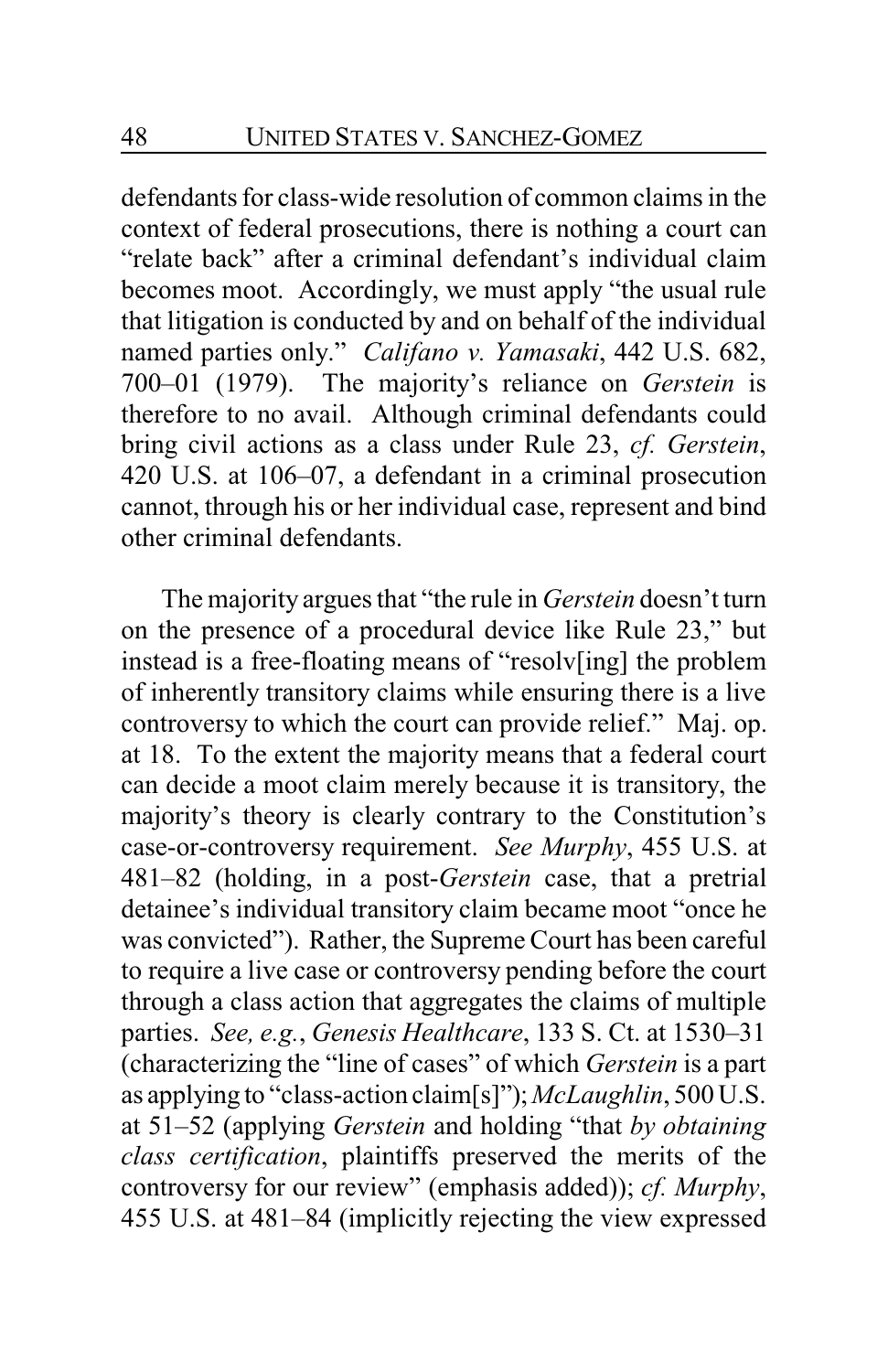by the dissenting justice that, under *Gerstein*, "the formalities of class certification are unnecessary," *id.* at 486 n.3). A class action's aggregation of claims solves the problem of inherently transitory claims because, as long as at least one member of the class has a live claim, a federal court will have jurisdiction to resolve it.

Accordingly, contrary to the majority's contentions, the rules for mootness in the class action context do not apply to the separate actions brought by Morales, Sanchez-Gomez, Patricio-Guzman, and Ring. Indeed, the majority's reasoning on this point is even weaker than the plaintiff's arguments in *Genesis Healthcare.* In that case the plaintiff at least made allegations pursuant to a federal statute that allowed collective action. *Genesis Healthcare*, 133 S. Ct. at 1527. Here, the criminal defendants did not seek any class or collective status, nor did the defendants even raise such an issue before the district court or to us. At best, one might suggest (as the majority does) that the presence of the Federal Defenders of San Diego as counsel binds the parties together. Maj. op. at 19. But not only do the federal public defenders lack the capacity to aggregate their clients' claims into an independent class, Congress has also declined to allow federal public defenders to bring civil rights claims on behalf of criminal defendants. *See* 18 U.S.C. § 3006A(a) (limiting the scope of representation); *id.* § 3006A(g)(2)(A) (restricting federal public defenders from "engag[ing] in the private practice of law"). Beyond constituting a misapplication of Supreme Court precedent, the so-called "functional class action" devised by the majority allows the federal public defenders to make an end-run around this statutory limitation by bringing the functional equivalent of a civil rights class action under the guise of a criminal appeal, without ever meeting (or even attempting to meet) the requirements of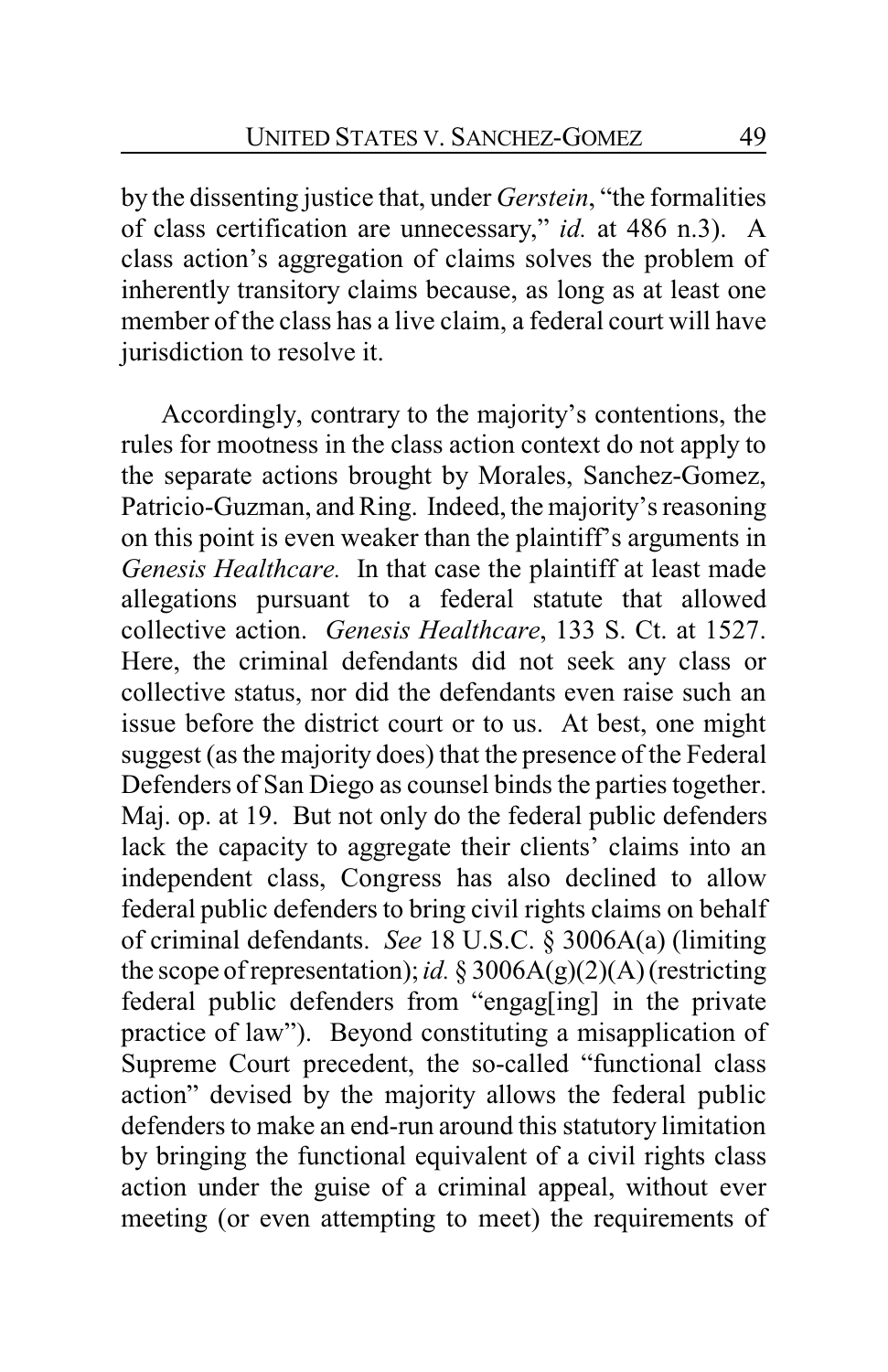Rule 23. Thus, the majority errs on all fronts: it contravenes the Constitution, a relevant federal statute, and federal procedural rules.**<sup>5</sup>**

In addition to its misplaced reliance on *Gerstein* to support its "functional class action" theory, the majority's reliance on *Oregon Advocacy Center v. Mink*, 322 F.3d 1101 (9th Cir. 2003), and *United States v. Howard*, 480 F.3d 1005 (9th Cir. 2007), Maj. op. at 17, is equally erroneous. *Oregon Advocacy Center*stands for the unremarkable proposition that a federally authorized organization established to represent the rights of people with disabilities has associational standing to bring a challenge on behalf of mentally incapacitated defendants. 322 F.3d at 1116. That case was not moot because the organization was challenging an ongoing policy causing ongoing harm to the organization's

**<sup>5</sup>** Contrary to the majority's argument, our "supervisory mandamus role" does not give us any authority to address moot claims. Maj. op. at 19. As the majority itself acknowledges, "[s]upervisory mandamus cases require live controversies even when we don't order a lower court to take or refrain from a specific action." Maj. op. at 15 (citing *In re United States*, 791 F.3d 945, 952 (9th Cir. 2015)). Indeed, each supervisory mandamus case that the majority cites involved a live Article III case or controversy. *Will v. United States*, 389 U.S. 90, 91 (1967) (ongoing criminal prosecution for tax evasion); *Schlagenhauf v. Holder*, 379 U.S. 104, 106–09 (1964) (ongoing diversity personal injury suit); *La Buy v. Howes Leather Co.*, 352 U.S. 249, 251–54 (1957) (ongoing antitrust suit). It is true that the Supreme Court's decisions in these cases constituted binding precedent and therefore affected persons who were not before the court; this is the nature of our federal judicial system. But an opinion that "addresses the harm of a district court policy affecting a huge class of personsthat aren't parties to the mandamus petition" in a moot case is just an advisory opinion, Maj. op. at 19, and "[t]he federal courts established pursuant to Article III of the Constitution do not render advisory opinions," *Golden v. Zwickler*, 394 U.S. 103, 108 (1969) (quoting *United Public Workers of Am. (C.I.O.) v. Mitchell*, 330 U.S. 75, 89 (1947)).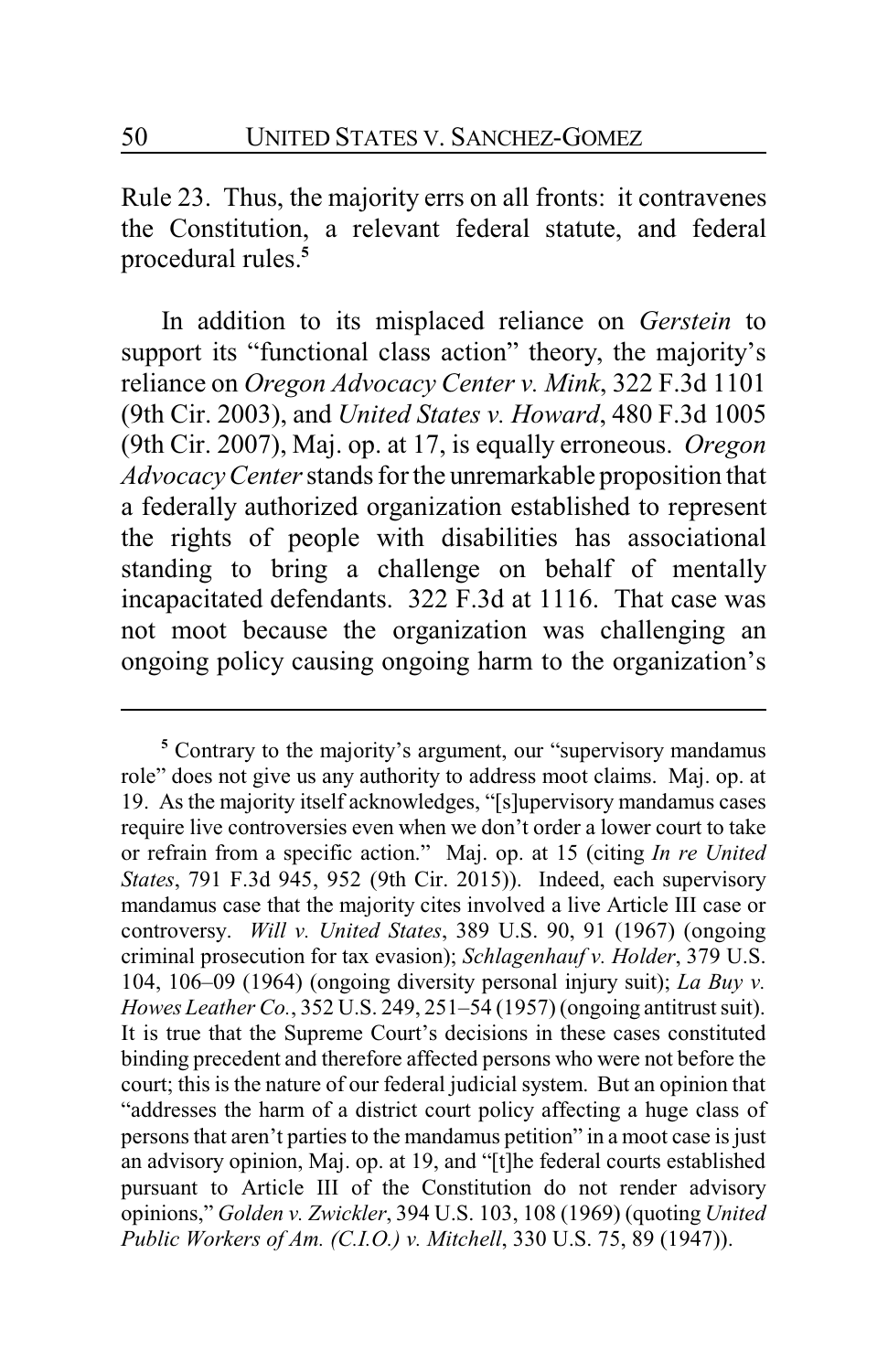constituents. *Id.* at 1118. There is no such organization in our case; rather, the only organization involved in this appeal, the federal public defenders, is precluded from bringing civil actions, *see* 18 U.S.C. § 3006A(a), (g)(2)(A), a stark contrast to the organization in *Oregon Advocacy Center*, which Congress had authorized to bring such lawsuits. 322 F.3d at 1113.

Nor does *Howard* provide support. *Howard* erroneously relied on *Oregon Advocacy Center* for the proposition that a case is not moot under the "capable of repetition, yet evading review" doctrine "when the defendants are challenging an ongoing government policy."**<sup>6</sup>** 480 F.3d at 1010. As explained above, this is an erroneous reading of the case, which involved associational standing. Moreover, *Howard*'s ruling is contrary to Supreme Court precedent, which limits the "capable of repetition, yet evading review" exception to cases in which there is "a reasonable expectation that the same complaining party will be subject to the same action again."**<sup>7</sup>** *Spencer*, 523 U.S. at 17 (internal quotation marks

**<sup>6</sup>** *Howard*'s reliance on a case from the D.C. Circuit for the same proposition is equally mistaken. *See Howard*, 480 F.3d at 1010 (citing *Ukrainian-Am. Bar Ass'n v. Baker*, 893 F.2d 1374, 1377 (D.C. Cir. 1990)). Like *Oregon Advocacy Center*, *Ukrainian-American Bar Ass'n* was a case in which an organization was suing in its own name to challenge an on-going government policy. 893 F.2d at 1376–77. For that reason, *Ukrainian-American Bar Ass'n* was inapposite in *Howard*, as it is here.

**<sup>7</sup>** *Howard*'s treatment of the capable of repetition, yet evading review exception has been rightly criticized elsewhere. *See Milwaukee Police Ass'n v. Bd. of Fire &Police Comm'rs*, 708 F.3d 921, 932 (7th Cir. 2013) (noting that *Howard* and cases following it "shoehorned ongoing policy challenges" into the capable of repetition exception even though "the parties would not otherwise qualify for the exception as articulated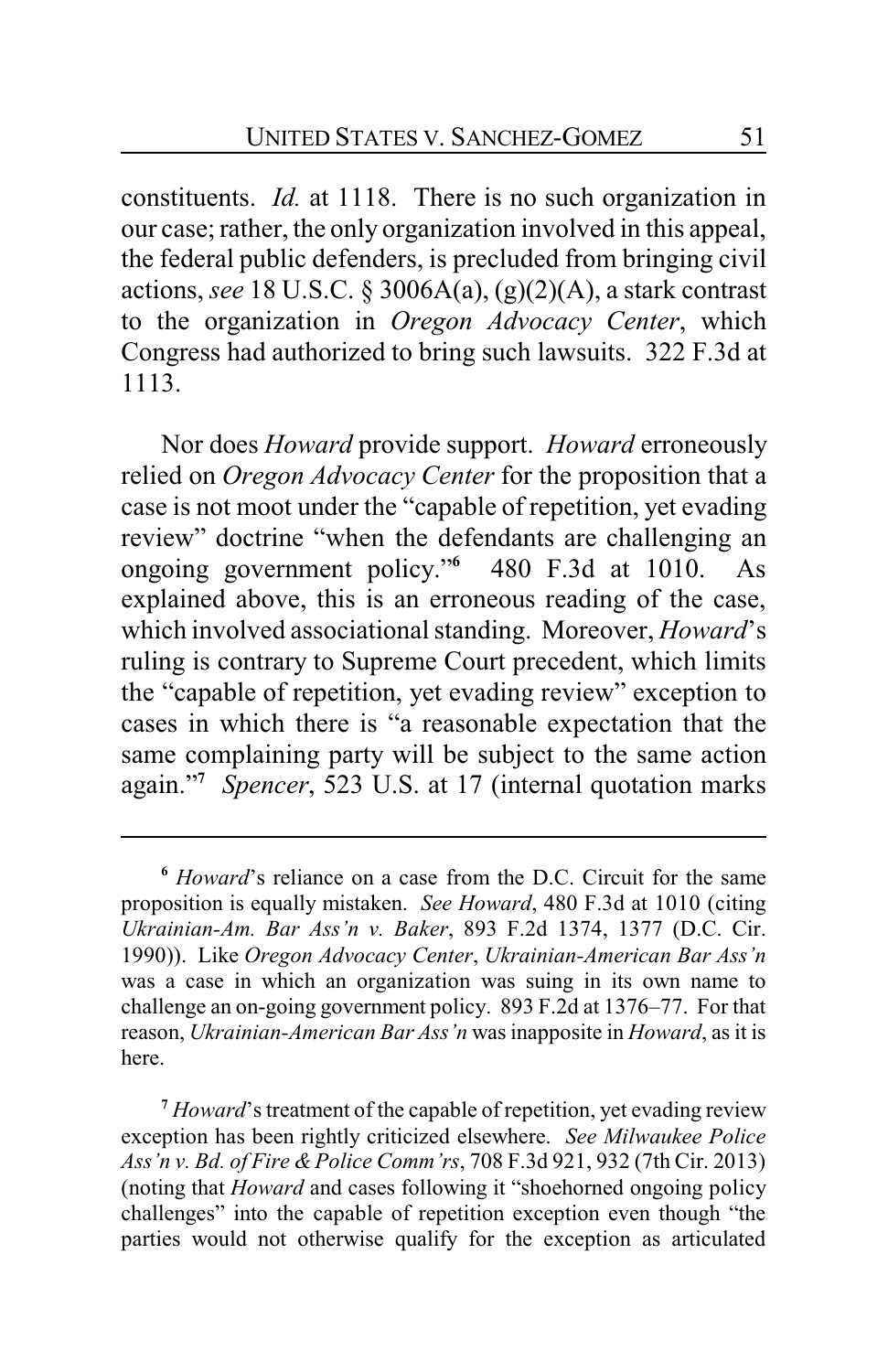and brackets omitted). The majority correctly acknowledges that this requirement is not met here. Maj. op. at 16. That acknowledgment should have ended this case, not invited the majority's "functional class action" theory.

In short, the criminal defendants here lack a legally cognizable interest in this appeal, and there is no reasonable expectation that they will be subject to the district court's restraint policy again. Nor have these defendants brought a class action under Rule 23 that could be certified, or any equivalent action that produces "a class with an independent legal status" or "join[s] additional parties to the action." *Genesis Healthcare*, 133 S. Ct. at 1530. We cannot create jurisdiction where none exists, but that is precisely what the majority has attempted to do with its novel and unfounded "functional class action" theory. Because there is no pretrial detainee with a live case who is a party to this appeal, this case must be dismissed as moot.

Although this appeal should be dismissed, the district court's policy is not insulated entirely from judicial review. For example, we likely would have jurisdiction over a class action brought by pretrial detainees under *Bivens v. Six Unknown Named Agents*, 403 U.S. 388 (1971), to recover damages from the individuals implementing the restraint policy, **8** or to seek to enjoin the United States Marshal for the

doctrinally"). The en banc court should have used this case as a vehicle to overrule *Howard*'s error, not to entrench it further.

**<sup>8</sup>** This should not be read to suggest, however, either that a *Bivens* remedy would ultimately be appropriate, or that the government defendants would be unable to avail themselves of qualified immunity or other defenses.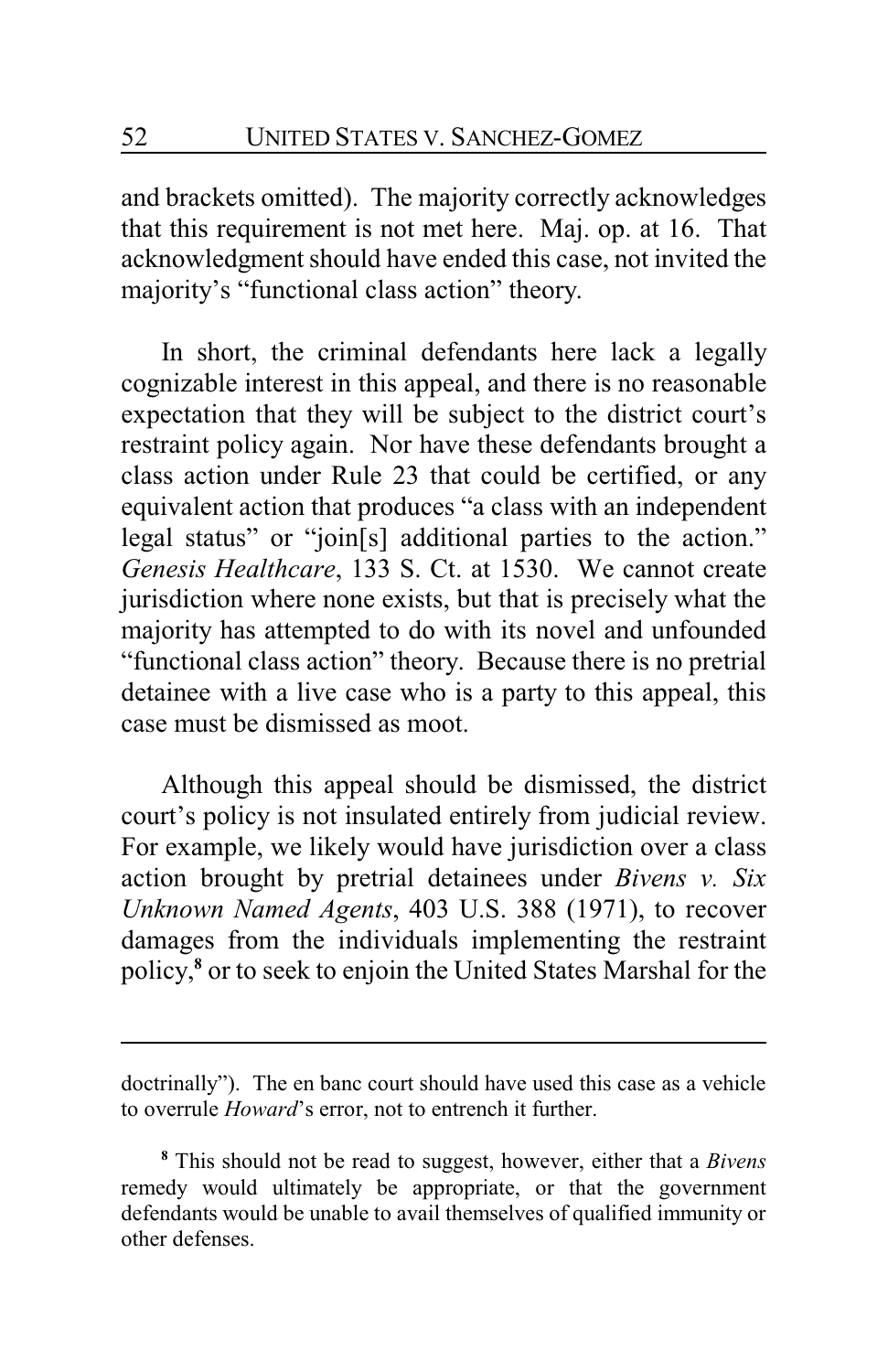district from carrying out the policy. *Cf., e.g.*, *Armstrong v. Exceptional Child Ctr., Inc.*, 135 S. Ct. 1378, 1384 (2015) (noting that federal courts have long had the equitable power to enjoin unlawful conduct by federal officers); *Shields v. Utah Idaho Cent. R.R. Co.*, 305 U.S. 177, 183 (1938) (similar); *see also* 5 U.S.C. § 702 (waiving sovereign immunity for such claims). Alternatively, the Ninth Circuit could exercise its supervisory powers by issuing appropriate guidance through the judicial council of the circuit. *See* 28 U.S.C. § 332(d)(1). It is unfortunate that the majority does not deem these procedurally sound avenues of redress even worthy of mention.

### III

Because each of the defendants' appeals is moot, it is irrelevant whether their appeals are treated as petitions for a writ of mandamus, as the majority does, Maj. op. at 11–14, or as appeals of collateral orders. In either case, we lack jurisdiction under Article III to consider their claims.

Nevertheless, even if this case were not moot, the defendants' appeals do not meet the requirements for granting a writ of supervisorymandamus, as the majority claims. Maj. op. at 13. Even when "the underlying proceeding is a criminal prosecution," the writ may issue only when a district court has engaged in "willful disobedience of the rules laid down by" the Supreme Court, or "adopted a deliberate policy in open defiance of the federal rules." *Will v. United States*, 389 U.S. 90, 96, 100, 102 (1967). Only such "exceptional circumstances amounting to a judicial 'usurpation of power'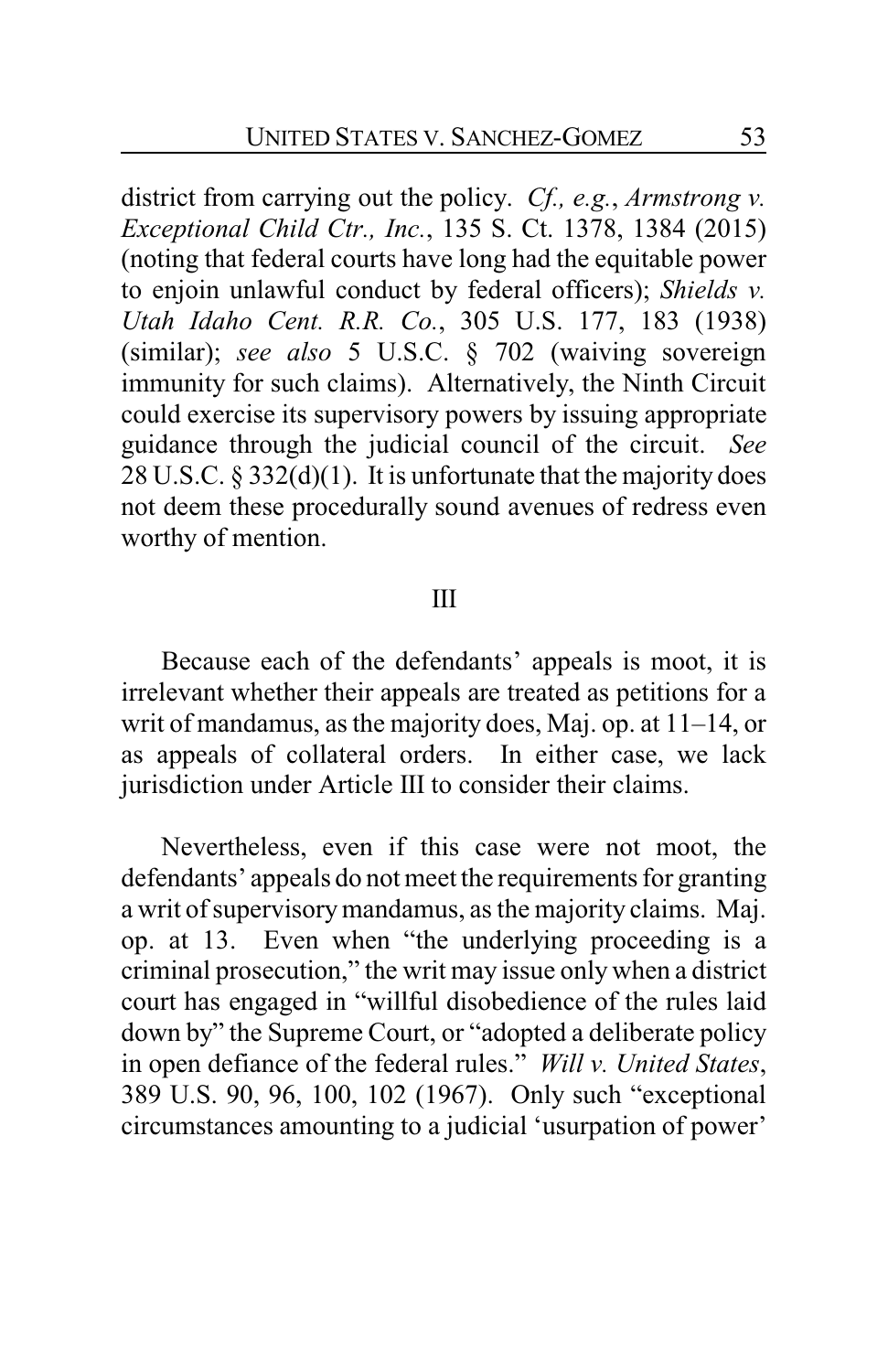will justify the invocation of this extraordinary remedy." *Id.* at 95.**<sup>9</sup>**

In this case, the district court has not defied a higher court or the federal rules of procedure. Rather, the district court complied with our last word on the matter, *Howard*, 480 F.3d at 1012–14, in which we held that restraining pretrial detainees in proceedings before a judge did not violate due process. The majority therefore oddly equates a good faith effort to follow our case law with "a persistent disregard" for our rulings. *Will*, 389 U.S. at 96. The majority attempts to distinguish *Howard* on the ground that the restraints in that case were not as intrusive as the restraints employed under the district court's policy now under review. Maj. op. at 14 n.6. No doubt the majority has detected a factual distinction between *Howard* and this case, but the district court's failure to anticipate such a distinction (which in any event does not appear to be constitutionally material) is a far cry from "willful disobedience" or "open defiance." *Will*, 389 U.S. at 100, 102. As in *Will*, "the most that can be claimed on this record is that [the district court] may have erred in ruling on matters within [its] jurisdiction." *Id.* at 103–04. The record here "simply fails to demonstrate the necessity for the drastic remedy employed by" the majority. *Id*. at 104.

**<sup>9</sup>** The majority suggests that because *Will* raised "concerns about speedy trials and double jeopardy" that are not present here, the mandamus principles discussed in *Will* are not applicable. Maj. op. at 14 n.5. But *Will* merely applied the Supreme Court's general mandamus principles that are applicable in civil and criminal cases alike. *See, e.g.*, *La Buy*, 352 U.S. at 257–58 (holding that supervisory mandamus "should be resorted to only in extreme cases" such as where "the Court of Appeals has for years admonished the trial judges" not to engage in a particular practice).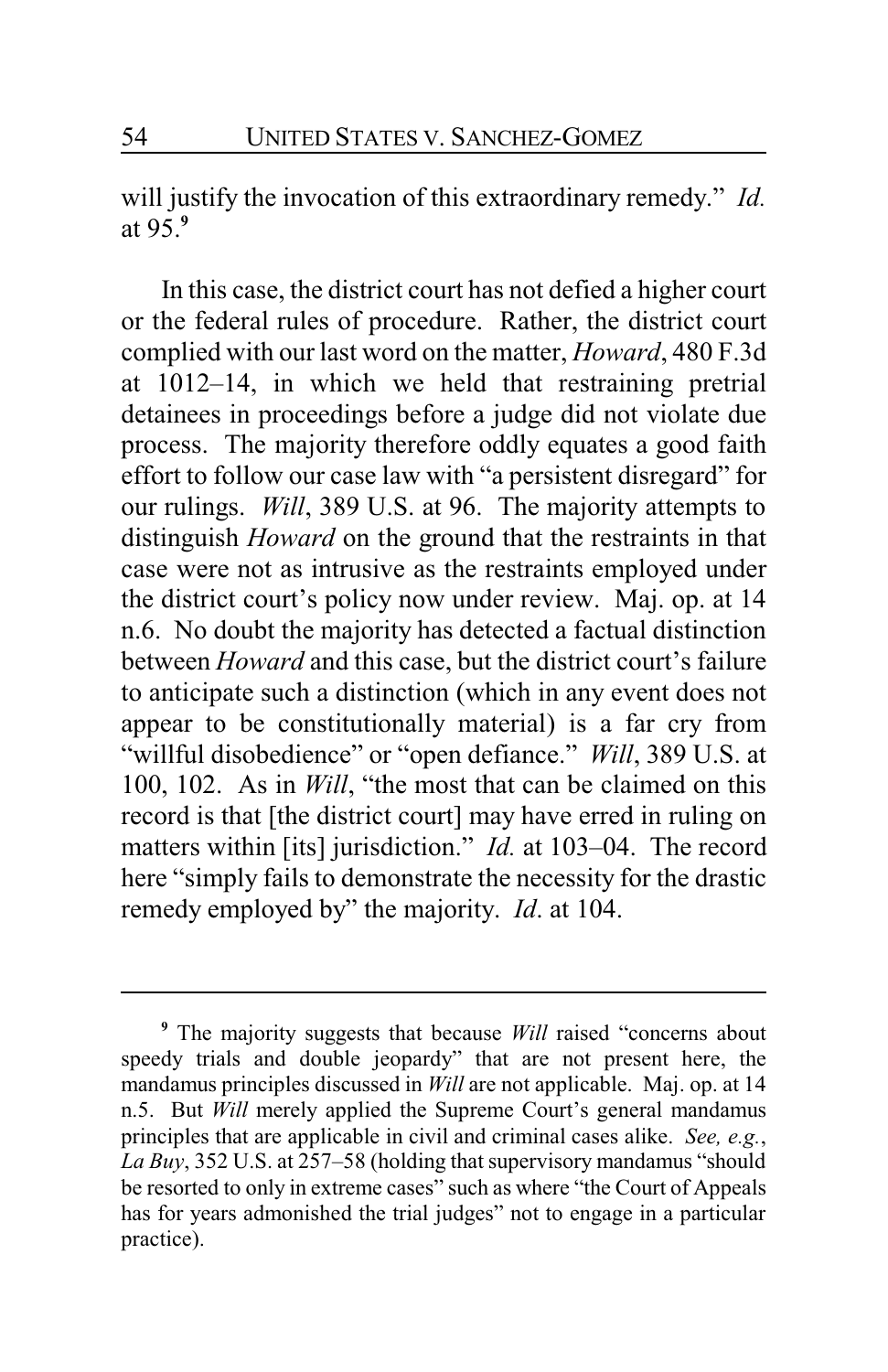#### IV

Because the individual appeals brought by Morales, Sanchez-Gomez, Patricio-Guzman, and Ring are moot, we should not rule on the merits of their arguments that pretrial detainees have a due process right to be free of bodily restraints in pretrial hearings before only a judge. Nevertheless, after proceeding to address the merits, the majority announces a new rule of constitutional criminal procedure that is contrary to Supreme Court precedent, creates a split with the Second and Eleventh Circuits, and puts trial courts throughout this circuit at risk. These errors warrant brief mention<sup>10</sup>

### A

The question presented on the merits is whether the Constitution precludes placing restraints on detainees during pretrial proceedings before a judge in the absence of a special need. The majority analyzes this question under *Deck v. Missouri*, in which the Supreme Court considered "whether shackling a convicted offender during the penalty phase of a capital case violates the Federal Constitution." 544 U.S. 622, 624 (2005). *Deck* determined that a rule precluding the

**<sup>10</sup>** Judge Schroeder's concurrence faults the analysis that follows as "lack[ing] sensitivity to two of the most important components of our system of justice," the dignity of court proceedings and the proper role of judges in managing their courtrooms. Concurrence at 34. It is the majority, however, that "lacks sensitivity to the proper role of . . . judges" in our constitutional system, *id.*, by contravening the "minimum constitutional mandate" that "[t]he Art. III judicial power exists only to redress or otherwise to protect against injury to the complaining party, even though the court's judgment may benefit others collaterally," *Warth v. Seldin*, 422 U.S. 490, 499 (1975).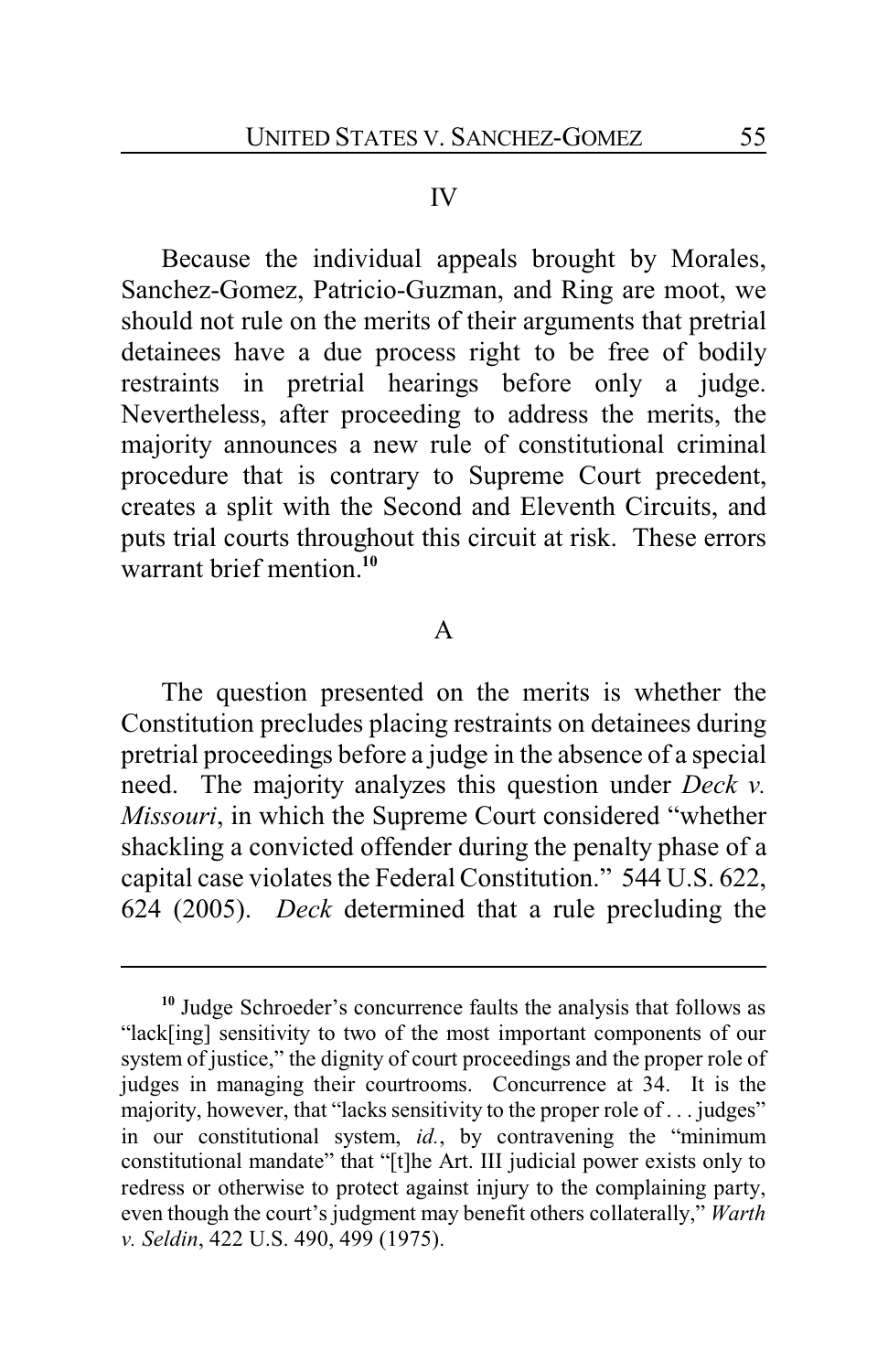"routine use of visible shackles during the guilt phase" had "deep roots in the common law." *Id.* at 626. In reaching this conclusion, *Deck* considered treatises on the common law, 18th century English cases, state and federal court opinions adhering to the common law rule, and the Court's own prior cases. *Id.* at 626–29. From these authorities, *Deck* concluded that the rule against using visible shackles before a jury was "a principle deeply embedded in the law" and enshrined in the protections of the Fifth and Fourteenth Amendments. *Id.* at 629. Ultimately, *Deck* held that "[t]he considerations that militate against the routine use of visible shackles during the guilt phase of a criminal trial apply with like force to penalty proceedings in capital cases." *Id.* at 632. In light of a defendant's right to secure a meaningful defense, the need to maintain dignified proceedings, and the concern that visible restraints had the potential to prejudice the jury, the Court concluded that "courts cannot routinely place defendants in shackles or other physical restraints visible to the jury during the penalty phase of a capital proceeding." *Id.* at 632–33.

If we apply *Deck* to the merits question here, we should begin by asking whether the common law rule identified in *Deck* extends to placing restraints on detainees during pretrial proceedings where there is no jury. *Deck* itself answers that question: "Blackstone and other English authorities recognized that the rule did not apply at 'the time of arraignment,' or like proceedings before the judge." *Id*. at 626 (quoting 4 W. Blackstone, *Commentaries on the Laws of England* 317 (1769) and citing *Trial of Christopher Layer*, 16 How. St. Tr. 94, 99 (K.B. 1722) (*Layer's Case*)). Instead, *Deck* explained that the rule "was meant to protect defendants appearing at trial before a jury." *Id.* (citing *King v. Waite*, 1 Leach 28, 36, 168 Eng. Rep. 117, 120 (K.B. 1743)). In other words, there is no rule regarding restraints on pretrial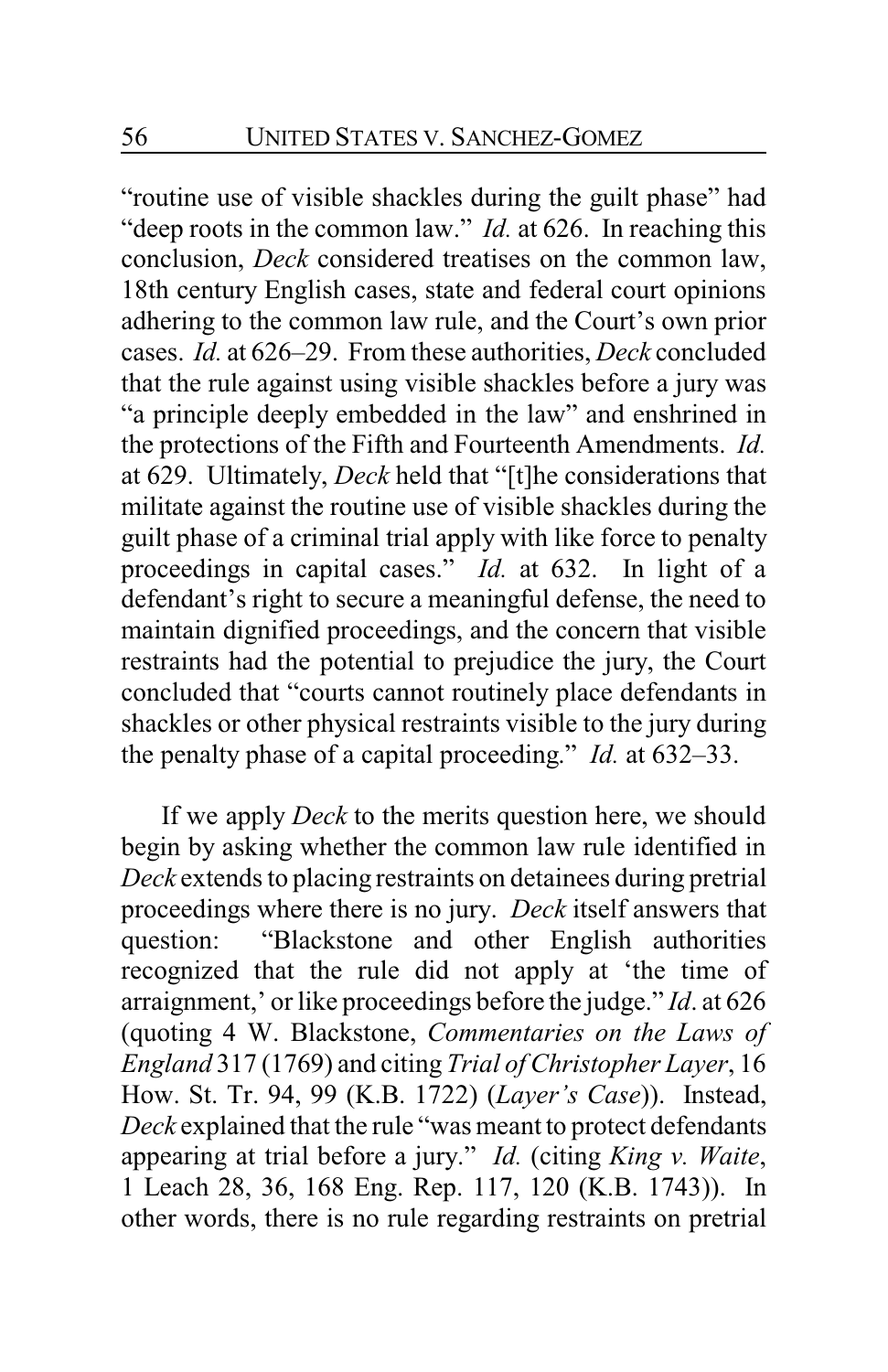detainees in non-jury proceedings that has "deep roots in the common law." *Id.*

The majority dismisses this conclusion as "undoubtedly dictum" and "contradicted by the very sources on which the Supreme Court relied." Maj. op. at 27. These rationalizations do not hold water.

First, *Deck*'s statement that the common law rule regulating shackling did not apply at arraignments is not mere dictum, as it responds to arguments raised by the dissent about the rule's scope and purpose. Justice Thomas's dissent argued that the purpose of the English common law rule against leaving a criminal defendant in irons for trial was to ensure that the defendant "was not so distracted by physical pain during his trial that he could not defend himself," and accordingly modern restraints (which do not cause pain) "do not violate the principle animating the common-law rule." *Deck*, 544 U.S. at 638, 640 (Thomas, J., dissenting). To support this point, Justice Thomas noted that because a defendant was not required to "play the main role in defending himself" at the arraignment, courts were not concerned about a defendant's being distracted by pain. *Id.* at 639–40 (Thomas, J., dissenting). Therefore, "the rule against shackling did not extend to arraignment." *Id.* at 639 (Thomas, J., dissenting). In its analysis, the *Deck* majority conceded the dissent's historical point regarding shackling at arraignments, *id.* at 626 (majority opinion), but responded that although "[j]udicial hostility to shackling may once primarily have reflected concern for the suffering," current opinions "have not stressed the need to prevent physical suffering," but have looked at other legal principles, *id*. at 630. In light of this implicit give-and-take between the *Deck* majority and dissent, it is apparent that *Deck*'s conclusion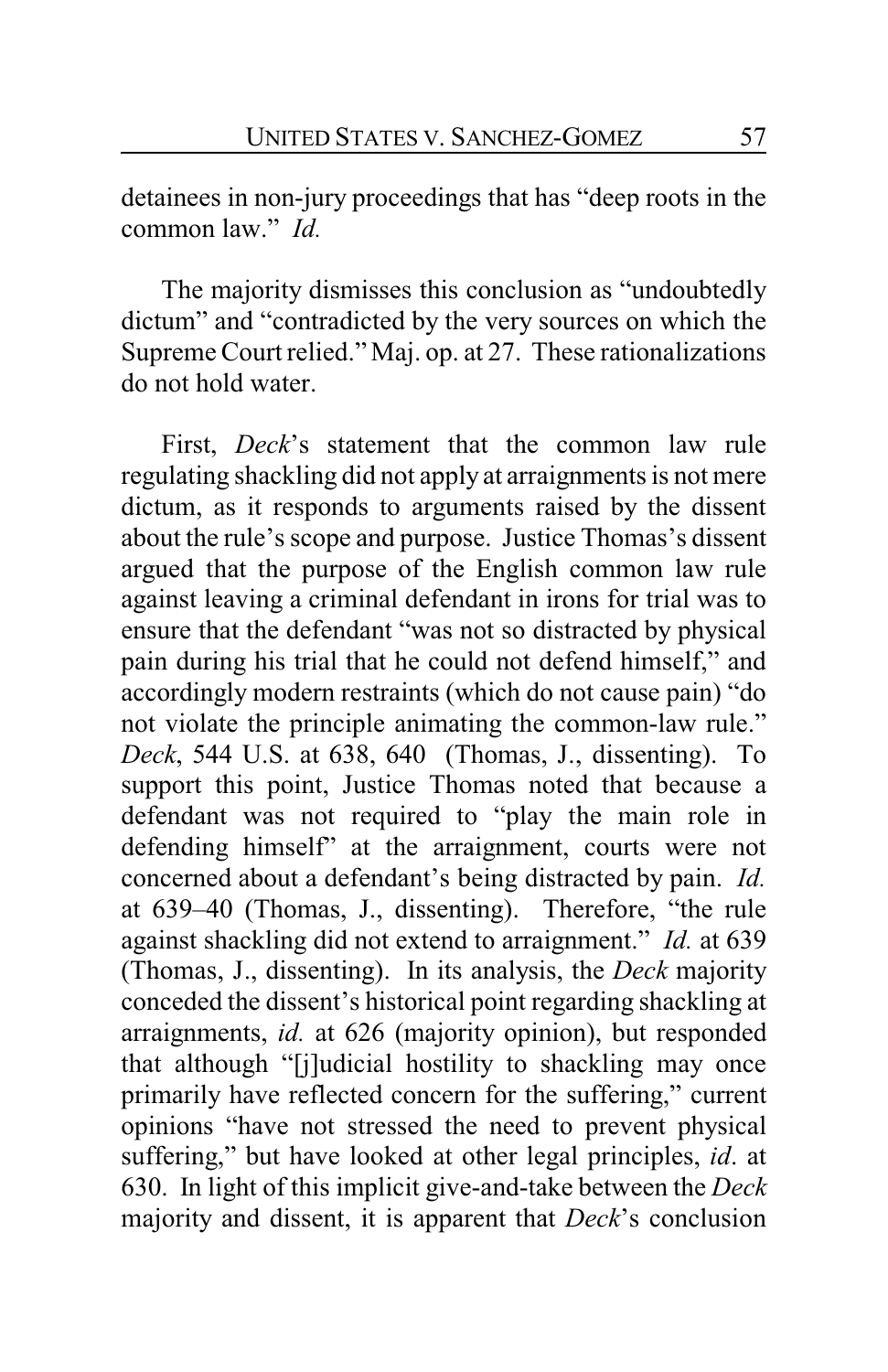regarding shackling during arraignments is a considered concession of the dissent's historical point. Contrary to the majority, Maj. op. at 26 n.11, *Deck*'s responsive historical analysis is part of its holding, as it bears on *Deck*'s delineation of the scope of the common law rule that constitutes due process under the Constitution. But even if *Deck*'s guidance were dicta, the majority's rejection of the Supreme Court's clear conclusion is contrary to our long established precedent that "Supreme Court dicta have a weight that is greater than ordinary judicial dicta" and therefore "we do not blandly shrug them off." *United States v. Montero-Camargo*, 208 F.3d 1122, 1132 n.17 (9th Cir. 2000) (en banc) (internal quotation marks omitted).

Second, *Deck*'s determination on this issue is not contradicted by the historical sources, as the majority seems to believe. Maj. op. at 26–31. In reaching its conclusion that the common law rule applied when the defendant was in the presence of the jury, but not "at 'the time of arraignment,' or like proceedings before the judge," *Deck* undertook an indepth historical analysis, considering Blackstone's *Commentaries on the Laws of England*, original sources setting forth the rule, *see Layer's Case*, 16 How. St. Tr. at 99; *Waite*, 1 Leach at 36, and state court cases recognizing the distinction that Blackstone drew, *see Parker v. Territory*, 5 Ariz. 283 (1898); *People v. Harrington*, 42 Cal. 165 (1871). *Deck*, 544 U.S. at 626–27. The majority claims that "Blackstone did not recognize that the rule against shackles didn't apply at the time of arraignment or proceedings before a judge," but that "[s]hackles at arraignment and pretrial proceedings are acceptable only in situations of escape or danger." Maj. op. at 28 (emphasis omitted). This is incorrect: Blackstone acknowledged a distinction between arraignment and trial made in *Layer's Case*. While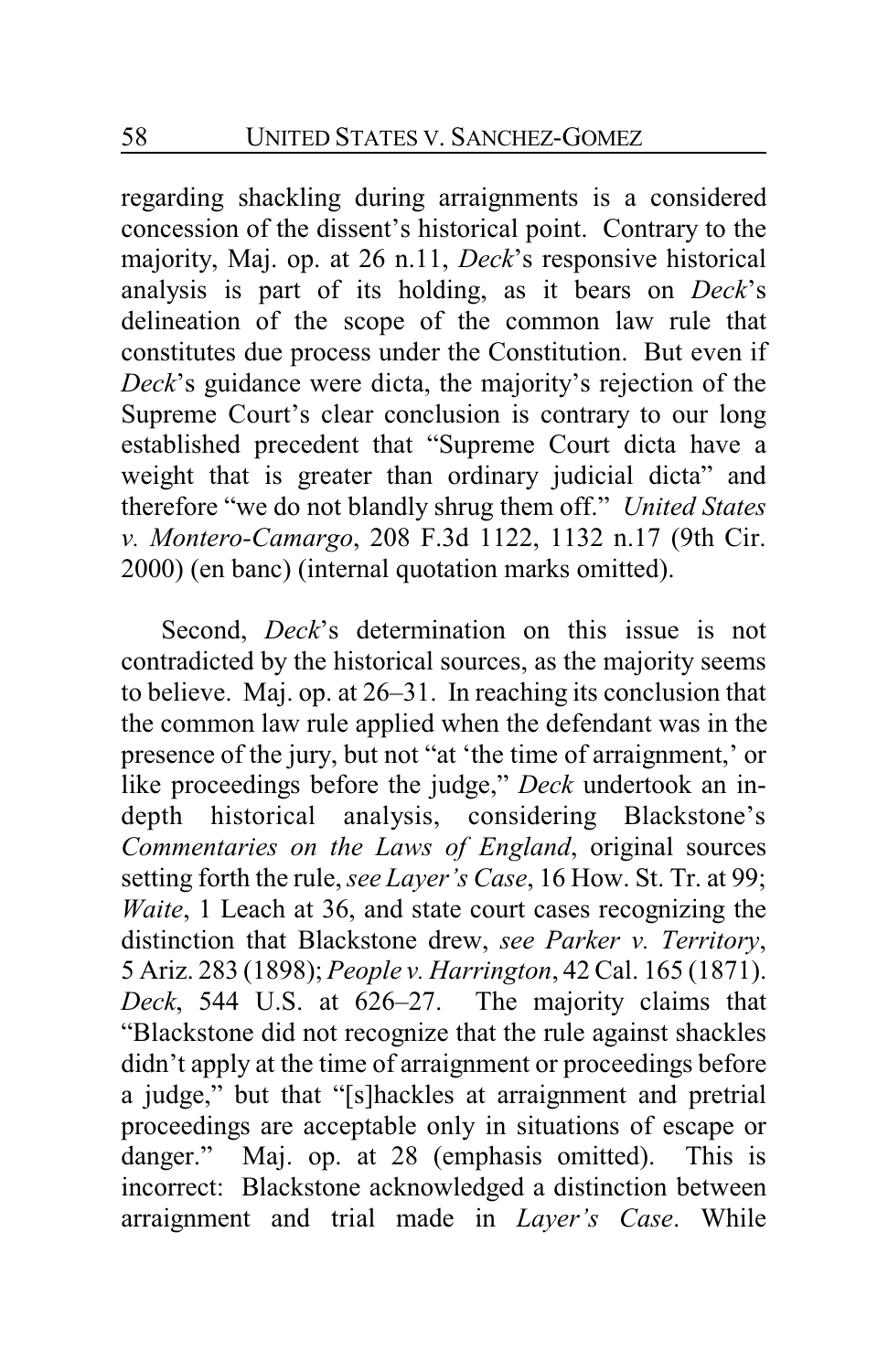Blackstone stated the general rule that a prisoner "must be brought to the bar without irons, or any manner of shackles or bonds," he then observed that "in *Layer's Case*, A.D. 1722, a difference was taken between the time of arraignment, and the time of trial; and accordingly the prisoner stood at the bar in chains during the time of his arraignment."**<sup>11</sup>** 5 William Blackstone &St. George Tucker,*Blackstone's Commentaries with Notes of Reference* 322 (1803).

Moreover, the text of *Layer's Case* better supports Blackstone's analysis. When announcing his decision to keep Layer fettered during his arraignment, the Lord Chief Justice first rejected Layer's reliance on *Cranburne's Case* for the proposition that restraints were not permitted at arraignments. *Layer*, 16 How. St. Tr. at 100. Instead, the Lord Chief Justice ruled that *Cranburne's Case* governed only those cases "when the party was called upon to plead, and was tried at the same time." *Id.* The Lord Chief Justice then reasoned that the defendant should be free from chains when he comes to trial so he "should have the use of his reason, and all advantages to clear his innocence." *Id.* In pretrial proceedings, however, "he is only called upon to plead by advice of his counsel" and is not to be tried, so there was no reason for "his chains to be taken off this minute, and to be put on again the next," when he is returned to confinement. *Id.* at 100–01. This passage supports Blackstone's analysis, as well as that of the *Deck* majority and dissent; the concern was not with escape, but with the practicalities of removing restraints for a hearing of limited purpose and duration. *See Deck*, 544 U.S. at 626; *id.* at 639 n.2 (Thomas, J., dissenting)

**<sup>11</sup>** William Hawkins noted this same distinction, also in reliance on *Layer's Case*. 2 William Hawkins, *A Treatise on the Pleas of the Crown* 437 (1787).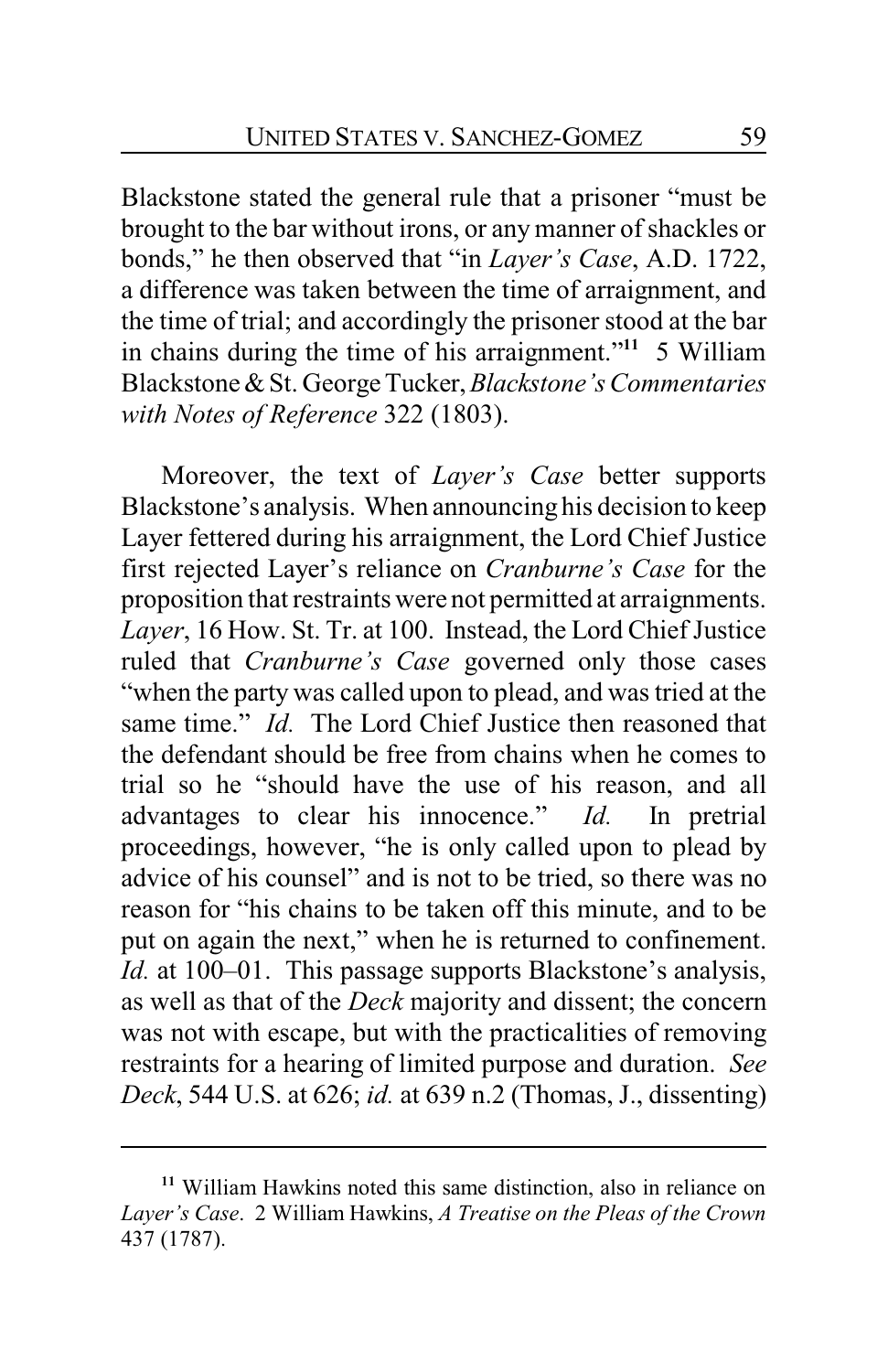("When arraignment and trial occurred on separate occasions, the defendant could be brought to his arraignment in irons.").

After the decision in *Layer's Case*, the same rule was stated in *King v. Waite*, in which "[t]he prisoner, at the time of his arraignment, desired that his irons might be taken off." 1 Leach 28, 36 (K.B. 1743). The court informed him, however, that it "had no authority for that purpose until the Jury were charged to try him." *Id.* So the prisoner pleaded guilty, "and being put upon his trial, the Court immediately ordered his fetters to be knocked off." *Id.*

As the common law developed in this country, state courts and treatises interpreted *Layer's Case* and other common law sources as *Deck* did, namely as distinguishing the use of restraints during an arraignment from their use during trial. In *Lee v. State*, for example, the Mississippi Supreme Court noted that *Layer's Case* and *Waite's Case* both distinguished between arraignment (where shackles were generallyallowed) and trial (where shackles were not allowed except for good cause). 51 Miss. 566, 571 (1875). *Lee* interpreted the Lord Chief Justice's references to Layer's possible escape as relevant only to his decision to reject Layer's motion to have his restraints removed while in confinement. According to *Lee*, the Lord Chief Justice was concerned that granting such a motion "might be an excuse to his keeper if he (the prisoner) should escape." *Id*. And *Lee* concluded that the Lord Chief Justice permitted shackling at arraignment because "it would be to no purpose to insist on [unfettering] for so little a time as the prisoner now had to stand at the bar." *Id.* Other state courts similarly recognized the distinction between arraignment and trial. *See, e.g.*, *State v. Temple*, 92 S.W. 869, 872 (Mo. 1906) (noting that in *Layer's Case*, "it was held that the prisoner might be brought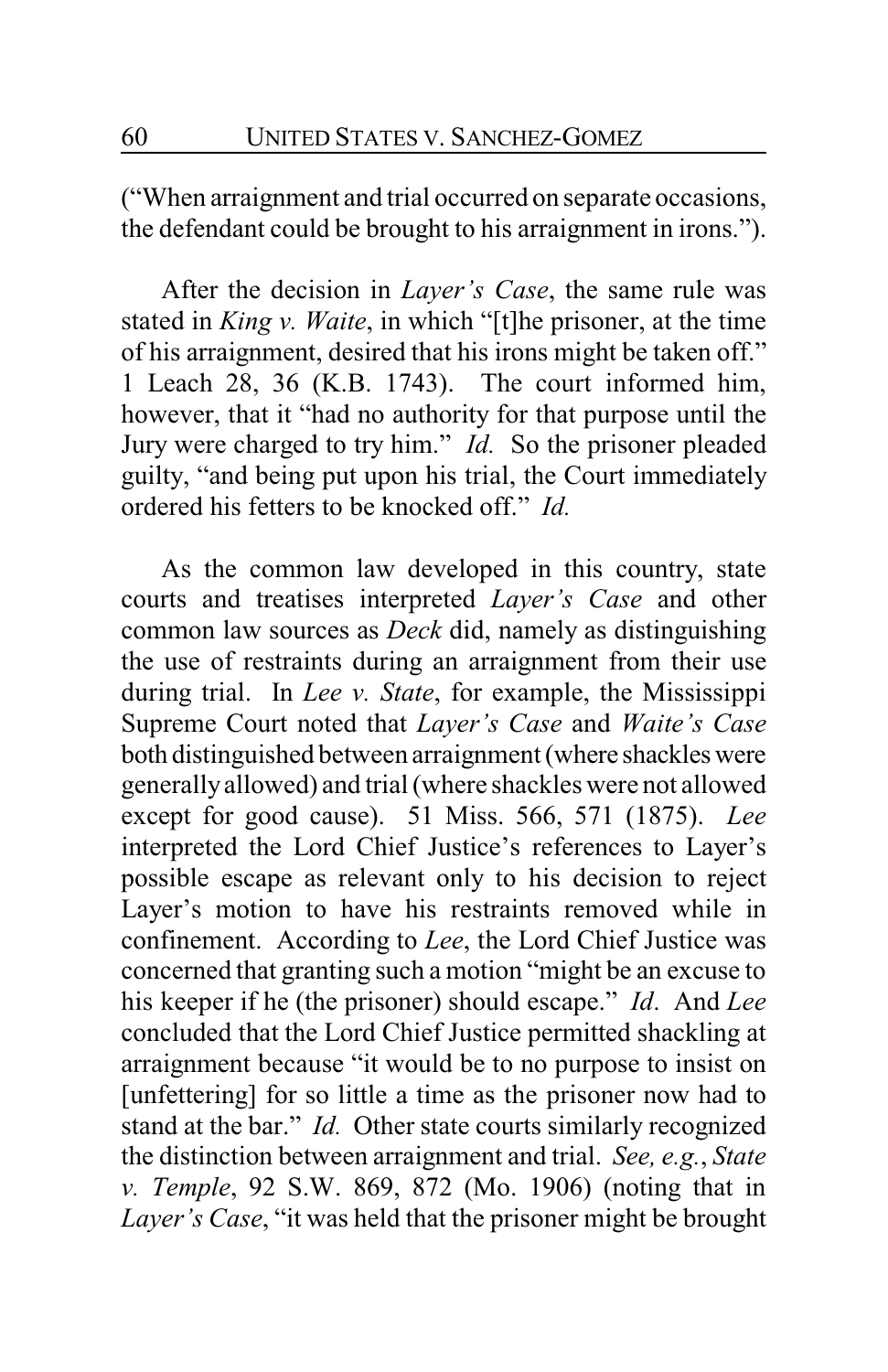ironed to the bar for arraignment, but that his shackles must be stricken off at the trial," without reference to concerns regarding escape during proceedings); *Rainey v. State*, 20 Tex. App. 455, 472 (1886) (citing a treatise for the proposition that prisoners may not be shackled during trial, except in unusual cases, "[t]hough the rule at arraignment where only a plea is required is less strict"). Indeed, some state courts have interpreted *Layer's Case* as establishing a new common law rule, in contradistinction to a prior common law rule that defendants were generally not shackled at arraignment. *See, e.g.*, *Harrington*, 42 Cal. at 167 ("[P]rior to 1722, when a prisoner was arraigned, or appeared at the bar of a Court to plead, he was presented without manacles or bonds, unless there was evident danger of his escape."); *Parker*, 5 Ariz. at 287 (same).**<sup>12</sup>**

Rather than follow *Deck*, Blackstone, and these earlystate decisions, the majority provides its own interpretation of *Layer's Case*, arguing that the Lord Chief Justice held Layer in chains only because Layer had previously attempted to escape. Maj. op. at 28–29. As explained above, this is not a persuasive reading of the case.**<sup>13</sup>** But even if the majority's

<sup>&</sup>lt;sup>12</sup> The majority makes the strange accusation that this analysis of state court cases is flawed because it "cites no secondary sources." Maj. op. at 30 n.13. The primary sources cited here, however—actual judicial opinions—read *Layer's Case* as Blackstone and *Deck* read them. If secondary sources have derived a different rule, this again suggests, at most, that the common law is ambiguous. It is precisely because of this ambiguity that we should follow the Supreme Court's interpretation in *Deck*, rather than adopt a contrary view that the Court has rejected.

**<sup>13</sup>** The majority contends that my interpretation of *Layer's Case* "struggles manfully against the plain language of Layer's case and Blackstone." Maj. op. at 29. Rather than struggling—manfully or otherwise—with *Layer's Case*, I would merely follow the Supreme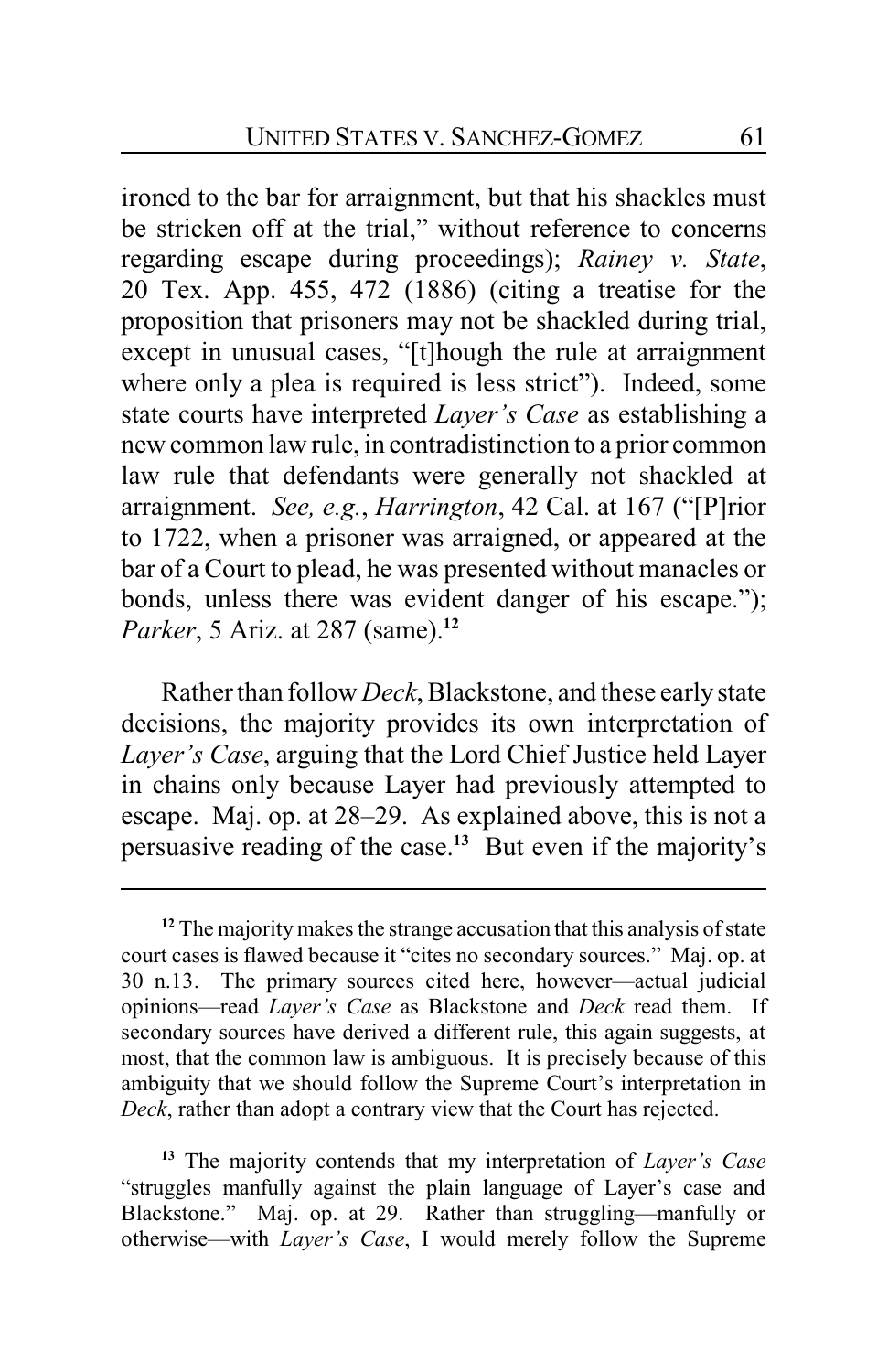interpretation of *Layer's Case* were also plausible, a reasonable difference in interpretations supports (at most) a conclusion that the case is ambiguous, and we should not ignore the Supreme Court's resolution of an ambiguous issue. Even less should we reprimand a district court through mandamus for failing to anticipate that we would do so.

Besides being ill-considered, the majority's decision to ignore Supreme Court direction also creates a circuit split, again contrary to our precedent. *See United States v. Gwaltney*, 790 F.2d 1378, 1388 n.4 (9th Cir. 1986) ("Unnecessary conflicts among the circuits are to be avoided."); *see also United States v. Alexander*, 287 F.3d 811, 820 (9th Cir. 2002) ("[A]bsent a strong reason to do so, we will not create a direct conflict with other circuits." (quoting *United States v. Chavez-Vernaza*, 844 F.2d 1368, 1374 (9th Cir. 1988))). In *Zuber*, the Second Circuit held that because juror bias "constitutes the paramount concern" in a physical restraint case, and because judges are assumed not to be prejudiced "by impermissible factors," 118 F.3d at 104, it did not violate due process "for a trial judge (in the absence of the jury) to defer to the judgment of the U.S. Marshals Service without comment or extended colloquy" on the issue of restraints, *id.* at 103 n.2. Thus, the Second Circuit concluded that "the rule that courts may not permit a party to a jury trial to appear in court in physical restraints without first conducting an independent evaluation of the need for these

Court's interpretation of *Layer's Case*, which is well supported by the text and relevant primary and secondary sources. As noted above, the Court relied on *Layer's Case* for the proposition that "Blackstone and other English authorities recognized that the rule [against shackling] did not apply at 'the time of arraignment,' or like proceedings before the judge." *Deck*, 544 U.S. at 626. It is the majority that struggles to bypass the Supreme Court's considered statement.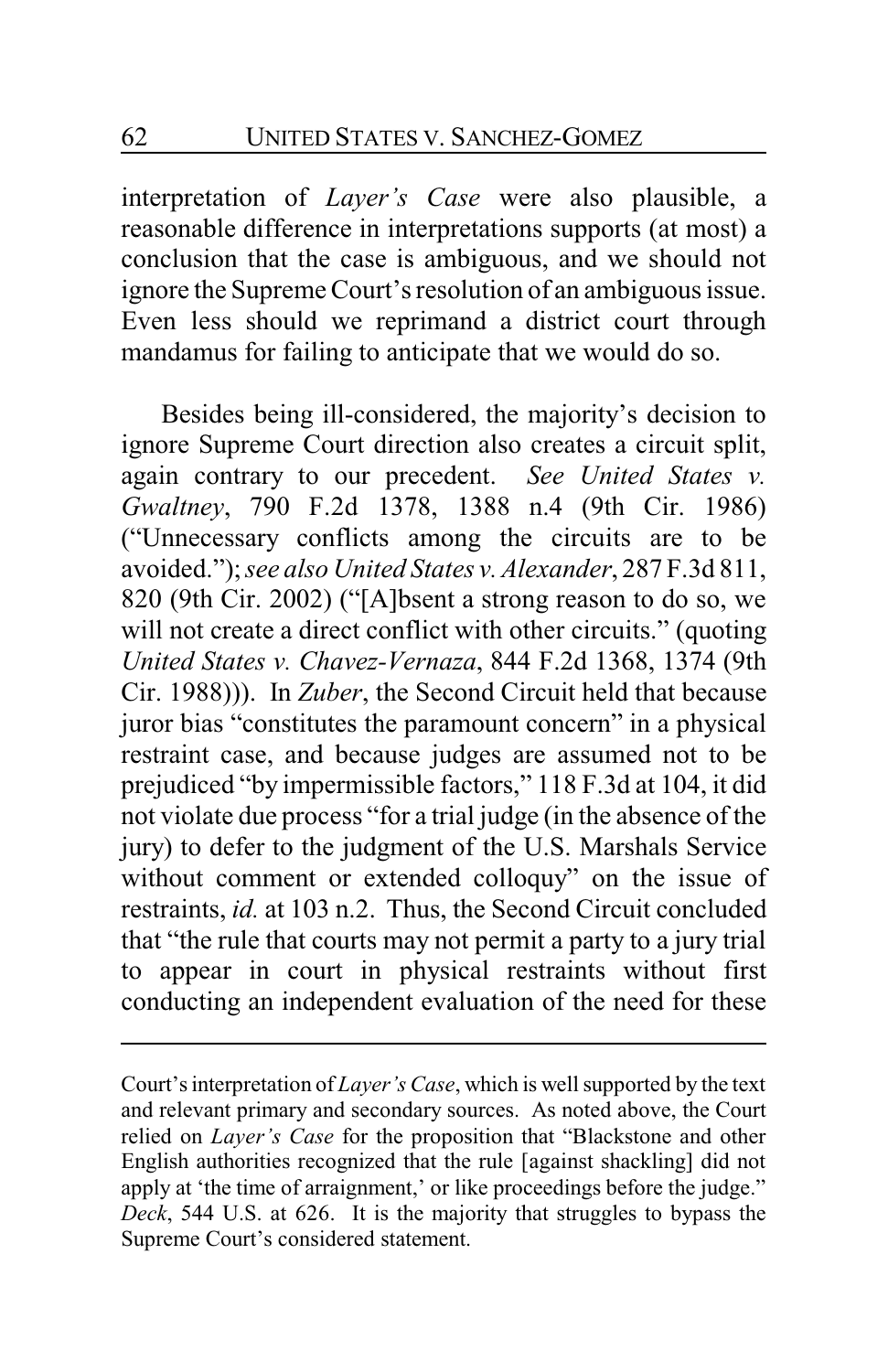restraints does not apply in the context of a non-jury sentencing hearing." *Id.* at 102*.* Reaching a similar conclusion, the Eleventh Circuit, after reviewing *Deck*, Blackstone, and *Layer's Case*, held that "the rule against shackling pertains only to a jury trial" and "does not apply to a sentencing hearing before a district judge." *United States v. LaFond*, 783 F.3d 1216, 1225 (11th Cir. 2015), *cert. denied*, 136 S. Ct. 213 (2015). The logic of both *Zuber* and *LaFond* is, as the majority recognizes, directly contrary to the rule announced today. Maj. op at 22–23 n.8.

Were we empowered to decide this case, we should join our sister circuits in following *Deck*'s reading of the common law, rather than inventing a new right out of whole cloth. *Deck* establishes that there is no common law rule against the use of restraints during pretrial proceedings. 544 U.S. at 626. Moreover, as indicated in *Zuber*, there is no danger that the presumption of innocence or the dignity of the courtroom is undermined in the eyes of the jury when pretrial detainees appear in restraints before a judge. 118 F.3d at 103 n.2. Nor have the defendants here indicated that the restraints used in their cases interfered with their ability to communicate with their lawyers or participate in their own defenses. *Deck*, 544 U.S. at 631. The rule sought by the defendants has no pedigree, nor does it protect a well-established right. Accordingly, it cannot be "objectively, 'deeply rooted in this Nation's history and tradition,'" *Washington v. Glucksburg*, 521 U.S. 702, 720–21 (1997) (quoting *Moore v. City of East Cleveland*, 431 U.S. 494, 503 (1977) (plurality opinion)), such that the Due Process Clause requires it, *contra* Maj. op. at 25. The majority's contrary conclusion grows not from the "deep roots" of the common law, *Deck*, 544 U.S. at 626, but from the majority's own hothouse.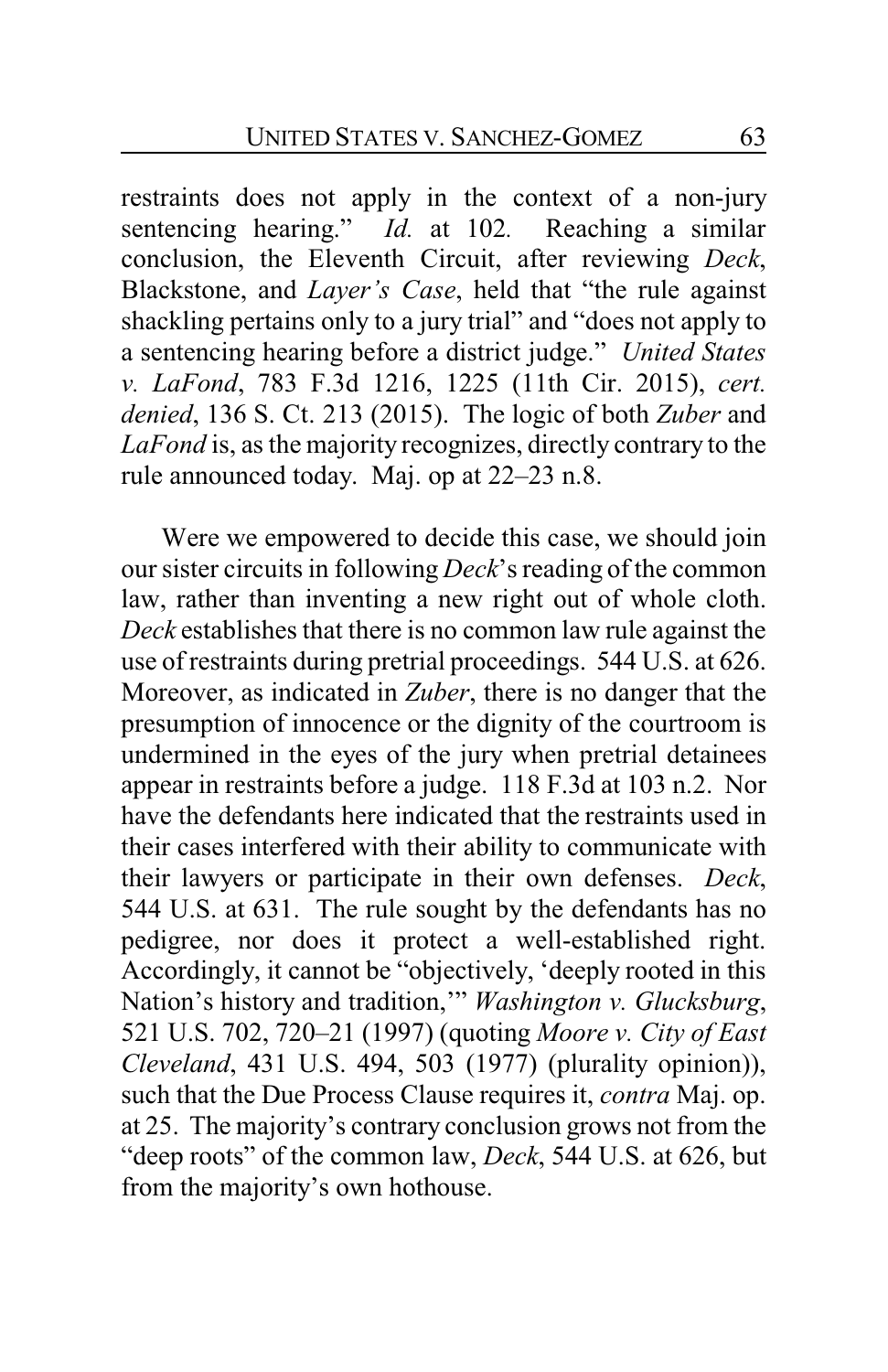#### B

Putting aside the majority's mistreatment of *Deck*, the appropriate framework for resolving this claim is provided by *Bell v. Wolfish*. In *Bell*, pretrial detainees brought a class action to challenge the conditions of their confinement at a federal pretrial detention center. 441 U.S. 520, 523 (1979). The district court granted sweeping relief, which the Second Circuit affirmed in large part. *Id.* at 523–24. In reviewing this relief, the Supreme Court set up the framework for analyzing constitutional claims by pretrial detainees challenging their conditions of confinement. Because *Deck* by its terms does not apply to the situation presented here, *Deck*, 544 U.S. at 626, we ought to apply the general framework for pretrial detention claims that *Bell* establishes.

Three of *Bell*'s principles bear mentioning in this case. First, *Bell* teaches us that although "the presumption of innocence plays an important role in our criminal justice system[,]... it has no application to a determination of the rights of a pretrial detainee during confinement before his trial has even begun." 441 U.S. at 533. Second, *Bell* instructs that pretrial detainment policies "are peculiarly within the province and professional expertise of corrections officials, and, in the absence of substantial evidence in the record to indicate that the officials have exaggerated their response to these considerations, courts should ordinarily defer to their expert judgment in such matters." *Id.* at 548 (quoting *Pell v. Procunier*, 417 U.S. 817, 827 (1974)). This is so even where the officials are "'experts' only by Act of Congress," because pretrial detainment policies are "peculiarly the province of the Legislative and Executive Branches of our Government, not the Judicial." *Id.* Finally, *Bell* holds that "[i]n evaluating the constitutionality of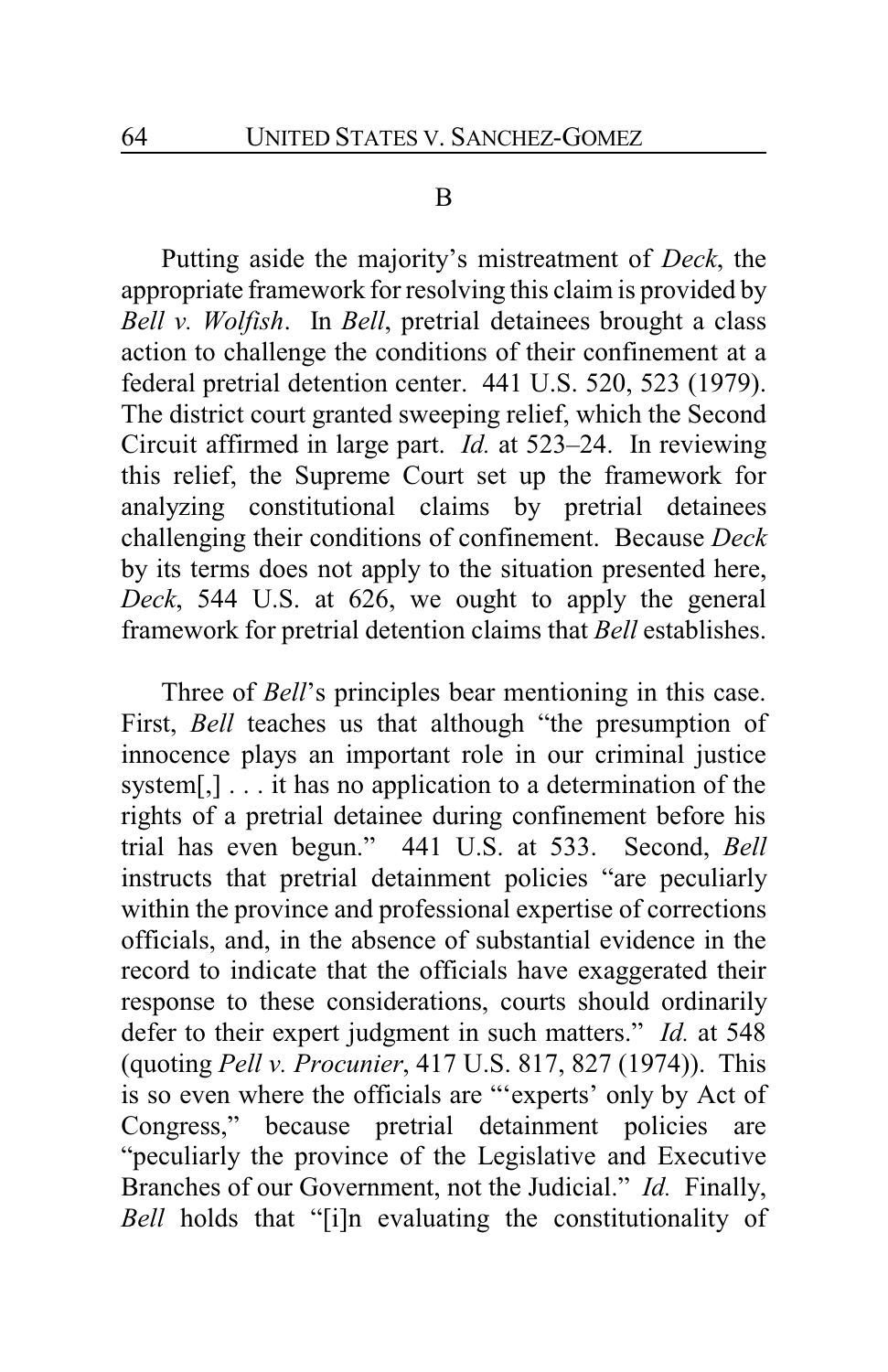conditions or restrictions of pretrial detention that implicate only the protection against deprivation of liberty without due process of law, . . .the proper inquiry is whether those conditions amount to punishment of the detainee." *Id.* at 535. Because the government's authority to detain pending trial extends to its ability "to employ devices that are calculated to effectuate this detention," *id.* at 537, when confronted with a particular challenged condition, the question for a court is "whether the disability is imposed for the purpose of punishment or whether it is but an incident of some other legitimate governmental purpose," *id.* at 538. In the absence of an intent to punish, a pretrial condition of confinement is not a "punishment" if it is "reasonably related to a legitimate governmental objective." *Id.* at 539. By contrast, where a condition is "arbitrary or purposeless," a court may infer that the true purpose of the condition is to punish. *Id.*

The majority dismisses *Bell* as inapplicable because "*Bell* dealt with pretrial detention facilities, not courtrooms," and detention facilities "are meant to restrain and keep order, not dispense justice." Maj. op. at 31. The majority acknowledges that *Bell* may apply beyond the detention facility walls, *see* Maj. op. at 32 n.15, but draws a hard line at the courtroom door, *see* Maj. op. at 31 n.14. Certainly under *Deck*, a pretrial detainee has additional due process rights when appearing before a jury. But pretrial detainees enjoy no heightened interests when they appear in court outside of the presence of a jury. *Cf. Zuber*, 118 F.3d at 103–04 & n.2. The government's interest in securing their presence at trial and maintaining order and security, however, remains the same regardless of the location. Thus, as in *Bell*, the question is whether these interests justify the government's restriction on the liberty of pretrial detainees.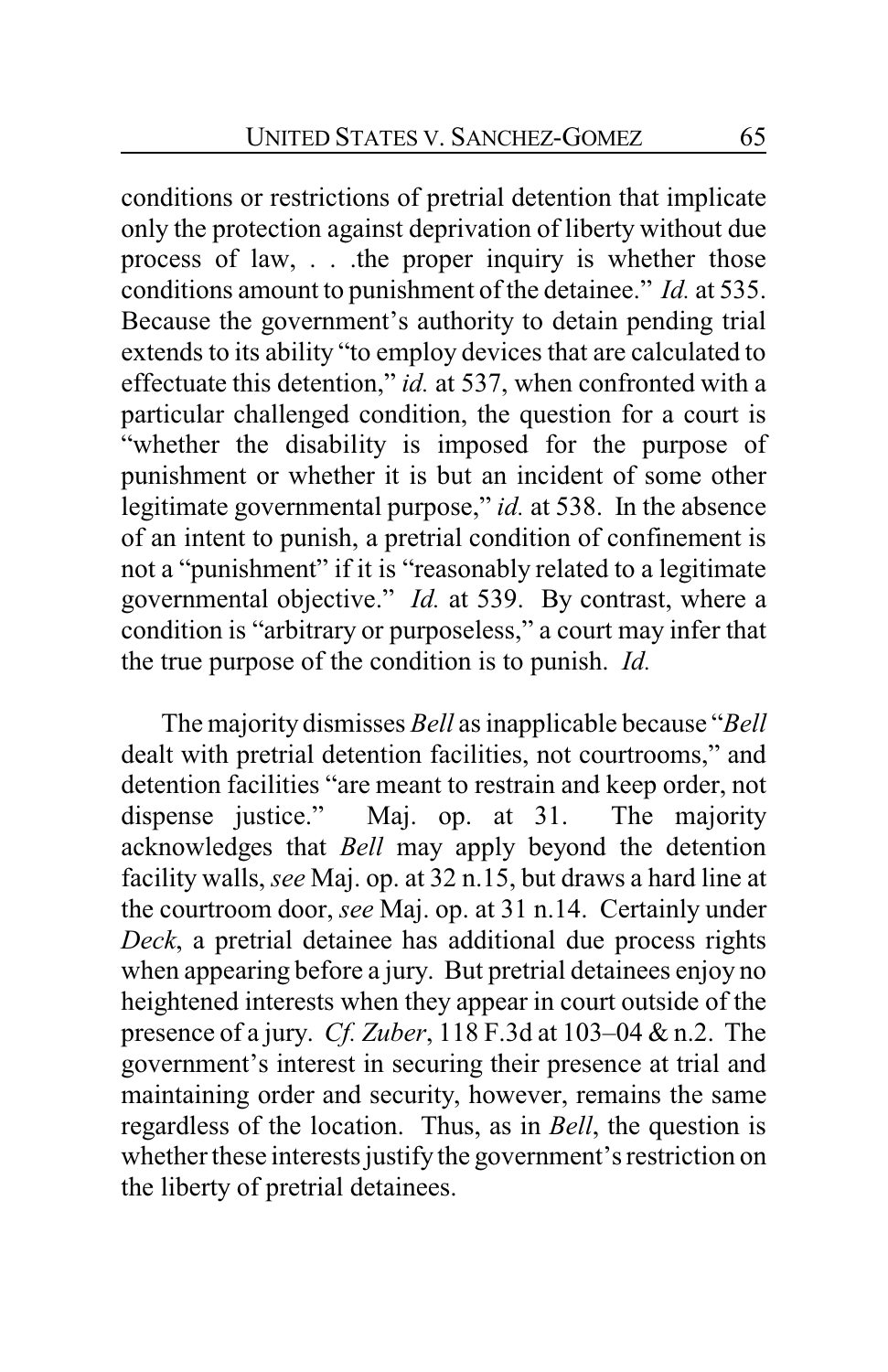As explained in *Bell*, the government may restrain detainees to ensure they will be available for trial, 441 U.S. at 539, and may take certain steps necessary to "maintain security and order," *id.* at 540. *Bell*'s central lesson is that the reasonable pursuit of these objectives through restrictions on detainees' liberty interests, without more, does not rise to a constitutional violation. *Id.* at 539. This logic applies beyond the detention facility itself. For example, the government must often ensure that detainees appear at pretrial proceedings. *See* Fed. R. Crim. P. 10 (providing that a defendant must be physically present at arraignment absent an express waiver of his or her right to appear or express consent to video teleconferencing). But even when detainees are outside the walls of a particular detention facility, they are still subject to detention, and the government maintains a compelling interest in securing their ultimate presence for trial. *Cf. Brothers v. Klevenhagen*, 28 F.3d 452, 457 (5th Cir. 1994) (holding that pretrial detainee status "never reverts back" to a greater degree of protection "[u]ntil the detainee is released from custody"). Thus, pretrial detainees remain detained while they are in a vehicle transporting them to and from the courthouse, in a holding cell in the courthouse, in any outdoor areas, and even in the courtroom itself. *Cf. Beaulieu v. Ludeman*, 690 F.3d 1017, 1031–33 (8th Cir. 2012) (upholding under *Bell* a policy of placing civilly committed detainees in full restraints whenever being transported). In each area, the detainee is subject to reasonable government control aimed at securing his or her presence at trial and his or her orderly and safe interaction with other detainees.

Viewed in this light, the merits of this case would not be difficult, were we empowered to reach it. Because the pretrial detainees are outside the presence of a jury, the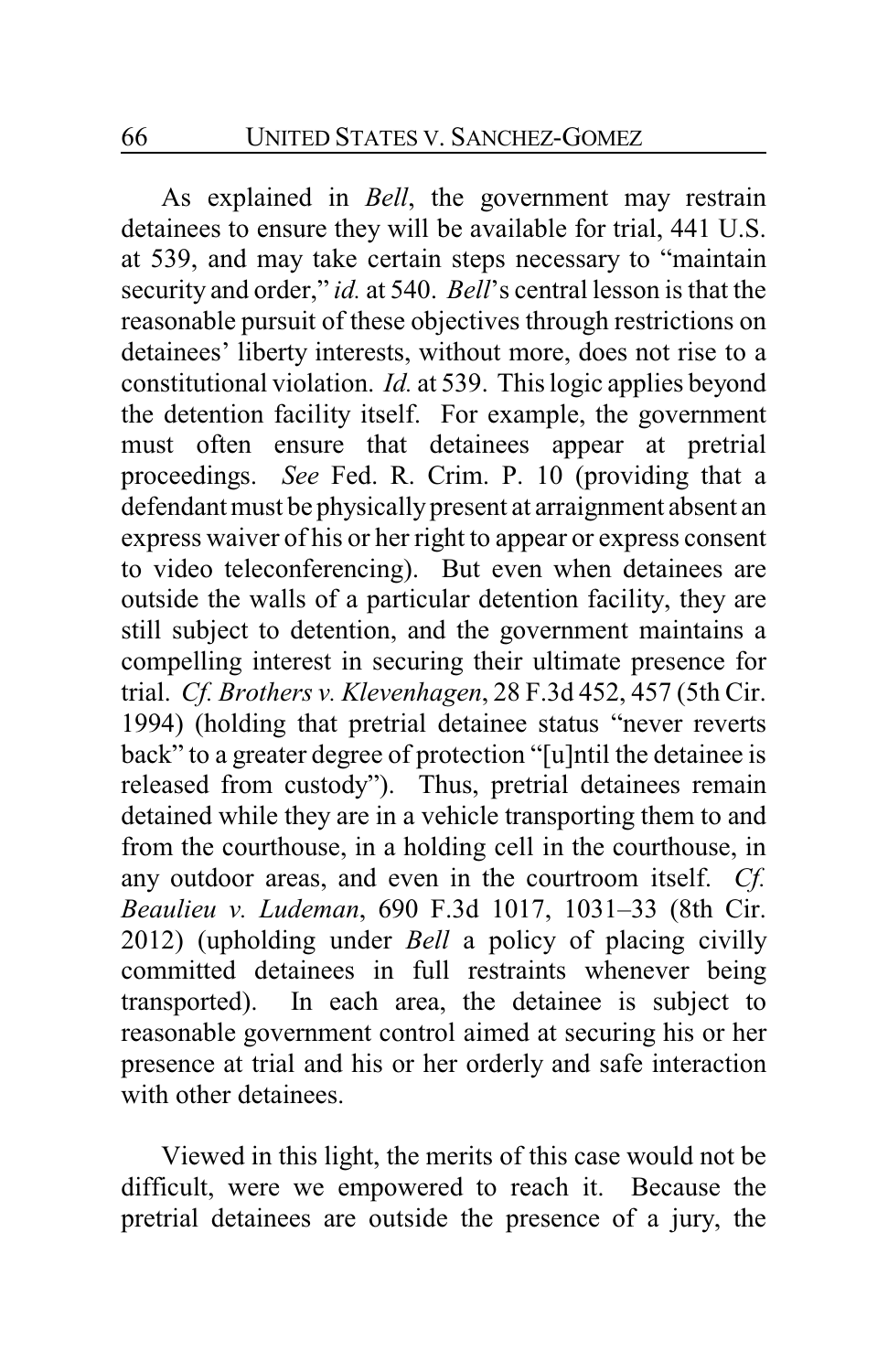majority's rhetoric about the presumption of innocence, Maj. op. at 22, has no place in the analysis. *Bell*, 441 U.S. at 533. Moreover, because there is no allegation that the restraint policy is intended as a punishment, the question is simply whether requiring detainees to wear restraints while attending their pretrial hearings "is reasonably related to a legitimate governmental objective." *Id.* at 539. Here, it clearly is. To the extent the restraints reduce the likelihood of an escape, they further the government's interest in ensuring that detainees will appear at trial. *See id.* Similarly, given the history of detainee-related assaults and weapons smuggling in the Southern District of California, the restraints are reasonablyrelated to the government's interest in maintaining order and safety among its detainees. *Cf. id.* at 540 ("[T]he Government must be able to take steps to maintain security and order at the institution and make certain no weapons or illicit drugs reach detainees."). Requiring detainees to appear at pretrial hearings in restraints is therefore reasonably related to the government's valid interests, and the policy is accordingly a constitutionally permissible condition of pretrial confinement. *See id.*

Making this case even simpler, the district court's deference to the Marshals Service, the entity that Congress statutorily charged with providing courtroom security, 28 U.S.C. § 566(a), is consistent with the Marshals Service's role as an expert entity charged with securing courtrooms and managing pretrial detainees during their court appearances. As the expert on courtroom security, the Marshals Service is due "wide-ranging deference" absent "substantial evidence in the record to indicate that the officials have exaggerated their response" to the problems they seek to solve. *Bell*, 441 U.S. at 547, 548. Because there is no substantial evidence on this record that the Marshals Service is punishing detainees by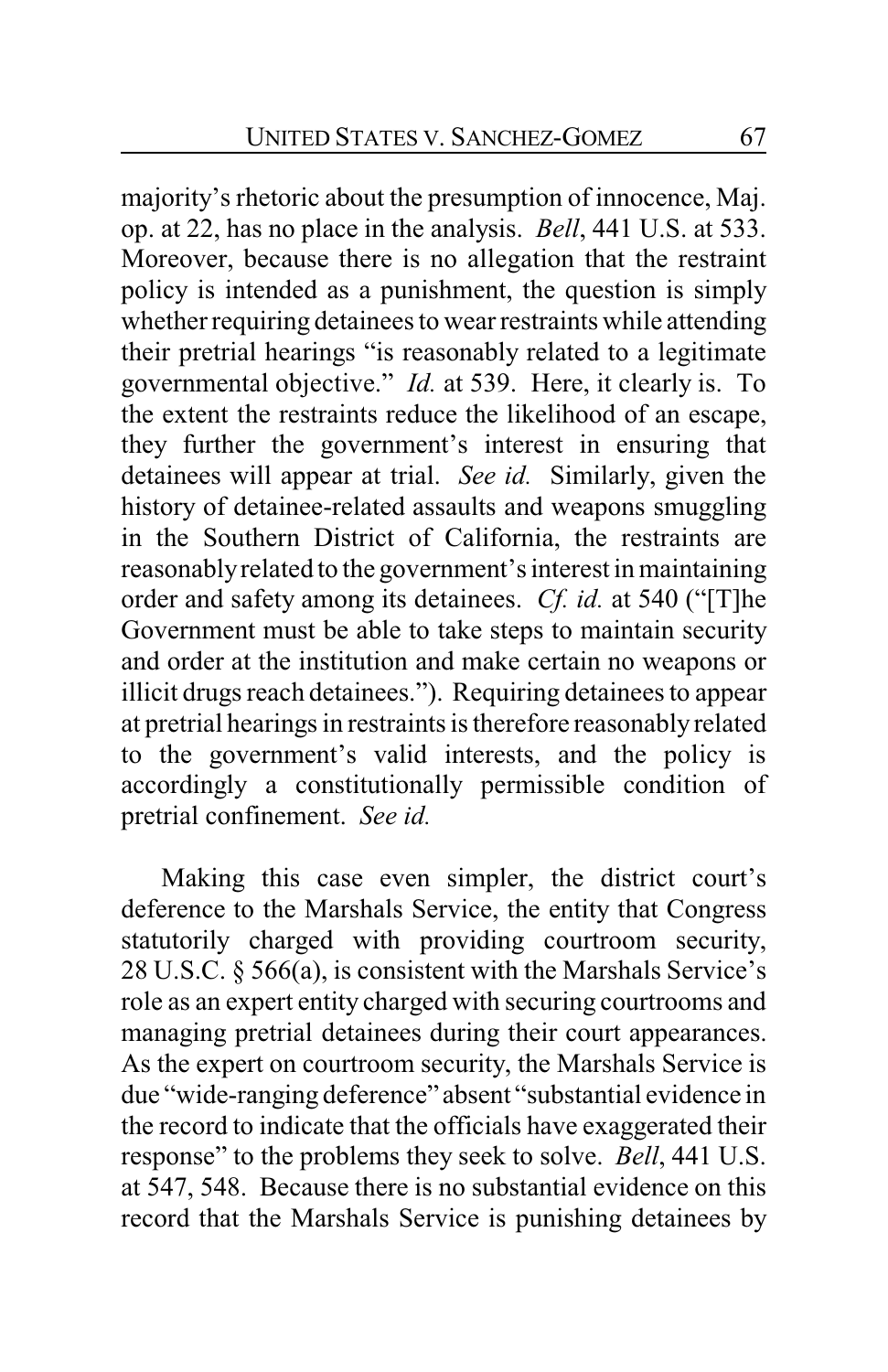restraining them or otherwise imposing conditions of confinement unrelated to the government's legitimate interests, the challenged policy is not an unconstitutional condition of detention. Accordingly, the district court's deference to the Marshals Service's recommendation does not violate the pretrial detainees' constitutional rights.

To be sure, "district courts have the inherent authority to manage their . . . courtrooms," *Dietz v. Bouldin*, 136 S. Ct. 1885, 1892 (2016), and some may choose not to defer to the Marshals Service's recommendation after a careful balancing of the need for safety and security of the courtrooms with the interests of the detainees. These are decisions, however, to be made by the district courts themselves, taking into account facts specific to their situations, including such factors as the adequacy of staffing by security professionals, the configurations of the courtrooms, and prior experiences. They are not decisions that should be made by appellate jurists far removed from the day-to-day administration of criminal justice.

By creating a blanket constitutional rule in this moot case, the majority not only puts federal district courts at risk, but also restricts the choices that states in this circuit can make to secure detainees without inviting a lawsuit under § 1983.**<sup>14</sup>**

**<sup>14</sup>** State courtrooms may face even greater dangers than federal courthouses. "Federal judges are protected by a dedicated law enforcement agency, the U.S. Marshals Service," but "[m]ost state and local judges are protected by all-purpose local sheriff or police departments." Chuck Weller, *What Judges Should Know about Court-Related Violence*, 53 Judges'J. 28, 30 (2014). Therefore, "[f]ew state and local judges will ever have the level of protection afforded to their federal counterparts." *Id.* Indeed, a mere matter of months ago, a pretrial detainee in Michigan who was handcuffed, but not secured with a belt